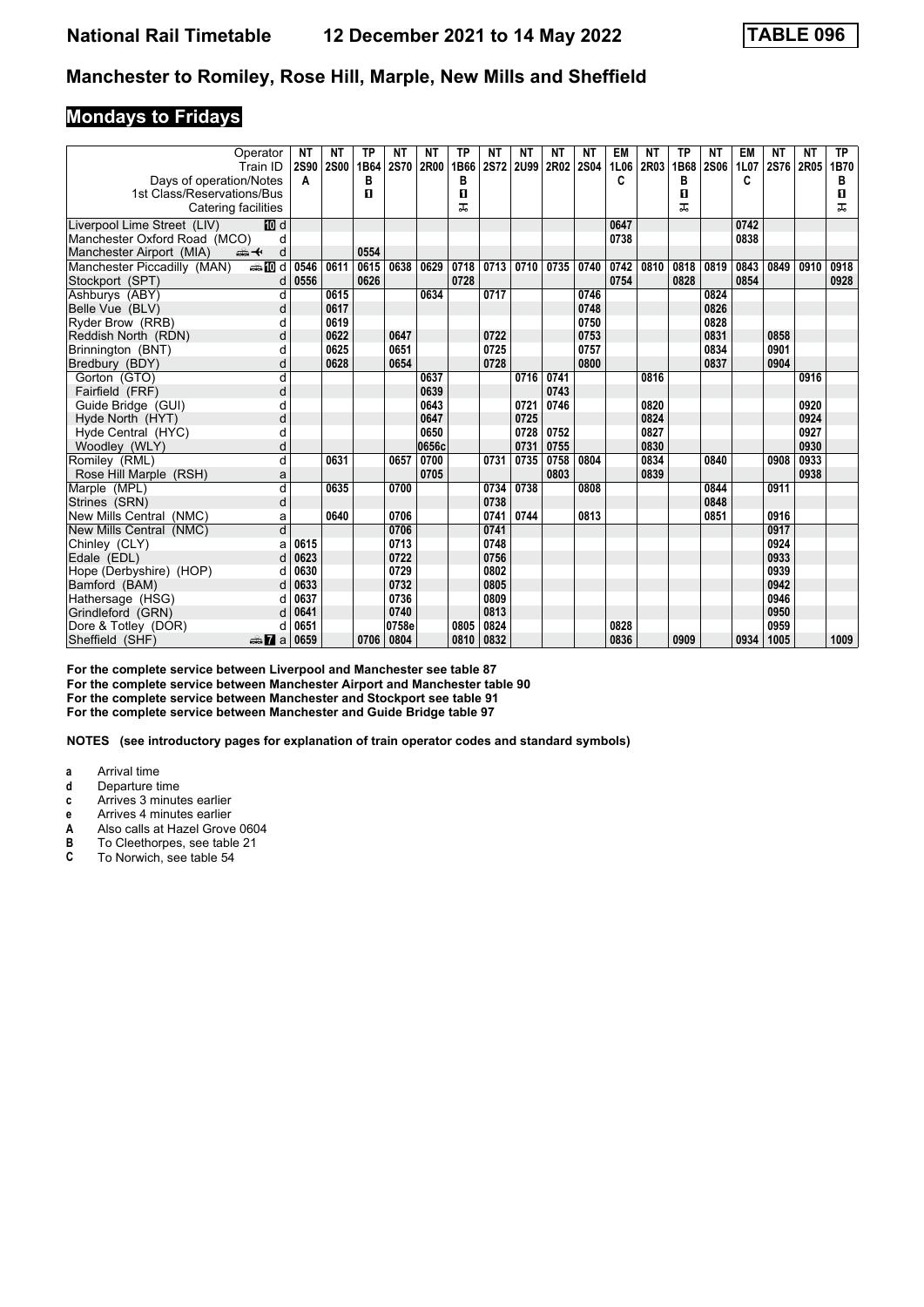# **Mondays to Fridays**

| Operator                                              | <b>NT</b><br><b>2S08</b> | <b>NT</b><br><b>2S78</b> | <b>NT</b><br>2R06 | <b>TP</b><br>1B72 | <b>NT</b><br><b>2S10</b> | <b>NT</b><br>2R08 | <b>EM</b> | <b>NT</b><br><b>2S82</b> | <b>NT</b><br>2R09 | <b>TP</b> | <b>NT</b><br><b>2S12</b> | EM        | NΤ<br>2S84 | ΝT   | <b>TP</b><br>1B76 | <b>NT</b> | <b>NT</b> | EM        |
|-------------------------------------------------------|--------------------------|--------------------------|-------------------|-------------------|--------------------------|-------------------|-----------|--------------------------|-------------------|-----------|--------------------------|-----------|------------|------|-------------------|-----------|-----------|-----------|
| Train ID                                              |                          |                          |                   | в                 |                          |                   | 1L09<br>C |                          |                   | 1B74<br>в |                          | 1L10<br>C |            | 2R11 | в                 | 2S14 2R12 |           | 1L11<br>c |
| Days of operation/Notes<br>1st Class/Reservations/Bus |                          |                          |                   | О                 |                          |                   |           |                          |                   | 0         |                          |           |            |      | О                 |           |           |           |
| Catering facilities                                   |                          |                          |                   | ᠼ                 |                          |                   |           |                          |                   | ᠼ         |                          |           |            |      | ᅚ                 |           |           |           |
|                                                       |                          |                          |                   |                   |                          |                   |           |                          |                   |           |                          |           |            |      |                   |           |           |           |
| iII d<br>Liverpool Lime Street (LIV)                  |                          |                          |                   |                   |                          |                   | 0951      |                          |                   |           |                          | 1051      |            |      |                   |           |           | 1151      |
| Manchester Oxford Road (MCO)                          | d                        |                          |                   |                   |                          |                   | 1038      |                          |                   |           |                          | 1138      |            |      |                   |           |           | 1238      |
| Manchester Airport (MIA)<br>安                         | d                        |                          |                   |                   |                          |                   |           |                          |                   |           |                          |           |            |      |                   |           |           |           |
| <b>⊯Md</b><br>Manchester Piccadilly (MAN)             | 0920                     | 0942                     | 0944              | 1018              | 1019                     | 1040              | 1042      | 1049                     | 1110              | 1118      | 1119                     | 1142      | 1149       | 1210 | 1218              | 1219      | 1240      | 1242      |
| Stockport (SPT)                                       | d                        |                          |                   | 1028              |                          |                   | 1054      |                          |                   | 1128      |                          | 1154      |            |      | 1228              |           |           | 1254      |
| Ashburys (ABY)                                        | 0924<br>d                |                          | 0948              |                   | 1023                     | 1044              |           |                          |                   |           | 1123                     |           |            |      |                   | 1223      | 1244      |           |
| Belle Vue (BLV)                                       | 0926<br>d                |                          |                   |                   | 1025                     |                   |           |                          |                   |           | 1125                     |           |            |      |                   | 1225      |           |           |
| Ryder Brow (RRB)                                      | 0928<br>d                |                          |                   |                   | 1027                     |                   |           |                          |                   |           | 1127                     |           |            |      |                   | 1227      |           |           |
| Reddish North (RDN)                                   | 0931<br>d                | 0950                     |                   |                   | 1030                     |                   |           | 1057                     |                   |           | 1130                     |           | 1157       |      |                   | 1230      |           |           |
| Brinnington (BNT)                                     | 0934<br>d                | 0953                     |                   |                   | 1034                     |                   |           | 1101                     |                   |           | 1134                     |           | 1201       |      |                   | 1234      |           |           |
| Bredbury (BDY)                                        | 0937<br>d                | 0956                     |                   |                   | 1037                     |                   |           | 1104                     |                   |           | 1137                     |           | 1204       |      |                   | 1237      |           |           |
| Gorton (GTO)                                          | d                        |                          | 0951              |                   |                          | 1047              |           |                          | 1116              |           |                          |           |            | 1216 |                   |           | 1247      |           |
| Fairfield (FRF)                                       | d                        |                          | 0953              |                   |                          | 1049              |           |                          |                   |           |                          |           |            |      |                   |           | 1249      |           |
| Guide Bridge (GUI)                                    | d                        |                          | 0956              |                   |                          | 1052              |           |                          | 1122              |           |                          |           |            | 1220 |                   |           | 1252      |           |
| Hyde North (HYT)                                      | d                        |                          | 1000              |                   |                          |                   |           |                          | 1126              |           |                          |           |            | 1224 |                   |           |           |           |
| Hyde Central (HYC)                                    | d                        |                          | 1003              |                   |                          | 1057              |           |                          | 1129              |           |                          |           |            | 1227 |                   |           | 1257      |           |
| Woodley (WLY)                                         | d                        |                          | 1006              |                   |                          | 1100              |           |                          | 1132              |           |                          |           |            | 1230 |                   |           | 1300      |           |
| Romiley (RML)                                         | d<br>0940                | 0959                     | 1009              |                   | 1040                     | 1103              |           | 1107                     | 1135              |           | 1140                     |           | 1207       | 1234 |                   | 1240      | 1303      |           |
| Rose Hill Marple (RSH)                                | a                        |                          | 1014              |                   |                          | 1108              |           |                          | 1140              |           |                          |           |            | 1239 |                   |           | 1308      |           |
| Marple (MPL)                                          | d<br>0944                | 1003                     |                   |                   | 1044                     |                   |           | 1110                     |                   |           | 1144                     |           | 1210       |      |                   | 1244      |           |           |
| Strines (SRN)                                         | 0948<br>d                |                          |                   |                   | 1048                     |                   |           |                          |                   |           | 1148                     |           |            |      |                   | 1248      |           |           |
| New Mills Central (NMC)                               | 0951<br>a                | 1008                     |                   |                   | 1051                     |                   |           | 1116                     |                   |           | 1151                     |           | 1216       |      |                   | 1251      |           |           |
| New Mills Central (NMC)                               | d                        | 1008                     |                   |                   |                          |                   |           | 1116                     |                   |           |                          |           | 1216       |      |                   |           |           |           |
| Chinley (CLY)                                         | a                        | 1015                     |                   |                   |                          |                   |           | 1123                     |                   |           |                          |           | 1223       |      |                   |           |           |           |
| Edale (EDL)                                           | d                        | 1024                     |                   |                   |                          |                   |           | 1132                     |                   |           |                          |           | 1232       |      |                   |           |           |           |
| Hope (Derbyshire) (HOP)                               | d                        | 1031                     |                   |                   |                          |                   |           | 1138                     |                   |           |                          |           | 1238       |      |                   |           |           |           |
| Bamford (BAM)                                         | d                        | 1035                     |                   |                   |                          |                   |           | 1142                     |                   |           |                          |           | 1242       |      |                   |           |           |           |
| Hathersage (HSG)                                      | d                        | 1039                     |                   |                   |                          |                   |           | 1145                     |                   |           |                          |           | 1245       |      |                   |           |           |           |
| Grindleford (GRN)                                     | d                        | 1043                     |                   |                   |                          |                   |           | 1149                     |                   |           |                          |           | 1249       |      |                   |           |           |           |
| Dore & Totley (DOR)                                   | d                        | 1053                     |                   |                   |                          |                   |           | 1158                     |                   |           |                          |           | 1258       |      |                   |           |           |           |
| Sheffield (SHF)<br>dan <b>7</b> a                     |                          | 1059                     |                   | 1108              |                          |                   | 1135      | 1205                     |                   | 1208      |                          | 1234      | 1306       |      | 1308              |           |           | 1335      |

**NOTES (see introductory pages for explanation of train operator codes and standard symbols)**

**a** Arrival time<br>**d** Departure ti

**d** Departure time<br>**B** To Cleethorpes<br>**C** To Norwich, see **B** To Cleethorpes, see table 21

**C** To Norwich, see table 54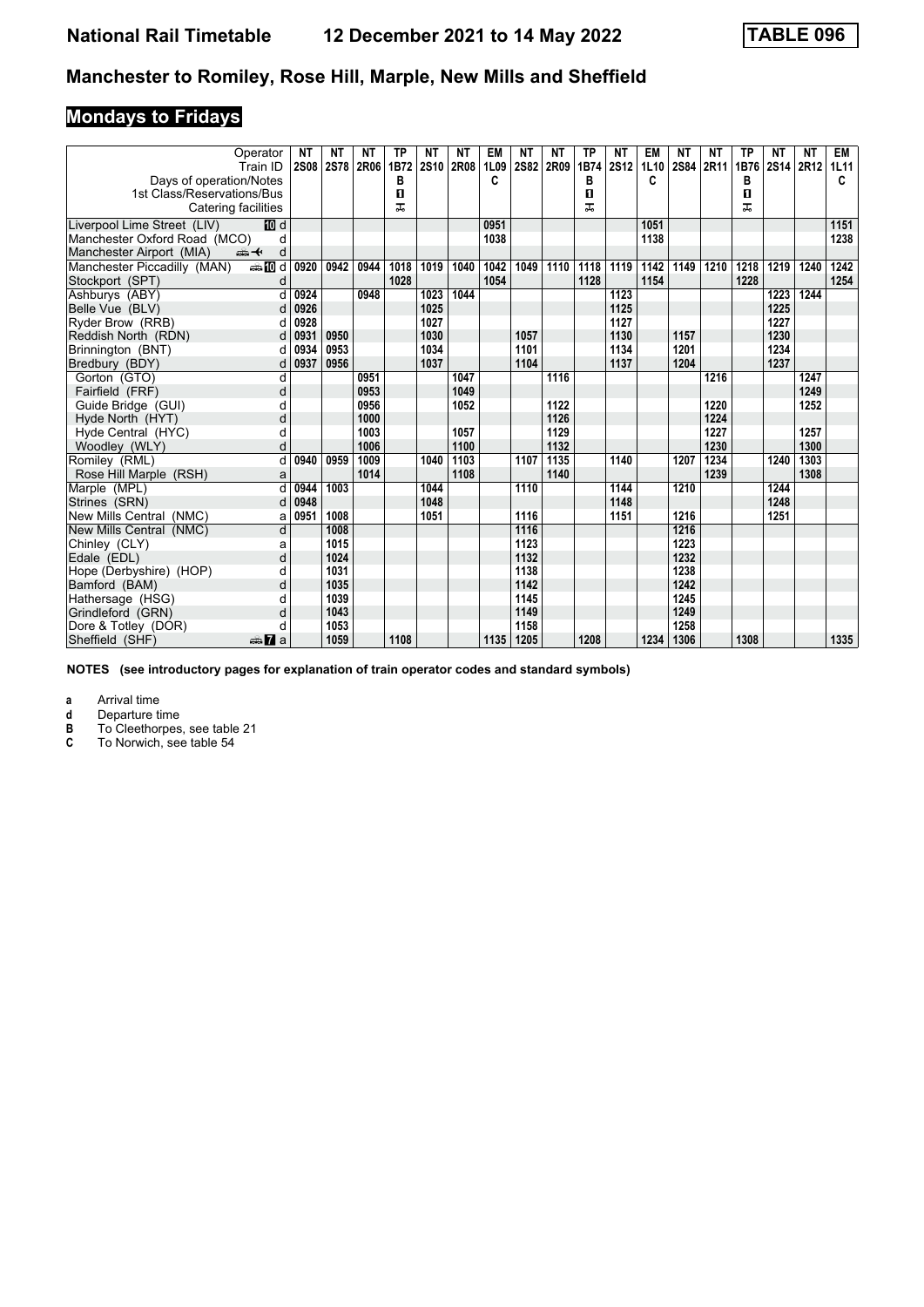# **Mondays to Fridays**

|                                                       | Operator<br>Train ID | <b>NT</b><br><b>2S88</b> | <b>TP</b><br>1B78 | NΤ<br>2S16 | ΝT<br>2R14 | EM<br>1L12 | NΤ<br><b>2S70</b> | ТP<br>1B80 | NΤ<br>2S18 | ΝT<br>2R16 | EM        | NΤ<br><b>2S74</b> | <b>TP</b><br>1B82 | ΝT<br><b>2S20</b> | ΝT<br>2R18 | EM   | ΝT<br>1L14 2S76 | TP<br>1B84 | NT<br><b>2S22</b> |
|-------------------------------------------------------|----------------------|--------------------------|-------------------|------------|------------|------------|-------------------|------------|------------|------------|-----------|-------------------|-------------------|-------------------|------------|------|-----------------|------------|-------------------|
|                                                       |                      |                          |                   |            |            | D          |                   |            |            |            | 1L13<br>C |                   |                   |                   |            | C    |                 |            |                   |
| Days of operation/Notes<br>1st Class/Reservations/Bus |                      |                          | в<br>П            |            |            |            |                   | в<br>O     |            |            |           |                   | в<br>$\mathbf{u}$ |                   |            |      |                 | В<br>п     |                   |
| Catering facilities                                   |                      |                          | ᇁ                 |            |            |            |                   | ᠼ          |            |            |           |                   | ᠼ                 |                   |            |      |                 | ᠼ          |                   |
|                                                       |                      |                          |                   |            |            |            |                   |            |            |            |           |                   |                   |                   |            |      |                 |            |                   |
| Liverpool Lime Street (LIV)                           | [顶 d                 |                          |                   |            |            | 1251       |                   |            |            |            | 1351      |                   |                   |                   |            | 1451 |                 |            |                   |
| Manchester Oxford Road (MCO)                          | d                    |                          |                   |            |            | 1338       |                   |            |            |            | 1438      |                   |                   |                   |            | 1538 |                 |            |                   |
| Manchester Airport (MIA)<br>安                         | d                    |                          |                   |            |            |            |                   |            |            |            |           |                   |                   |                   |            |      |                 |            |                   |
| Manchester Piccadilly (MAN)                           | <b>esi的d</b>         | 1249                     | 1318              | 1319       | 1340       | 1342       | 1349              | 1418       | 1419       | 1440       | 1442      | 1449              | 1518              | 1519              | 1540       | 1542 | 1550            | 1618       | 1620              |
| Stockport (SPT)                                       | d                    |                          | 1328              |            |            | 1354       |                   | 1428       |            |            | 1454      |                   | 1528              |                   |            | 1554 |                 | 1628       |                   |
| Ashburys (ABY)                                        | d                    |                          |                   | 1323       |            |            |                   |            | 1423       |            |           |                   |                   | 1523              |            |      |                 |            | 1624              |
| Belle Vue (BLV)                                       | d                    |                          |                   | 1325       |            |            |                   |            | 1425       |            |           |                   |                   | 1525              |            |      |                 |            | 1626              |
| Ryder Brow (RRB)                                      | d                    |                          |                   | 1327       |            |            |                   |            | 1427       |            |           |                   |                   | 1527              |            |      |                 |            | 1628              |
| Reddish North (RDN)                                   | d                    | 1257                     |                   | 1330       |            |            | 1357              |            | 1430       |            |           | 1457              |                   | 1530              |            |      | 1558            |            | 1631              |
| Brinnington (BNT)                                     | d                    | 1300                     |                   | 1334       |            |            | 1401              |            | 1434       |            |           | 1501              |                   | 1534              |            |      | 1602            |            | 1635              |
| Bredbury (BDY)                                        | d                    | 1303                     |                   | 1337       |            |            | 1404              |            | 1437       |            |           | 1504              |                   | 1537              |            |      | 1605            |            | 1638              |
| Gorton (GTO)                                          | d                    |                          |                   |            | 1346       |            |                   |            |            | 1446       |           |                   |                   |                   | 1546       |      |                 |            |                   |
| Fairfield (FRF)                                       | d                    |                          |                   |            |            |            |                   |            |            | 1448       |           |                   |                   |                   | 1548       |      |                 |            |                   |
| Guide Bridge (GUI)                                    | d                    |                          |                   |            | 1351       |            |                   |            |            | 1452       |           |                   |                   |                   | 1551       |      |                 |            |                   |
| Hyde North (HYT)                                      | d                    |                          |                   |            | 1355       |            |                   |            |            |            |           |                   |                   |                   | 1555       |      |                 |            |                   |
| Hyde Central (HYC)                                    | d                    |                          |                   |            | 1357       |            |                   |            |            | 1457       |           |                   |                   |                   | 1558       |      |                 |            |                   |
| Woodley (WLY)                                         | d                    |                          |                   |            | 1400       |            |                   |            |            | 1500       |           |                   |                   |                   | 1601       |      |                 |            |                   |
| Romiley (RML)                                         | d                    | 1307                     |                   | 1340       | 1403       |            | 1407              |            | 1440       | 1503       |           | 1507              |                   | 1540              | 1604       |      | 1608            |            | 1641              |
| Rose Hill Marple (RSH)                                | a                    |                          |                   |            | 1408       |            |                   |            |            | 1508       |           |                   |                   |                   | 1609       |      |                 |            |                   |
| Marple (MPL)                                          | d                    | 1310                     |                   | 1344       |            |            | 1410              |            | 1444       |            |           | 1510              |                   | 1544              |            |      | 1611            |            | 1645              |
| Strines (SRN)                                         | d                    |                          |                   | 1348       |            |            |                   |            | 1448       |            |           |                   |                   | 1548              |            |      |                 |            | 1649              |
| New Mills Central (NMC)                               | a                    | 1316                     |                   | 1351       |            |            | 1416              |            | 1451       |            |           | 1516              |                   | 1551              |            |      | 1616            |            | 1652              |
| New Mills Central (NMC)                               | d                    | 1316                     |                   |            |            |            | 1416              |            |            |            |           | 1516              |                   |                   |            |      | 1617            |            |                   |
| Chinley (CLY)                                         | a                    | 1323                     |                   |            |            |            | 1423              |            |            |            |           | 1523              |                   |                   |            |      | 1624            |            |                   |
| Edale (EDL)                                           | d                    | 1332                     |                   |            |            |            | 1432              |            |            |            |           | 1532              |                   |                   |            |      | 1633            |            |                   |
| Hope (Derbyshire) (HOP)                               | d                    | 1338                     |                   |            |            |            | 1438              |            |            |            |           | 1538              |                   |                   |            |      | 1639            |            |                   |
| Bamford (BAM)                                         | d                    | 1342                     |                   |            |            |            | 1442              |            |            |            |           | 1542              |                   |                   |            |      | 1642            |            |                   |
| Hathersage (HSG)                                      | d                    | 1345                     |                   |            |            |            | 1445              |            |            |            |           | 1545              |                   |                   |            |      | 1645            |            |                   |
| Grindleford (GRN)                                     | d                    | 1349                     |                   |            |            |            | 1449              |            |            |            |           | 1549              |                   |                   |            |      | 1649            |            |                   |
| Dore & Totley (DOR)                                   | d                    | 1358                     |                   |            |            |            | 1458              |            |            |            |           | 1558              |                   |                   |            |      | 1658            |            |                   |
| Sheffield (SHF)                                       | anna Maria           | 1405                     | 1408              |            |            | 1438       | 1505              | 1508       |            |            | 1534      | 1606              | 1608              |                   |            | 1634 | 1706            | 1709       |                   |

**NOTES (see introductory pages for explanation of train operator codes and standard symbols)**

**a** Arrival time<br>**d** Departure ti

**d** Departure time<br>**B** To Cleethorpes<br>**C** To Norwich, see

**B** To Cleethorpes, see table 21

**C** To Norwich, see table 54

**D** To Nottingham, see table 53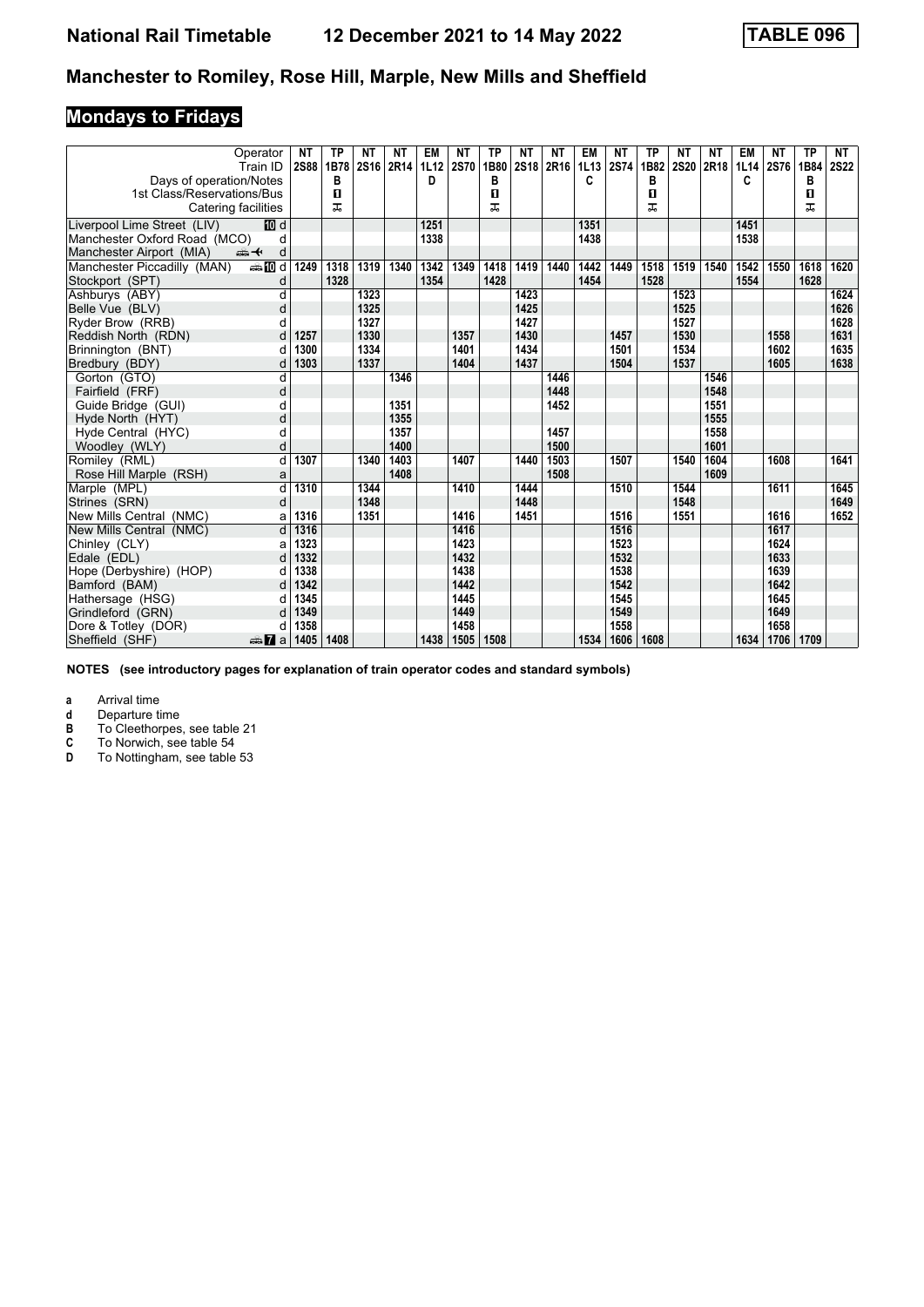# **Mondays to Fridays**

|                              | Operator<br>Train ID | <b>NT</b><br>2R20 | <b>EM</b><br>1L15 | <b>NT</b><br><b>2S78</b> | <b>NT</b><br>2R21 | <b>TP</b><br>1B86 | <b>NT</b><br><b>2S26</b> | <b>EM</b><br>1L16 | <b>NT</b><br>2S80 | <b>NT</b><br>2R23 | ТP<br>1B88 | NΤ<br><b>2S30</b> | ΝT<br>2R24 | <b>EM</b><br>1L17 | ΝT<br><b>2S82</b> | <b>TP</b><br>1B90 | <b>NT</b><br>2S34 | <b>NT</b><br>2R26 | EM<br>1L18 |
|------------------------------|----------------------|-------------------|-------------------|--------------------------|-------------------|-------------------|--------------------------|-------------------|-------------------|-------------------|------------|-------------------|------------|-------------------|-------------------|-------------------|-------------------|-------------------|------------|
| Days of operation/Notes      |                      | Е                 | C                 |                          |                   | в                 |                          | D                 |                   |                   | в          |                   |            | C                 |                   | в                 |                   |                   | D          |
| 1st Class/Reservations/Bus   |                      |                   |                   |                          |                   | $\mathbf{u}$      |                          |                   |                   |                   | 0          |                   |            |                   |                   | п                 |                   |                   |            |
| Catering facilities          |                      |                   |                   |                          |                   | ᠼ                 |                          |                   |                   |                   | ᅚ          |                   |            |                   |                   |                   |                   |                   |            |
| Liverpool Lime Street (LIV)  | III d                |                   | 1551              |                          |                   |                   |                          | 1651              |                   |                   |            |                   |            | 1751              |                   |                   |                   |                   | 1851       |
| Manchester Oxford Road (MCO) | d                    |                   | 1638              |                          |                   |                   |                          | 1738              |                   |                   |            |                   |            | 1838              |                   |                   |                   |                   | 1938       |
| Manchester Airport (MIA)     | ⇜✦<br>d              |                   |                   |                          |                   |                   |                          |                   |                   |                   |            |                   |            |                   |                   |                   |                   |                   |            |
| Manchester Piccadilly (MAN)  | <b>⊯M</b> d          | 1637              | 1642              | 1649                     | 1710              | 1718              | 1719                     | 1742              | 1749              | 1811              | 1818       | 1819              | 1834       | 1842              | 1849              | 1918              | 1919              | 1940              | 1942       |
| Stockport (SPT)              | d                    |                   | 1654              |                          |                   | 1728              |                          | 1754              |                   |                   | 1828       |                   |            | 1854              |                   | 1928              |                   |                   | 1959       |
| Ashburys (ABY)               | d                    | 1642              |                   |                          |                   |                   | 1723                     |                   |                   |                   |            | 1823              | 1838       |                   |                   |                   | 1923              | 1944              |            |
| Belle Vue (BLV)              | d                    |                   |                   |                          |                   |                   | 1725                     |                   |                   |                   |            | 1825              |            |                   |                   |                   | 1925              |                   |            |
| Ryder Brow (RRB)             | d                    |                   |                   |                          |                   |                   | 1727                     |                   |                   |                   |            | 1827              |            |                   |                   |                   | 1927              |                   |            |
| Reddish North (RDN)          | d                    |                   |                   | 1657                     |                   |                   | 1730                     |                   | 1758              |                   |            | 1830              |            |                   | 1857              |                   | 1930              |                   |            |
| Brinnington (BNT)            | d                    |                   |                   | 1701                     |                   |                   | 1733                     |                   | 1801              |                   |            | 1833              |            |                   | 1901              |                   | 1933              |                   |            |
| Bredbury (BDY)               | d                    |                   |                   | 1704                     |                   |                   | 1736                     |                   | 1804              |                   |            | 1836              |            |                   | 1904              |                   | 1936              |                   |            |
| Gorton (GTO)                 | d                    |                   |                   |                          | 1716              |                   |                          |                   |                   | 1817              |            |                   | 1841       |                   |                   |                   |                   | 1947              |            |
| Fairfield (FRF)              | d                    | 1646              |                   |                          | 1718              |                   |                          |                   |                   | 1819              |            |                   | 1843       |                   |                   |                   |                   | 1949              |            |
| Guide Bridge (GUI)           | d                    | 1650              |                   |                          | 1721              |                   |                          |                   |                   | 1822              |            |                   | 1846       |                   |                   |                   |                   | 1952              |            |
| Hyde North (HYT)             | d                    | 1654              |                   |                          | 1725              |                   |                          |                   |                   | 1826              |            |                   | 1851       |                   |                   |                   |                   |                   |            |
| Hyde Central (HYC)           | d                    | 1657              |                   |                          | 1728              |                   |                          |                   |                   | 1829              |            |                   | 1854       |                   |                   |                   |                   | 1957              |            |
| Woodley (WLY)                | d                    | 1700              |                   |                          | 1731              |                   |                          |                   |                   | 1832              |            |                   | 1857       |                   |                   |                   |                   | 2000              |            |
| Romiley (RML)                | d                    | 1703              |                   | 1708                     | 1735              |                   | 1739                     |                   | 1807              | 1835              |            | 1839              | 1901       |                   | 1907              |                   | 1939              | 2003              |            |
| Rose Hill Marple (RSH)       | a                    | 1708              |                   |                          | 1740              |                   |                          |                   |                   | 1840              |            |                   | 1906       |                   |                   |                   |                   | 2008              |            |
| Marple (MPL)                 | d                    |                   |                   | 1711                     |                   |                   | 1743                     |                   | 1811              |                   |            | 1843              |            |                   | 1911              |                   | 1943              |                   |            |
| Strines (SRN)                | d                    |                   |                   |                          |                   |                   | 1747                     |                   |                   |                   |            | 1847              |            |                   |                   |                   |                   |                   |            |
| New Mills Central (NMC)      | a                    |                   |                   | 1717                     |                   |                   | 1750                     |                   | 1816              |                   |            | 1850              |            |                   | 1916              |                   | 1948              |                   |            |
| New Mills Central (NMC)      | d                    |                   |                   | 1717                     |                   |                   |                          |                   | 1816              |                   |            | 1851              |            |                   | 1917              |                   |                   |                   |            |
| Chinley (CLY)                | a                    |                   | 1709              | 1724                     |                   |                   |                          | 1809              | 1824              |                   |            | 1858              |            |                   | 1924              |                   |                   |                   |            |
| Edale (EDL)                  | d                    |                   |                   | 1732                     |                   |                   |                          |                   | 1832              |                   |            |                   |            |                   | 1932              |                   |                   |                   |            |
| Hope (Derbyshire) (HOP)      | d                    |                   |                   | 1739                     |                   |                   |                          |                   | 1839              |                   |            |                   |            |                   | 1939              |                   |                   |                   |            |
| Bamford (BAM)                | d                    |                   |                   | 1742                     |                   |                   |                          |                   | 1842              |                   |            |                   |            |                   | 1942              |                   |                   |                   |            |
| Hathersage (HSG)             | d                    |                   |                   | 1746                     |                   |                   |                          |                   | 1846              |                   |            |                   |            |                   | 1946              |                   |                   |                   |            |
| Grindleford (GRN)            | d                    |                   |                   | 1750                     |                   |                   |                          |                   | 1850              |                   |            |                   |            |                   | 1950              |                   |                   |                   |            |
| Dore & Totley (DOR)          | d                    |                   | 1733              | 1759                     |                   | 1803              |                          | 1834c             | 1859              |                   | 1903       |                   |            |                   | 1959              | 2003              |                   |                   |            |
| Sheffield (SHF)              | <del>⊯</del> Па      |                   | 1739              | 1807                     |                   | 1810              |                          | 1842              | 1905              |                   | 1908       |                   |            | 1935              | 2006              | 2008              |                   |                   | 2038       |

**NOTES (see introductory pages for explanation of train operator codes and standard symbols)**

**a** Arrival time<br>**d** Departure ti

**d** Departure time<br>**c** Arrives 3 minute<br>**B** To Cleethorpes

**c** Arrives 3 minutes earlier

**B** To Cleethorpes, see table 21<br>**C** To Norwich, see table 54

**C** To Norwich, see table 54<br>**D** To Nottingham, see table

**D** To Nottingham, see table 53<br>**E** Also calls at Ardwick 1640

**E** Also calls at Ardwick 1640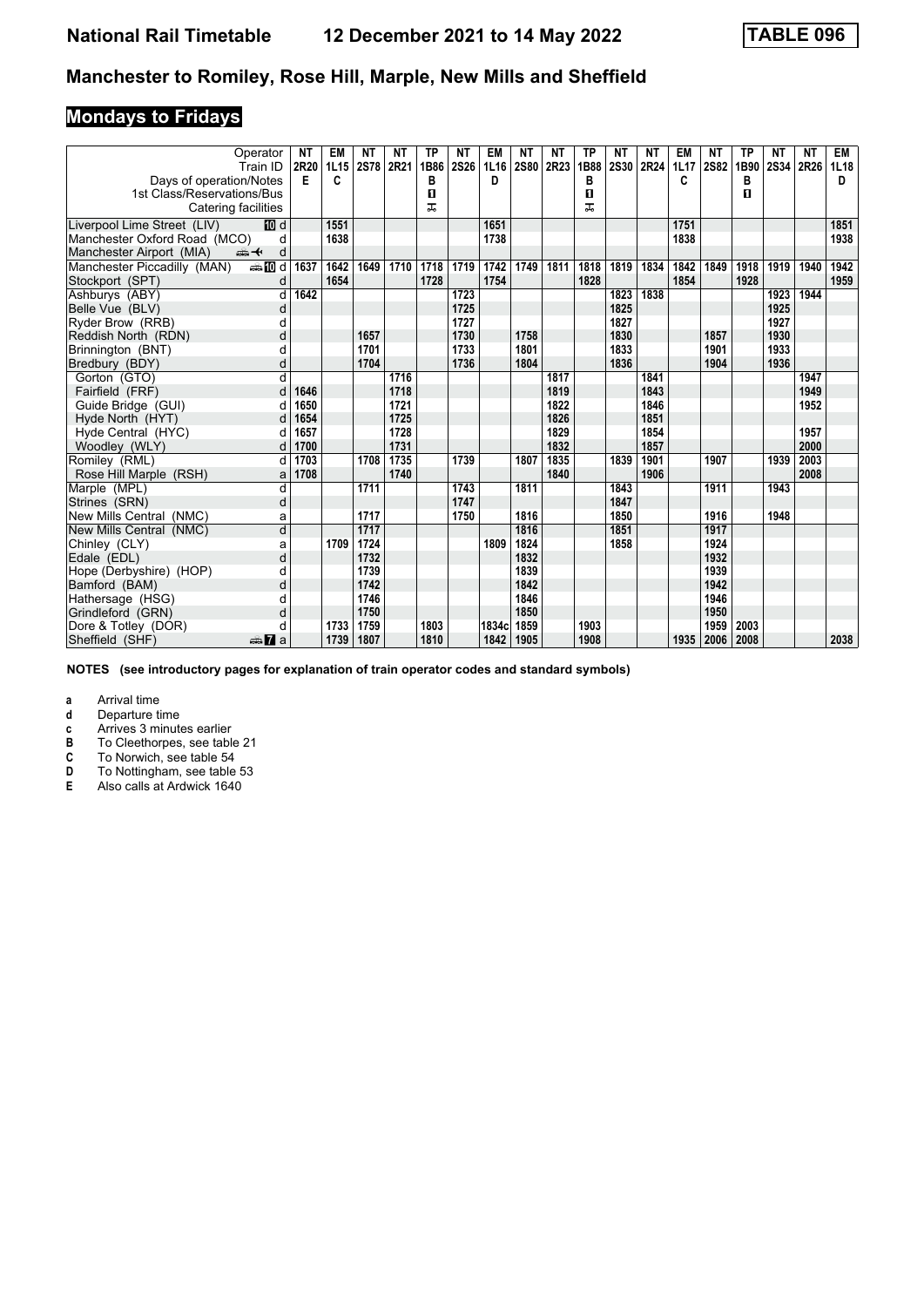# **Mondays to Fridays**

| Operator<br>Train ID                                        | NΤ<br><b>2S84</b> | ТP<br>1B92 | NΤ<br><b>2S36</b> | EM<br>1L19 | ΝT<br>2S86 | NΤ<br>2R28 | ТP<br>1B94 | NΤ<br><b>2S38</b> | EM<br>1L20 | NΤ<br><b>2S88</b> | EM<br>1L21 | NΤ<br><b>2S40</b> | <b>NT</b><br>2S42 |
|-------------------------------------------------------------|-------------------|------------|-------------------|------------|------------|------------|------------|-------------------|------------|-------------------|------------|-------------------|-------------------|
| Days of operation/Notes                                     |                   | в          |                   | D          |            |            | в          |                   | D          |                   | D          |                   |                   |
| 1st Class/Reservations/Bus                                  |                   | п          |                   |            |            |            | п          |                   |            |                   |            |                   |                   |
| Liverpool Lime Street (LIV)<br>[10] d                       |                   |            |                   | 1951       |            |            |            |                   |            |                   | 2137       |                   |                   |
| Manchester Oxford Road (MCO)<br>d                           |                   |            |                   | 2038       |            |            |            |                   |            |                   | 2224       |                   |                   |
| Manchester Airport (MIA)<br>$\Rightarrow$ $\leftarrow$<br>d |                   |            |                   |            |            |            | 2052       |                   |            |                   |            |                   |                   |
| Manchester Piccadilly (MAN)<br><b>⊯Md</b>                   | 1949              | 2018       | 2019              | 2043       | 2049       | 2109       | 2118       | 2122              | 2141       | 2149              | 2228       | 2249              | 2326              |
| Stockport (SPT)<br>d                                        |                   | 2028       |                   | 2054       |            |            | 2128       |                   |            |                   | 2239       |                   |                   |
| Ashburys (ABY)<br>d                                         |                   |            | 2023              |            |            |            |            |                   |            | 2155              |            | 2253              | 2330              |
| Belle Vue (BLV)<br>d                                        |                   |            |                   |            |            |            |            | 2128              |            |                   |            | 2255              | 2333              |
| Ryder Brow (RRB)<br>d                                       |                   |            | 2026              |            |            |            |            | 2130              |            |                   |            | 2257              | 2335              |
| Reddish North (RDN)<br>d                                    | 1957              |            | 2029              |            | 2057       |            |            | 2133              |            | 2200              |            | 2300              | 2337              |
| Brinnington (BNT)<br>d                                      | 2000              |            | 2032              |            | 2101       |            |            | 2136              |            | 2203              |            | 2303              | 2341              |
| Bredbury (BDY)<br>d                                         | 2004              |            | 2035              |            | 2104       |            |            | 2140              |            | 2207              |            | 2306              | 2344              |
| Gorton (GTO)<br>d                                           |                   |            |                   |            |            | 2115       |            |                   |            |                   |            |                   |                   |
| Fairfield (FRF)<br>d                                        |                   |            |                   |            |            | 2117       |            |                   |            |                   |            |                   |                   |
| Guide Bridge (GUI)<br>d                                     |                   |            |                   |            |            | 2120       |            |                   |            |                   |            |                   |                   |
| Hyde North (HYT)<br>d                                       |                   |            |                   |            |            | 2124       |            |                   |            |                   |            |                   |                   |
| Hyde Central (HYC)<br>d                                     |                   |            |                   |            |            | 2127       |            |                   |            |                   |            |                   |                   |
| Woodley (WLY)<br>d                                          |                   |            |                   |            |            | 2130       |            |                   |            |                   |            |                   |                   |
| Romiley (RML)<br>d                                          | 2007              |            | 2038              |            | 2107       | 2134       |            | 2143              |            | 2210              |            | 2309              | 2347              |
| Rose Hill Marple (RSH)<br>a                                 |                   |            |                   |            |            | 2139       |            |                   |            |                   |            |                   |                   |
| Marple (MPL)<br>d                                           | 2010              |            | 2042              |            | 2110       |            |            | 2147              |            | 2214              |            | 2312              | 2351              |
| Strines (SRN)<br>d                                          |                   |            | 2046              |            |            |            |            | 2151              |            |                   |            | 2315              | 2355              |
| New Mills Central (NMC)<br>a                                | 2015              |            | 2049              |            | 2116       |            |            | 2154              |            | 2219              |            | 2318              | 2358              |
| New Mills Central (NMC)<br>d                                | 2015              |            |                   |            | 2116       |            |            | 2155              |            |                   |            |                   |                   |
| Chinley (CLY)<br>a                                          | 2022              |            |                   |            | 2123       |            |            | 2212              |            |                   | 2253       |                   |                   |
| d<br>Edale (EDL)                                            |                   |            |                   |            | 2131       |            |            |                   |            |                   | 2302       |                   |                   |
| Hope (Derbyshire) (HOP)<br>d                                | 2034              |            |                   |            | 2138       |            |            | 2225              |            |                   | 2308       |                   |                   |
| Bamford (BAM)<br>d                                          |                   |            |                   |            | 2141       |            |            | 2228              |            |                   | 2312       |                   |                   |
| Hathersage (HSG)<br>d                                       | 2039              |            |                   |            | 2145       |            |            | 2232              |            |                   | 2316       |                   |                   |
| Grindleford (GRN)<br>d                                      |                   |            |                   |            | 2149       |            |            |                   |            |                   | 2320       |                   |                   |
| Dore & Totley (DOR)<br>d                                    | 2050              | 2103       |                   |            | 2159       |            | 2203       | 2246              |            |                   | 2329       |                   |                   |
| Sheffield (SHF)<br>⊯ 77 a                                   | 2057              | 2108       |                   | 2137       | 2210       |            | 2208       | 2252              | 2234       |                   | 2336       |                   |                   |

**NOTES (see introductory pages for explanation of train operator codes and standard symbols)**

**a** Arrival time<br>**d** Departure time

**d** Departure time<br>**B** To Cleethorpes

**B** To Cleethorpes, see table 21<br>**D** To Nottingham, see table 53

To Nottingham, see table 53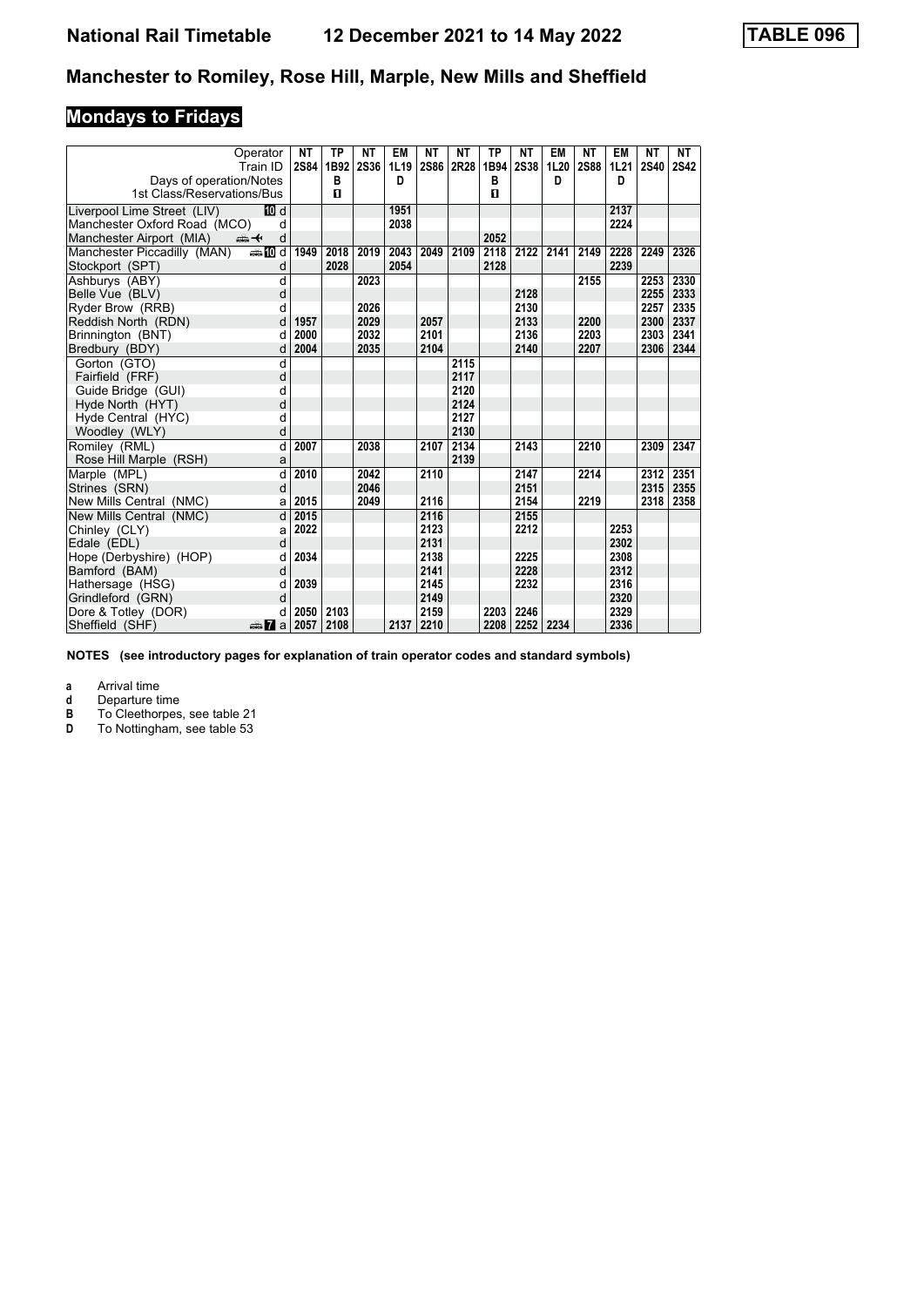# **Saturdays**

| Operator<br>Train ID<br>Days of operation/Notes                                                                | NΤ<br><b>2S90</b><br>A | NΤ<br><b>2S00</b> | ТP<br>1B64<br>в | NΤ<br><b>2S70</b> | ΝT<br>2R00   | TP<br>1B66<br>в | NΤ<br><b>2S04</b>   | NΤ<br>2R02   | EM<br>1L06<br>C | NΤ<br>2S74   | NΤ<br>2R03   | TP<br>1B68<br>в   | NΤ<br><b>2S06</b> | EM<br>1L07<br>C | ΝT           | NΤ<br>2S76 2R05 | TP<br>1B70<br>B | NT<br><b>2S08</b>   |
|----------------------------------------------------------------------------------------------------------------|------------------------|-------------------|-----------------|-------------------|--------------|-----------------|---------------------|--------------|-----------------|--------------|--------------|-------------------|-------------------|-----------------|--------------|-----------------|-----------------|---------------------|
| 1st Class/Reservations/Bus<br>Catering facilities                                                              |                        |                   | п               |                   |              | п<br>ᠼ          |                     |              |                 |              |              | 0<br>ᠼ            |                   |                 |              |                 | П<br>ᠼ          |                     |
| Liverpool Lime Street (LIV)<br>100 d                                                                           |                        |                   |                 |                   |              |                 |                     |              | 0647            |              |              |                   |                   | 0742            |              |                 |                 |                     |
| Manchester Oxford Road (MCO)<br>d                                                                              |                        |                   |                 |                   |              |                 |                     |              | 0738            |              |              |                   |                   | 0838            |              |                 |                 |                     |
| Manchester Airport (MIA)<br>d<br><del>∰ ≮</del><br>Manchester Piccadilly (MAN)<br>dan <mark>an</mark> d        | 0546                   | 0611              | 0554<br>0615    | 0639              | 0634         | 0718            | 0719                | 0735         | 0742            | 0749         | 0810         | 0818              | 0819              | 0843            | 0849         | 0910            | 0918            | 0920                |
| Stockport (SPT)<br>d                                                                                           | 0556                   |                   | 0626            |                   |              | 0728            |                     |              | 0754            |              |              | 0828              |                   | 0854            |              |                 | 0928            |                     |
| Ashburys (ABY)<br>d                                                                                            |                        | 0615              |                 |                   | 0638         |                 | 0723                |              |                 |              |              |                   | 0824              |                 |              |                 |                 | 0924                |
| Belle Vue (BLV)<br>d                                                                                           |                        | 0617              |                 |                   |              |                 | 0725                |              |                 |              |              |                   |                   |                 |              |                 |                 | 0926<br>0928        |
| Ryder Brow (RRB)<br>d<br>Reddish North (RDN)<br>d                                                              |                        | 0619<br>0622      |                 | 0647              |              |                 | 0727<br>0730        |              |                 | 0757         |              |                   | 0827<br>0830      |                 | 0857         |                 |                 | 0931                |
| Brinnington (BNT)<br>d                                                                                         |                        | 0625              |                 | 0651              |              |                 | 0733                |              |                 | 0801         |              |                   | 0833              |                 | 0901         |                 |                 | 0934                |
| Bredbury (BDY)<br>d                                                                                            |                        | 0628              |                 | 0654              |              |                 | 0736                |              |                 | 0804         |              |                   | 0836              |                 | 0904         |                 |                 | 0937                |
| Gorton (GTO)<br>d<br>d<br>Fairfield (FRF)                                                                      |                        |                   |                 |                   | 0641<br>0643 |                 |                     | 0742<br>0745 |                 |              | 0816         |                   |                   |                 |              | 0916            |                 |                     |
| Guide Bridge (GUI)<br>d                                                                                        |                        |                   |                 |                   | 0646         |                 |                     | 0748         |                 |              | 0820         |                   |                   |                 |              | 0920            |                 |                     |
| d<br>Hyde North (HYT)                                                                                          |                        |                   |                 |                   | 0650         |                 |                     |              |                 |              | 0824         |                   |                   |                 |              | 0924            |                 |                     |
| Hyde Central (HYC)<br>d<br>Woodley (WLY)<br>d                                                                  |                        |                   |                 |                   | 0653<br>0656 |                 |                     | 0753<br>0756 |                 |              | 0827<br>0830 |                   |                   |                 |              | 0927<br>0930    |                 |                     |
| Romiley (RML)<br>d                                                                                             |                        | 0631              |                 | 0657              | 0700         |                 | 0739                | 0800         |                 | 0807         | 0834         |                   | 0839              |                 | 0907         | 0934            |                 | 0940                |
| Rose Hill Marple (RSH)<br>a                                                                                    |                        |                   |                 |                   | 0705         |                 |                     | 0805         |                 |              | 0839         |                   |                   |                 |              | 0939            |                 |                     |
| Marple (MPL)<br>d                                                                                              |                        | 0635              |                 | 0700              |              |                 | 0743                |              |                 | 0810         |              |                   | 0843              |                 | 0911         |                 |                 | 0944                |
| d<br>Strines (SRN)<br>New Mills Central (NMC)<br>a                                                             |                        | 0640              |                 | 0706              |              |                 | 0748                |              |                 | 0816         |              |                   | 0847<br>0850      |                 | 0916         |                 |                 | 0948<br>0951        |
| New Mills Central (NMC)<br>d                                                                                   |                        |                   |                 | 0706              |              |                 |                     |              |                 | 0816         |              |                   |                   |                 | 0917         |                 |                 |                     |
| Chinley (CLY)<br>a                                                                                             | 0615                   |                   |                 | 0713              |              |                 |                     |              |                 | 0824         |              |                   |                   |                 | 0923         |                 |                 |                     |
| Edale (EDL)<br>d                                                                                               | 0623                   |                   |                 | 0722              |              |                 |                     |              |                 | 0832         |              |                   |                   |                 | 0932         |                 |                 |                     |
| Hope (Derbyshire) (HOP)<br>d<br>Bamford (BAM)<br>d                                                             | 0630<br>0633           |                   |                 | 0729<br>0732      |              |                 |                     |              |                 | 0839<br>0842 |              |                   |                   |                 | 0938<br>0942 |                 |                 |                     |
| Hathersage (HSG)<br>d                                                                                          | 0637                   |                   |                 | 0736              |              |                 |                     |              |                 | 0846         |              |                   |                   |                 | 0945         |                 |                 |                     |
| Grindleford (GRN)<br>d                                                                                         | 0641                   |                   |                 | 0740              |              |                 |                     |              |                 | 0850         |              |                   |                   |                 | 0949         |                 |                 |                     |
| Dore & Totley (DOR)<br>d<br>Sheffield (SHF)<br>dan <mark>zi</mark> a                                           | 0651<br>0659           |                   | 0706            | 0750<br>0759      |              | 0805<br>0810    |                     |              | 0828<br>0834    | 0859<br>0905 |              | 0909              |                   | 0935            | 0958<br>1005 |                 | 1009            |                     |
|                                                                                                                |                        |                   |                 |                   |              |                 |                     |              |                 |              |              |                   |                   |                 |              |                 |                 |                     |
|                                                                                                                |                        |                   |                 |                   |              |                 |                     |              |                 |              |              |                   |                   |                 |              |                 |                 |                     |
| Operator                                                                                                       | <b>NT</b>              | NΤ                | <b>TP</b>       | <b>NT</b>         | NΤ           | EM              | <b>NT</b>           | <b>NT</b>    | <b>TP</b>       | <b>NT</b>    | EM           | <b>NT</b>         | NΤ                | <b>TP</b>       | NΤ           | NΤ              | <b>EM</b>       | NT                  |
| Train ID                                                                                                       | 2R06                   | <b>2S80</b>       | 1B72            | <b>2S10</b>       | <b>2R08</b>  | 1L09            | <b>2S82</b>         | 2R09         | 1B74            | <b>2S12</b>  | 1L10         |                   | 2S86 2R11         | 1B76            |              | 2S14 2R12       | 1L11            | <b>2S88</b>         |
| Days of operation/Notes<br>1st Class/Reservations/Bus                                                          |                        |                   | в<br>П          |                   |              | C               |                     |              | в<br>п          |              | C            |                   |                   | в<br>п          |              |                 | C               |                     |
| Catering facilities                                                                                            |                        |                   | ᠼ               |                   |              |                 |                     |              | ᠼ               |              |              |                   |                   | ᠼ               |              |                 |                 |                     |
| Liverpool Lime Street (LIV)<br>100 d                                                                           |                        |                   |                 |                   |              | 0952            |                     |              |                 |              | 1051         |                   |                   |                 |              |                 | 1152            |                     |
| Manchester Oxford Road (MCO)<br>d                                                                              |                        |                   |                 |                   |              | 1038            |                     |              |                 |              | 1138         |                   |                   |                 |              |                 | 1238            |                     |
| Manchester Airport (MIA)<br>d<br>⇜✦<br>Manchester Piccadilly (MAN)<br>d≣ <mark>a</mark> na <mark>a</mark> na d | 0939                   | 0949              | 1018            | 1019              | 1040         | 1042            | 1049                | 1110         | 1118            | 1119         | 1142         | 1149              | 1210              | 1218            | 1219         | 1240            | 1242            | 1249                |
| Stockport (SPT)<br>d                                                                                           |                        |                   | 1028            |                   |              | 1054            |                     |              | 1128            |              | 1155         |                   |                   | 1228            |              |                 | 1255            |                     |
| d<br>Ashburvs (ABY)                                                                                            |                        |                   |                 | 1023              | 1044         |                 |                     |              |                 | 1123         |              |                   |                   |                 | 1223         | 1244            |                 |                     |
| d<br>Belle Vue (BLV)<br>Ryder Brow (RRB)<br>d                                                                  |                        |                   |                 | 1025<br>1027      |              |                 |                     |              |                 | 1125<br>1127 |              |                   |                   |                 | 1225<br>1227 |                 |                 |                     |
| d<br>Reddish North (RDN)                                                                                       |                        | 0957              |                 | 1030              |              |                 | 1057                |              |                 | 1130         |              | 1157              |                   |                 | 1230         |                 |                 | 1257                |
| Brinnington (BNT)<br>d                                                                                         |                        | 1001              |                 | 1034              |              |                 | 1101                |              |                 | 1134         |              | 1201              |                   |                 | 1234         |                 |                 | 1300                |
| Bredbury (BDY)<br>d<br>d                                                                                       | 0945                   | 1004              |                 | 1037              | 1047         |                 | 1104                | 1116         |                 | 1137         |              | 1204              | 1216              |                 | 1237         | 1247            |                 | 1303                |
| Gorton (GTO)<br>Fairfield (FRF)<br>d                                                                           | 0947                   |                   |                 |                   | 1049         |                 |                     |              |                 |              |              |                   |                   |                 |              | 1249            |                 |                     |
| Guide Bridge (GUI)<br>d                                                                                        | 0952                   |                   |                 |                   | 1052         |                 |                     | 1122         |                 |              |              |                   | 1220              |                 |              | 1252            |                 |                     |
| d<br>Hyde North (HYT)<br>d                                                                                     | 0956                   |                   |                 |                   |              |                 |                     | 1126         |                 |              |              |                   | 1224              |                 |              |                 |                 |                     |
| Hyde Central (HYC)<br>d<br>Woodley (WLY)                                                                       | 0958<br>1001           |                   |                 |                   | 1057<br>1100 |                 |                     | 1129<br>1132 |                 |              |              |                   | 1227<br>1230      |                 |              | 1257<br>1300    |                 |                     |
| Romiley (RML)<br>d                                                                                             | 1004                   | 1007              |                 | 1040              | 1103         |                 | 1107                | 1135         |                 | 1140         |              | 1207              | 1234              |                 | 1240         | 1303            |                 | 1307                |
| Rose Hill Marple (RSH)<br>$\mathsf{a}$                                                                         | 1009                   |                   |                 |                   | 1108         |                 |                     | 1140         |                 |              |              |                   | 1239              |                 |              | 1308            |                 |                     |
| Marple (MPL)<br>d<br>d<br>Strines (SRN)                                                                        |                        | 1011              |                 | 1044<br>1048      |              |                 | 1110                |              |                 | 1144<br>1148 |              | 1210              |                   |                 | 1244<br>1248 |                 |                 | 1310                |
| New Mills Central (NMC)<br>a                                                                                   |                        | 1016              |                 | 1051              |              |                 | 1116                |              |                 | 1151         |              | 1216              |                   |                 | 1251         |                 |                 | 1316                |
| New Mills Central (NMC)<br>d                                                                                   |                        | 1016              |                 |                   |              |                 | 1116                |              |                 |              |              | 1216              |                   |                 |              |                 |                 | 1316                |
| Chinley (CLY)<br>a<br>d<br>Edale (EDL)                                                                         |                        | 1023<br>1032      |                 |                   |              |                 | 1123<br>1132        |              |                 |              |              | 1223<br>1232      |                   |                 |              |                 |                 | 1323<br>1332        |
| d<br>Hope (Derbyshire) (HOP)                                                                                   |                        | 1038              |                 |                   |              |                 | 1138                |              |                 |              |              | 1238              |                   |                 |              |                 |                 | 1338                |
| d<br>Bamford (BAM)                                                                                             |                        | 1042              |                 |                   |              |                 | 1142                |              |                 |              |              | 1242              |                   |                 |              |                 |                 | 1342                |
| Hathersage (HSG)<br>d<br>d                                                                                     |                        | 1045<br>1049      |                 |                   |              |                 | 1145<br>1149        |              |                 |              |              | 1245<br>1249      |                   |                 |              |                 |                 | 1345<br>1349        |
| Grindleford (GRN)<br>Dore & Totley (DOR)<br>d<br>Sheffield (SHF)<br><del>⊯</del> ∎a                            |                        | 1058              | 1106 1108       |                   |              |                 | 1158<br>1135   1206 |              | 1208            |              |              | 1258<br>1235 1306 |                   | 1308            |              |                 |                 | 1358<br>1335   1406 |

**NOTES (see introductory pages for explanation of train operator codes and standard symbols)**

**a** Arrival time

**d** Departure time<br>**A** Also calls at Ha Also calls at Hazel Grove 0604

- **B** To Cleethorpes, see table 21<br>**C** To Norwich, see table 54
	- To Norwich, see table 54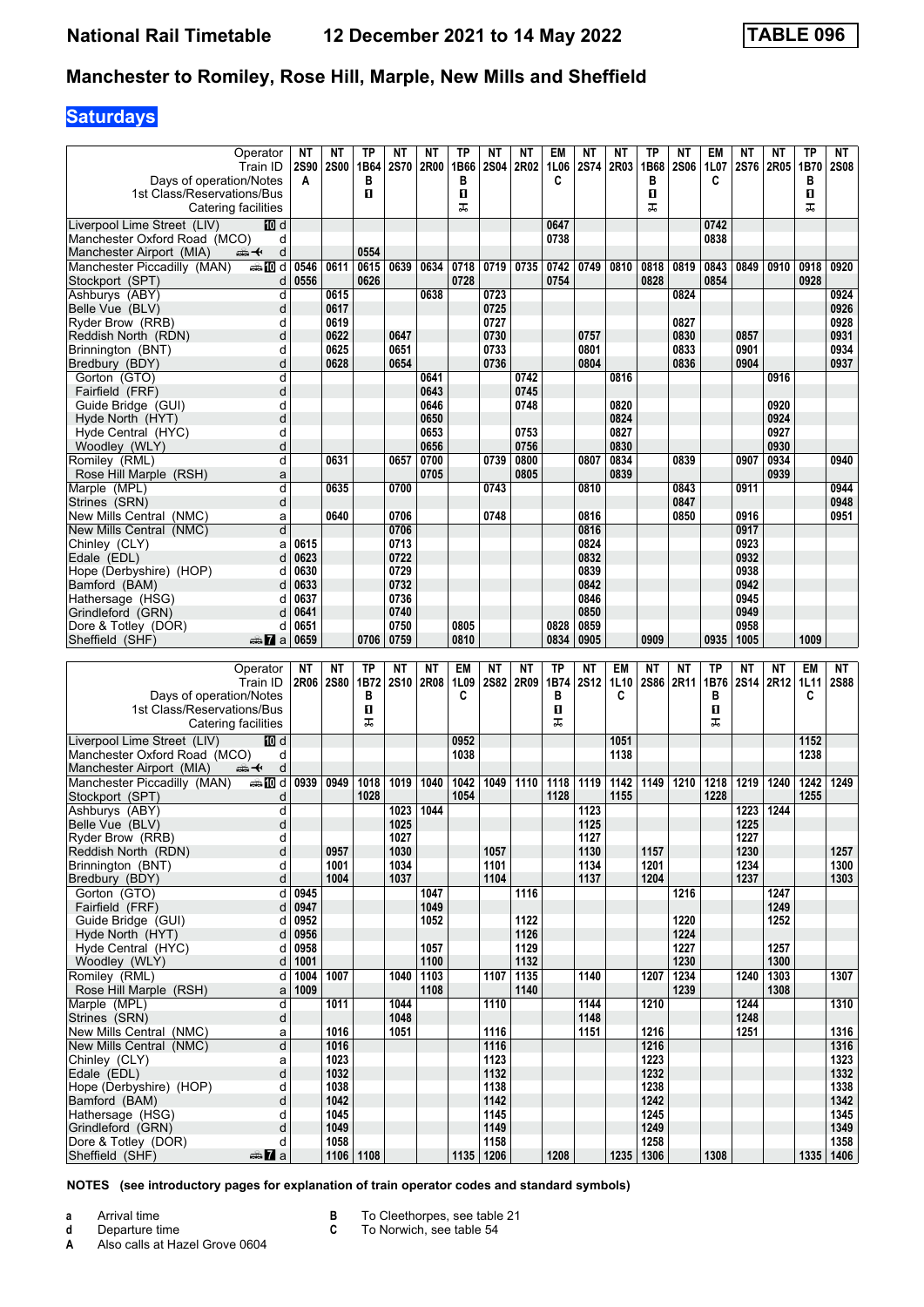## **Saturdays**

| Operator<br>Train ID<br>Days of operation/Notes<br>1st Class/Reservations/Bus<br>Catering facilities | <b>TP</b><br>1B78<br>в<br>O.<br>ᠼ | NΤ<br><b>2S16</b> | NΤ<br>2R14   | EM<br>1L12<br>Е   | ΝT<br><b>2S72</b>        | TP<br>1B80<br>в<br>п<br>ᠼ | NΤ<br>2S <sub>18</sub>   | NΤ<br>2R <sub>16</sub> | EM<br>1L13<br>C   | NΤ<br><b>2S74</b> | TP<br>1B82<br>в<br>O<br>ᠼ | NΤ<br><b>2S20</b> | NΤ<br>2R18         | EM<br>1L14<br>C   | NΤ<br><b>2S76</b> | ТP<br>1B84<br>в<br>О<br>ᠼ | NΤ<br><b>2S22</b> | NT<br>2R20<br>D   |
|------------------------------------------------------------------------------------------------------|-----------------------------------|-------------------|--------------|-------------------|--------------------------|---------------------------|--------------------------|------------------------|-------------------|-------------------|---------------------------|-------------------|--------------------|-------------------|-------------------|---------------------------|-------------------|-------------------|
| Liverpool Lime Street (LIV)<br>100 d                                                                 |                                   |                   |              | 1251              |                          |                           |                          |                        | 1352              |                   |                           |                   |                    | 1452              |                   |                           |                   |                   |
| Manchester Oxford Road (MCO)<br>d                                                                    |                                   |                   |              | 1338              |                          |                           |                          |                        | 1438              |                   |                           |                   |                    | 1538              |                   |                           |                   |                   |
| Manchester Airport (MIA)<br>d<br>安                                                                   |                                   |                   |              |                   |                          |                           |                          |                        |                   |                   |                           |                   |                    |                   |                   |                           |                   |                   |
| Manchester Piccadilly (MAN)<br>dannam d                                                              | 1318                              | 1319              | 1340         | 1342              | 1349                     | 1418                      | 1419                     | 1440                   | 1442              | 1449              | 1518                      | 1519              | 1540               | 1542              | 1549              | 1618                      | 1619              | 1637              |
| Stockport (SPT)<br>d<br>d                                                                            | 1328                              | 1323              |              | 1355              |                          | 1428                      | 1423                     |                        | 1455              |                   | 1528                      | 1523              |                    | 1555              |                   | 1628                      | 1623              | 1642              |
| Ashburys (ABY)<br>Belle Vue (BLV)<br>d                                                               |                                   | 1325              |              |                   |                          |                           | 1425                     |                        |                   |                   |                           | 1525              |                    |                   |                   |                           | 1625              |                   |
| Ryder Brow (RRB)<br>d                                                                                |                                   | 1327              |              |                   |                          |                           | 1427                     |                        |                   |                   |                           | 1527              |                    |                   |                   |                           | 1627              |                   |
| Reddish North (RDN)<br>d                                                                             |                                   | 1330              |              |                   | 1357                     |                           | 1430                     |                        |                   | 1457              |                           | 1530              |                    |                   | 1558              |                           | 1630              |                   |
| Brinnington (BNT)<br>d                                                                               |                                   | 1334              |              |                   | 1401                     |                           | 1434                     |                        |                   | 1501              |                           | 1534              |                    |                   | 1602              |                           | 1634              |                   |
| Bredbury (BDY)<br>d                                                                                  |                                   | 1337              |              |                   | 1404                     |                           | 1437                     | 1446                   |                   | 1504              |                           | 1537              |                    |                   | 1605              |                           | 1637              |                   |
| Gorton (GTO)<br>d<br>d<br>Fairfield (FRF)                                                            |                                   |                   | 1346         |                   |                          |                           |                          | 1448                   |                   |                   |                           |                   | 1546<br>1548       |                   |                   |                           |                   | 1646              |
| Guide Bridge (GUI)<br>d                                                                              |                                   |                   | 1351         |                   |                          |                           |                          | 1452                   |                   |                   |                           |                   | 1551               |                   |                   |                           |                   | 1650              |
| Hyde North (HYT)<br>d                                                                                |                                   |                   | 1355         |                   |                          |                           |                          |                        |                   |                   |                           |                   | 1555               |                   |                   |                           |                   | 1654              |
| Hyde Central (HYC)<br>d                                                                              |                                   |                   | 1357         |                   |                          |                           |                          | 1457                   |                   |                   |                           |                   | 1558               |                   |                   |                           |                   | 1657              |
| Woodley (WLY)<br>d                                                                                   |                                   |                   | 1400         |                   |                          |                           |                          | 1500                   |                   |                   |                           |                   | 1601               |                   |                   |                           |                   | 1700              |
| Romiley (RML)<br>d<br>Rose Hill Marple (RSH)<br>a                                                    |                                   | 1340              | 1403<br>1408 |                   | 1407                     |                           | 1441                     | 1503<br>1508           |                   | 1507              |                           | 1540              | 1604<br>1609       |                   | 1608              |                           | 1640              | 1703<br>1708      |
| Marple (MPL)<br>d                                                                                    |                                   | 1344              |              |                   | 1410                     |                           | 1445                     |                        |                   | 1510              |                           | 1544              |                    |                   | 1611              |                           | 1644              |                   |
| Strines (SRN)<br>d                                                                                   |                                   | 1348              |              |                   |                          |                           | 1449                     |                        |                   |                   |                           | 1548              |                    |                   |                   |                           | 1648              |                   |
| New Mills Central (NMC)<br>a                                                                         |                                   | 1351              |              |                   | 1416                     |                           | 1453                     |                        |                   | 1516              |                           | 1551              |                    |                   | 1616              |                           | 1651              |                   |
| New Mills Central (NMC)<br>d                                                                         |                                   |                   |              |                   | 1416                     |                           |                          |                        |                   | 1516              |                           |                   |                    |                   | 1617              |                           |                   |                   |
| Chinley (CLY)<br>a<br>Edale (EDL)<br>d                                                               |                                   |                   |              |                   | 1424<br>1432             |                           |                          |                        |                   | 1523<br>1532      |                           |                   |                    |                   | 1624<br>1633      |                           |                   |                   |
| Hope (Derbyshire) (HOP)<br>d                                                                         |                                   |                   |              |                   | 1439                     |                           |                          |                        |                   | 1538              |                           |                   |                    |                   | 1639              |                           |                   |                   |
| d<br>Bamford (BAM)                                                                                   |                                   |                   |              |                   | 1442                     |                           |                          |                        |                   | 1542              |                           |                   |                    |                   | 1642              |                           |                   |                   |
| d<br>Hathersage (HSG)                                                                                |                                   |                   |              |                   | 1446                     |                           |                          |                        |                   | 1545              |                           |                   |                    |                   | 1645              |                           |                   |                   |
| Grindleford (GRN)<br>d                                                                               |                                   |                   |              |                   | 1450                     |                           |                          |                        |                   | 1549              |                           |                   |                    |                   | 1649              |                           |                   |                   |
| Dore & Totley (DOR)<br>d<br>Sheffield (SHF)<br>dan 7a                                                | 1408                              |                   |              | 1435              | 1459<br>1506             | 1508                      |                          |                        | 1535              | 1558<br>1606      | 1608                      |                   |                    | 1635              | 1658<br>1706      | 1709                      |                   |                   |
|                                                                                                      |                                   |                   |              |                   |                          |                           |                          |                        |                   |                   |                           |                   |                    |                   |                   |                           |                   |                   |
|                                                                                                      |                                   |                   |              |                   |                          |                           |                          |                        |                   |                   |                           |                   |                    |                   |                   |                           |                   |                   |
| Operator<br>Train ID                                                                                 | EM<br>1L15                        | NΤ<br>2S78 2R21   | ΝT           | <b>TP</b><br>1B86 | <b>NT</b><br><b>2S26</b> | EM<br>1L16                | <b>NT</b><br><b>2S80</b> | <b>NT</b><br>2R23      | <b>TP</b><br>1B88 | NΤ<br><b>2S30</b> | NΤ<br>2R24                | EM<br>1L17        | ΝT<br><b>2S82</b>  | <b>TP</b><br>1B90 | NΤ<br>2S34        | NΤ<br>2R26                | EM<br>1L18        | NT<br><b>2S84</b> |
| Days of operation/Notes<br>1st Class/Reservations/Bus<br>Catering facilities                         | C                                 |                   |              | в<br>п<br>ᠼ       |                          | Е                         |                          |                        | в<br>п<br>ᠼ       |                   |                           | C                 |                    | в<br>п            |                   |                           | Е                 |                   |
| Liverpool Lime Street (LIV)<br>100 d                                                                 | 1552                              |                   |              |                   |                          | 1652                      |                          |                        |                   |                   |                           | 1752              |                    |                   |                   |                           | 1852              |                   |
| Manchester Oxford Road (MCO)<br>d                                                                    | 1638                              |                   |              |                   |                          | 1738                      |                          |                        |                   |                   |                           | 1838              |                    |                   |                   |                           | 1938              |                   |
| Manchester Airport (MIA)<br>d<br>⇜✦                                                                  |                                   |                   |              |                   |                          |                           |                          |                        |                   |                   |                           |                   |                    |                   |                   |                           |                   |                   |
| Manchester Piccadilly (MAN)<br>⇔mDd<br>Stockport (SPT)<br>d                                          | 1642<br>1653                      | 1649              | 1710         | 1718<br>1728      | 1719                     | 1742<br>1755              | 1749                     | 1810                   | 1818<br>1828      | 1819              | 1834                      | 1842<br>1855      | 1849               | 1918<br>1928      | 1919              | 1940                      | 1942<br>1955      | 1949              |
| d<br>Ashburvs (ABY)                                                                                  |                                   |                   |              |                   | 1723                     |                           |                          |                        |                   | 1823              | 1838                      |                   |                    |                   | 1923              | 1944                      |                   |                   |
| d<br>Belle Vue (BLV)                                                                                 |                                   |                   |              |                   | 1725                     |                           |                          |                        |                   | 1825              |                           |                   |                    |                   | 1925              |                           |                   |                   |
| Ryder Brow (RRB)<br>d                                                                                |                                   |                   |              |                   | 1727                     |                           |                          |                        |                   | 1827              |                           |                   |                    |                   | 1927              |                           |                   |                   |
| d<br>Reddish North (RDN)<br>Brinnington (BNT)<br>d                                                   |                                   | 1657<br>1701      |              |                   | 1730<br>1733             |                           | 1757<br>1801             |                        |                   | 1830<br>1833      |                           |                   | 1857<br>1901       |                   | 1930<br>1933      |                           |                   | 1957<br>2001      |
| Bredbury (BDY)<br>d                                                                                  |                                   | 1704              |              |                   | 1736                     |                           | 1804                     |                        |                   | 1836              |                           |                   | 1904               |                   | 1936              |                           |                   | 2004              |
| Gorton (GTO)<br>d                                                                                    |                                   |                   | 1716         |                   |                          |                           |                          | 1816                   |                   |                   | 1841                      |                   |                    |                   |                   | 1947                      |                   |                   |
| Fairfield (FRF)<br>d                                                                                 |                                   |                   | 1718         |                   |                          |                           |                          | 1818                   |                   |                   | 1843                      |                   |                    |                   |                   | 1949                      |                   |                   |
| Guide Bridge (GUI)<br>d                                                                              |                                   |                   | 1721<br>1725 |                   |                          |                           |                          | 1821<br>1825           |                   |                   | 1846<br>1851              |                   |                    |                   |                   | 1952                      |                   |                   |
| d<br>Hyde North (HYT)<br>Hyde Central (HYC)<br>d                                                     |                                   |                   | 1728         |                   |                          |                           |                          | 1828                   |                   |                   | 1854                      |                   |                    |                   |                   | 1957                      |                   |                   |
| d<br>Woodley (WLY)                                                                                   |                                   |                   | 1731         |                   |                          |                           |                          | 1831                   |                   |                   | 1857                      |                   |                    |                   |                   | 2000                      |                   |                   |
| $\overline{\mathsf{d}}$<br>Romiley (RML)                                                             |                                   | 1708              | 1735         |                   | 1739                     |                           | 1807                     | 1834                   |                   | 1839              | 1901                      |                   | 1907               |                   | 1939              | 2003                      |                   | 2007              |
| Rose Hill Marple (RSH)<br>$\mathsf{a}$                                                               |                                   |                   | 1740         |                   |                          |                           |                          | 1839                   |                   |                   | 1906                      |                   |                    |                   |                   | 2008                      |                   |                   |
| d<br>Marple (MPL)<br>d                                                                               |                                   | 1711              |              |                   | 1743<br>1747             |                           | 1811                     |                        |                   | 1843<br>1847      |                           |                   | 1911               |                   | 1943              |                           |                   | 2010              |
| Strines (SRN)<br>New Mills Central (NMC)<br>a                                                        |                                   | 1717              |              |                   | 1750                     |                           | 1816                     |                        |                   | 1850              |                           |                   | 1916               |                   | 1948              |                           |                   | 2016              |
| New Mills Central (NMC)<br>d                                                                         |                                   | 1717              |              |                   |                          |                           | 1817                     |                        |                   |                   |                           |                   | 1917               |                   |                   |                           |                   | 2016              |
| Chinley (CLY)<br>a                                                                                   | 1708                              | 1724              |              |                   |                          | 1809                      | 1824                     |                        |                   |                   |                           |                   | 1924               |                   |                   |                           |                   | 2024              |
| Edale (EDL)<br>d                                                                                     |                                   | 1732              |              |                   |                          |                           | 1832                     |                        |                   |                   |                           |                   | 1932               |                   |                   |                           |                   | 2032              |
| d<br>Hope (Derbyshire) (HOP)<br>d                                                                    |                                   | 1739              |              |                   |                          |                           | 1839                     |                        |                   |                   |                           |                   | 1939               |                   |                   |                           |                   | 2039              |
| Bamford (BAM)<br>Hathersage (HSG)<br>d                                                               |                                   | 1742<br>1746      |              |                   |                          |                           | 1842<br>1846             |                        |                   |                   |                           |                   | 1942<br>1946       |                   |                   |                           |                   | 2042<br>2046      |
| Grindleford (GRN)<br>d                                                                               |                                   | 1750              |              |                   |                          |                           | 1850                     |                        |                   |                   |                           |                   | 1950               |                   |                   |                           |                   | 2050              |
| Dore & Totley (DOR)<br>d<br>a 1736 1806<br>Sheffield (SHF)                                           |                                   | 1728   1758       |              | 1803<br>1809      |                          |                           | 1859<br>1836   1907      |                        | 1903<br>1908      |                   |                           |                   | 1935   2006   2008 | 1959 2003         |                   |                           |                   | 2059<br>2034 2107 |

**NOTES (see introductory pages for explanation of train operator codes and standard symbols)**

**a** Arrival time

**d** Departure time<br>**B** To Cleethorpes To Cleethorpes, see table 21 **C** To Norwich, see table 54<br>**D** Also calls at Ardwick 1640

**D** Also calls at Ardwick 1640<br>**E** To Nottingham, see table 5 To Nottingham, see table 53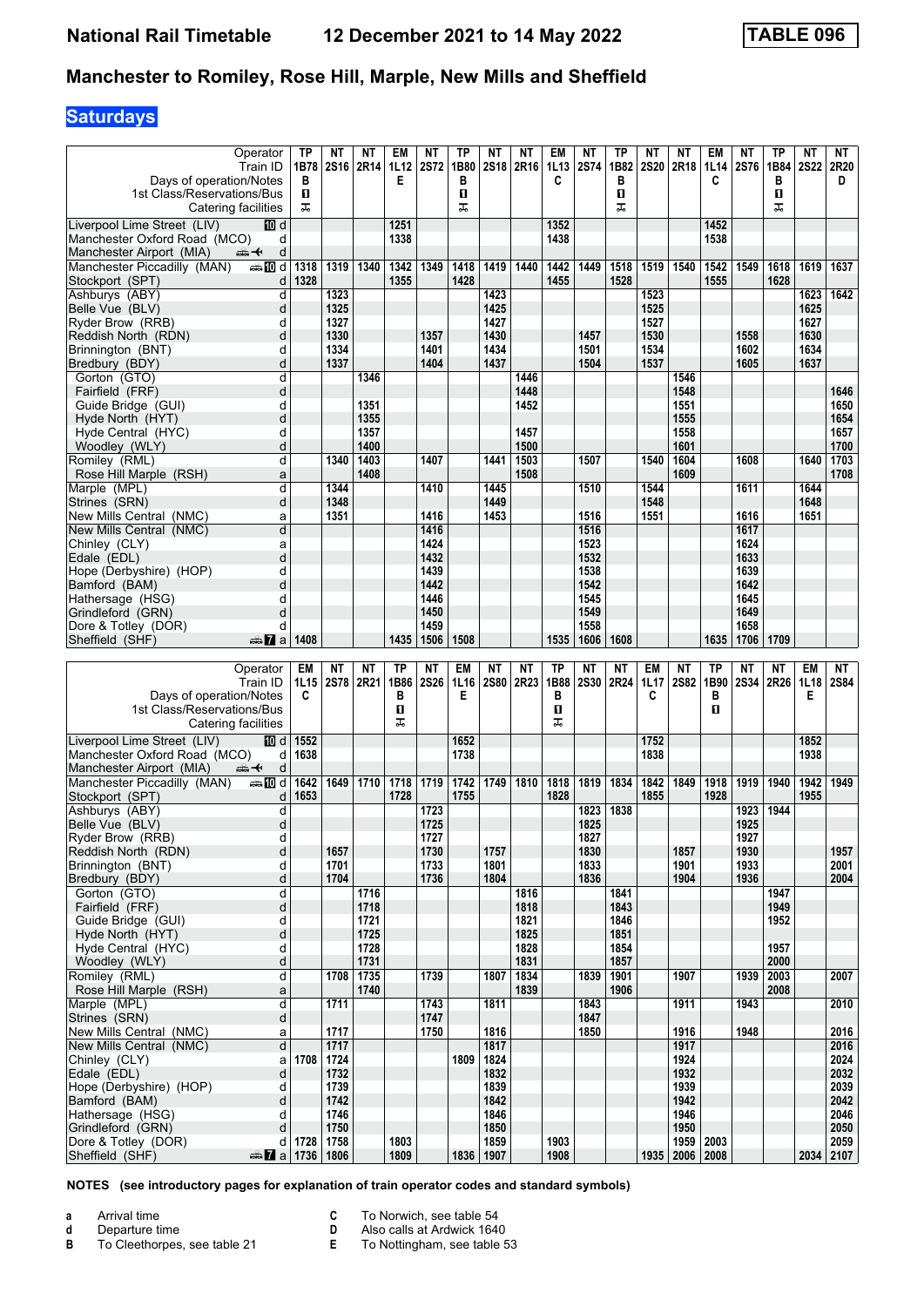# **Saturdays**

| Operator                                   | <b>TP</b> | <b>NT</b> | EM   | <b>NT</b>   | <b>NT</b> | <b>TP</b> | NΤ          | EM   | <b>NT</b>   | EM   | EM   | NΤ          | NT          |
|--------------------------------------------|-----------|-----------|------|-------------|-----------|-----------|-------------|------|-------------|------|------|-------------|-------------|
| Train ID                                   | 1B92      | 2S36      | 1L19 | <b>2S86</b> | 2R28      | 1B94      | <b>2S38</b> | 1L20 | <b>2S88</b> | 1L21 | 1L22 | <b>2S40</b> | <b>2S42</b> |
| Days of operation/Notes                    | B         |           | E    |             |           | B         |             | E    |             | E    | E    |             |             |
| 1st Class/Reservations/Bus                 | п         |           |      |             |           | п         |             |      |             |      |      |             |             |
| <b>ID</b> d<br>Liverpool Lime Street (LIV) |           |           | 1952 |             |           |           |             | 2050 |             |      | 2137 |             |             |
| Manchester Oxford Road (MCO)<br>d          |           |           | 2038 |             |           |           |             | 2138 |             |      | 2225 |             |             |
| Manchester Airport (MIA)<br>安<br>d         |           |           |      |             |           |           |             |      |             |      |      |             |             |
| <b>⊯Md</b><br>Manchester Piccadilly (MAN)  | 2018      | 2019      | 2042 | 2049        | 2109      |           | 2118 2119   | 2142 | 2149        | 2153 | 2229 | 2240        | 2326        |
| Stockport (SPT)<br>d                       | 2028      |           | 2055 |             |           | 2128      |             | 2153 |             | 2203 | 2239 |             |             |
| Ashburys (ABY)<br>d                        |           | 2023      |      |             |           |           |             |      | 2155        |      |      | 2244        | 2330        |
| Belle Vue (BLV)<br>d                       |           |           |      |             |           |           |             |      | 2157        |      |      | 2246        | 2333        |
| Ryder Brow (RRB)<br>d                      |           | 2026      |      |             |           |           |             |      | 2159        |      |      | 2248        | 2335        |
| Reddish North (RDN)<br>d                   |           | 2029      |      | 2057        |           |           | 2127        |      | 2202        |      |      | 2251        | 2337        |
| Brinnington (BNT)<br>d                     |           | 2032      |      | 2101        |           |           | 2131        |      | 2206        |      |      | 2254        | 2341        |
| Bredbury (BDY)<br>d                        |           | 2035      |      | 2104        |           |           | 2134        |      | 2209        |      |      | 2257        | 2344        |
| Gorton (GTO)<br>d                          |           |           |      |             | 2115      |           |             |      |             |      |      |             |             |
| Fairfield (FRF)<br>d                       |           |           |      |             | 2117      |           |             |      |             |      |      |             |             |
| Guide Bridge (GUI)<br>d                    |           |           |      |             | 2120      |           |             |      |             |      |      |             |             |
| Hyde North (HYT)<br>d                      |           |           |      |             | 2124      |           |             |      |             |      |      |             |             |
| Hyde Central (HYC)<br>d                    |           |           |      |             | 2127      |           |             |      |             |      |      |             |             |
| Woodley (WLY)<br>d                         |           |           |      |             | 2130      |           |             |      |             |      |      |             |             |
| d<br>Romiley (RML)                         |           | 2038      |      | 2107        | 2134      |           | 2137        |      | 2212        |      |      | 2300        | 2347        |
| Rose Hill Marple (RSH)<br>a                |           |           |      |             | 2139      |           |             |      |             |      |      |             |             |
| Marple (MPL)<br>d                          |           | 2042      |      | 2110        |           |           | 2141        |      | 2216        |      |      | 2304        | 2351        |
| Strines (SRN)<br>d                         |           | 2046      |      |             |           |           | 2145        |      |             |      |      | 2308        | 2355        |
| New Mills Central (NMC)<br>a               |           | 2049      |      | 2116        |           |           | 2149        |      | 2221        |      |      | 2311        | 2358        |
| d<br>New Mills Central (NMC)               |           |           |      | 2116        |           |           | 2149        |      |             |      |      |             |             |
| Chinley (CLY)<br>a                         |           |           |      | 2123        |           |           | 2157        |      |             |      | 2253 |             |             |
| Edale (EDL)<br>d                           |           |           |      | 2131        |           |           |             |      |             |      | 2302 |             |             |
| Hope (Derbyshire) (HOP)<br>d               |           |           |      | 2138        |           |           |             |      |             |      | 2308 |             |             |
| Bamford (BAM)<br>d                         |           |           |      | 2141        |           |           |             |      |             |      | 2312 |             |             |
| Hathersage (HSG)<br>d                      |           |           |      | 2145        |           |           |             |      |             |      | 2316 |             |             |
| Grindleford (GRN)<br>d                     |           |           |      | 2149        |           |           |             |      |             |      | 2320 |             |             |
| Dore & Totley (DOR)<br>d                   | 2103      |           |      | 2158        |           | 2203      |             |      |             |      | 2329 |             |             |
| Sheffield (SHF)<br>$\frac{1}{2}$ a         | 2109      |           | 2134 | 2208        |           | 2208      |             | 2233 |             | 2249 | 2338 |             |             |

**NOTES (see introductory pages for explanation of train operator codes and standard symbols)**

**a** Arrival time<br>**d** Departure time

**d** Departure time<br>**B** To Cleethorpes

**B** To Cleethorpes, see table 21<br>**E** To Nottingham, see table 53

To Nottingham, see table 53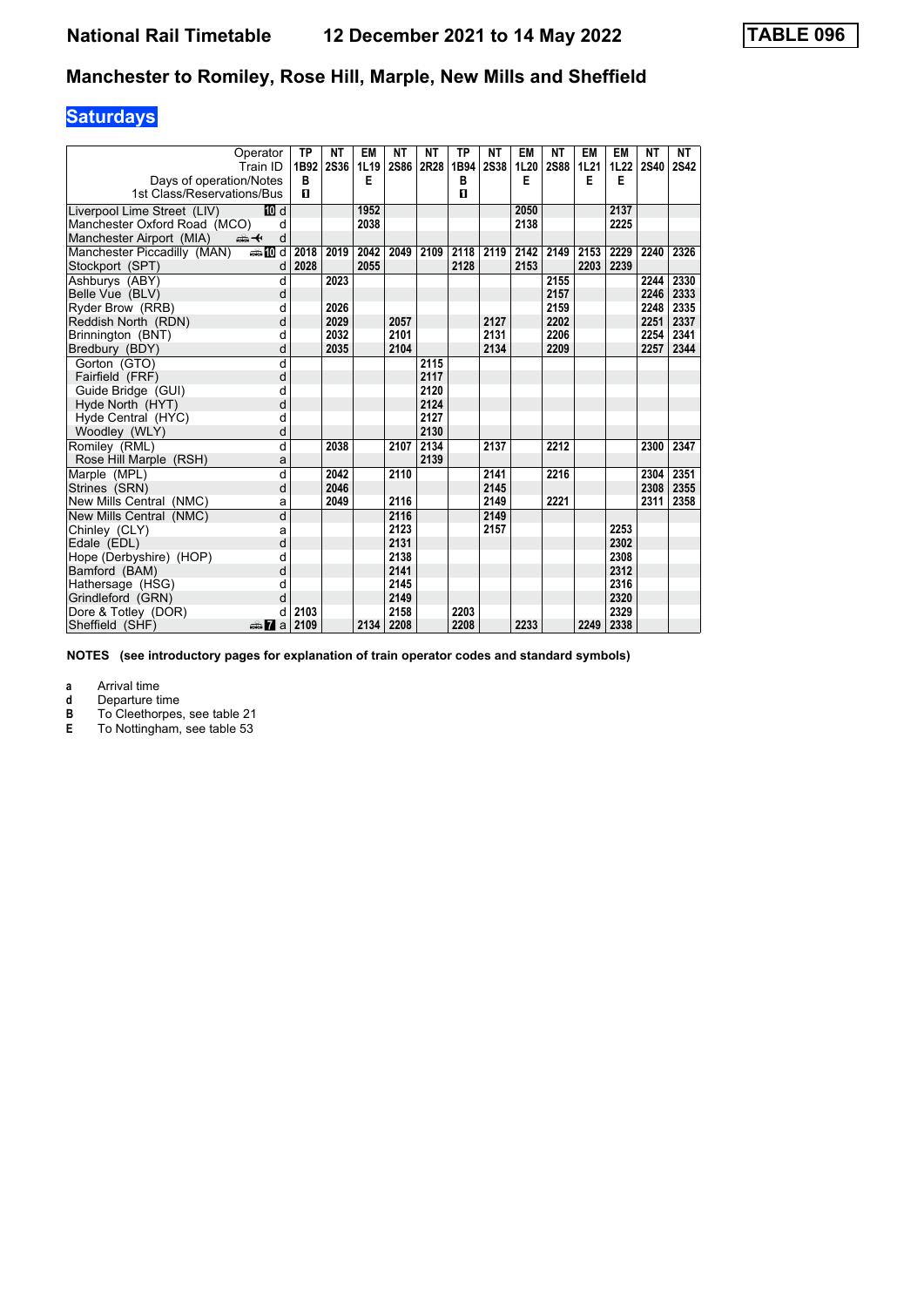### **Sundays**

| Operator<br>Train ID<br>Days of operation/Notes<br>1st Class/Reservations/Bus<br>Catering facilities | NΤ<br><b>2S70</b> | ТP<br>1B68<br>A<br>O<br>ᠼ | NΤ<br><b>2S72</b><br>в   | NΤ<br><b>2S72</b><br>C | ТP<br>1B70<br>A<br>п<br>ᠼ | ΝT<br><b>2S74</b><br>C   | NΤ<br><b>2S74</b><br>в | TP<br>1B72<br>A<br>0<br>ᠼ | ΝT<br><b>2S76</b>        | ΤP<br>1B74<br>Α<br>п<br>ᠼ | NΤ<br><b>2S78</b> | ТP<br>1B76<br>A<br>O<br>ᠼ | EM<br>1L10<br>D   | ΝT<br><b>2S80</b><br>в | NΤ<br><b>2S80</b><br>C   | ТP<br>1B78<br>A<br>П<br>ᠼ                                     | EM<br>1L11<br>D | NT<br><b>2S82</b> |
|------------------------------------------------------------------------------------------------------|-------------------|---------------------------|--------------------------|------------------------|---------------------------|--------------------------|------------------------|---------------------------|--------------------------|---------------------------|-------------------|---------------------------|-------------------|------------------------|--------------------------|---------------------------------------------------------------|-----------------|-------------------|
| Liverpool Lime Street (LIV)<br>[[] d                                                                 |                   |                           |                          |                        |                           |                          |                        |                           |                          |                           |                   |                           |                   |                        |                          |                                                               | 1251            |                   |
| Manchester Oxford Road (MCO)<br>d<br>d<br>Manchester Airport (MIA)<br>⇜✦                             |                   |                           |                          |                        |                           |                          |                        |                           |                          |                           |                   |                           |                   |                        |                          |                                                               | 1339            |                   |
| Manchester Piccadilly (MAN)<br><b>and</b> d                                                          | 0743              | 0813                      | 0829                     | 0845                   | 0910                      | 0931                     | 0944                   | 1014                      | $\frac{1}{1045}$         | 1119                      | 1145              |                           | 1219 1243c        | 1245                   | 1252                     | 1320                                                          | 1343            | 1345              |
| Stockport (SPT)<br>d                                                                                 |                   | 0823                      |                          |                        | 0919                      |                          |                        | 1023                      |                          | 1129                      |                   | 1228                      | 1255              |                        |                          | 1329                                                          | 1353            |                   |
| Ashburys (ABY)<br>d<br>Belle Vue (BLV)<br>d                                                          |                   |                           |                          |                        |                           |                          |                        |                           |                          |                           | 1149              |                           |                   | 1249                   |                          |                                                               |                 |                   |
| Ryder Brow (RRB)<br>d                                                                                |                   |                           |                          |                        |                           |                          |                        |                           |                          |                           |                   |                           |                   |                        |                          |                                                               |                 |                   |
| d<br>Reddish North (RDN)<br>Brinnington (BNT)<br>d                                                   | 0751<br>0755      |                           | 0837<br>0840             | 0853<br>0856           |                           | 0939<br>0943             | 0952<br>0955           |                           | 1053<br>1056             |                           | 1154<br>1157      |                           |                   | 1254<br>1257           |                          |                                                               |                 | 1352<br>1355      |
| Bredbury (BDY)<br>d                                                                                  | 0758              |                           | 0843                     | 0859                   |                           | 0946                     | 0958                   |                           | 1059                     |                           | 1200              |                           |                   | 1300                   | 1303                     |                                                               |                 | 1358              |
| Gorton (GTO)<br>d                                                                                    |                   |                           |                          |                        |                           |                          |                        |                           |                          |                           |                   |                           |                   |                        |                          |                                                               |                 |                   |
| d<br>Fairfield (FRF)<br>Guide Bridge (GUI)<br>d                                                      |                   |                           |                          |                        |                           |                          |                        |                           |                          |                           |                   |                           |                   |                        |                          |                                                               |                 |                   |
| d<br>Hyde North (HYT)                                                                                |                   |                           |                          |                        |                           |                          |                        |                           |                          |                           |                   |                           |                   |                        |                          |                                                               |                 |                   |
| Hyde Central (HYC)<br>d                                                                              |                   |                           |                          |                        |                           |                          |                        |                           |                          |                           |                   |                           |                   |                        |                          |                                                               |                 |                   |
| d<br>Woodley (WLY)<br>d<br>Romiley (RML)                                                             | 0802              |                           | 0846                     | 0902                   |                           | 0949                     | 1001                   |                           | 1102                     |                           | 1203              |                           |                   | 1303                   | 1306                     |                                                               |                 | 1402              |
| Rose Hill Marple (RSH)<br>a                                                                          |                   |                           |                          |                        |                           |                          |                        |                           |                          |                           |                   |                           |                   |                        |                          |                                                               |                 |                   |
| Marple (MPL)<br>d                                                                                    | 0805              |                           | 0850                     | 0906                   |                           | 0952                     | 1005                   |                           | 1106                     |                           | 1207              |                           |                   | 1307                   | 1309                     |                                                               |                 | 1405              |
| Strines (SRN)<br>d<br>New Mills Central (NMC)<br>a                                                   | 0809<br>0813      |                           | 0854<br>0857             | 0910<br>0913           |                           | 0956<br>1000             | 1009<br>1012           |                           | 1110<br>1113             |                           | 1211<br>1214      |                           |                   | 1311<br>1314           | 1315                     |                                                               |                 | 1409<br>1412      |
| New Mills Central (NMC)<br>d                                                                         | 0813              |                           | 0857                     | 0913                   |                           | 1000                     | 1013                   |                           | 1113                     |                           | 1214              |                           |                   | 1315                   | 1315                     |                                                               |                 | 1412              |
| Chinley (CLY)<br>a                                                                                   | 0821              |                           | 0905                     | 0921                   |                           | 1008                     | 1020                   |                           | 1121                     |                           | 1222              |                           |                   | 1322                   | 1322                     |                                                               |                 | 1419              |
| d<br>Edale (EDL)<br>Hope (Derbyshire) (HOP)<br>d                                                     | 0830<br>0837      |                           | 0914<br>0921             | 0930<br>0936           |                           | 1017<br>1023             | 1029<br>1036           |                           | 1130<br>1136             |                           | 1230<br>1237      |                           |                   | 1331<br>1337           | 1331<br>1337             |                                                               |                 | 1427<br>1432      |
| Bamford (BAM)<br>d                                                                                   | 0840              |                           | 0924                     | 0940                   |                           | 1027                     | 1039                   |                           | 1140                     |                           | 1240              |                           |                   | 1341                   | 1341                     |                                                               |                 | 1436              |
| Hathersage (HSG)<br>d<br>Grindleford (GRN)<br>d                                                      | 0844<br>0848      |                           | 0928<br>0932             | 0943<br>0947           |                           | 1030<br>1034             | 1043<br>1047           |                           | 1143<br>1147             |                           | 1244<br>1248      |                           |                   | 1344<br>1348           | 1344<br>1348             |                                                               |                 | 1439<br>1443      |
| Dore & Totley (DOR)<br>d                                                                             | 0856              |                           | 0941                     | 0956                   |                           | 1043                     | 1056                   |                           | 1156                     |                           | 1257              |                           |                   | 1357                   | 1357                     |                                                               |                 | 1451              |
| Sheffield (SHF)<br>den <b>7</b> a                                                                    | 0905              | 0908                      | 0949                     | 1004                   | 1008                      | 1051                     | 1104                   | 1107                      | 1205                     | 1209                      | 1305              | 1308                      | 1337              | 1405                   | 1405                     | 1409                                                          | 1437            | 1500              |
|                                                                                                      |                   |                           |                          |                        |                           |                          |                        |                           |                          |                           |                   |                           |                   |                        |                          |                                                               |                 |                   |
|                                                                                                      |                   |                           |                          |                        |                           |                          |                        |                           |                          |                           |                   |                           |                   |                        |                          |                                                               |                 |                   |
| Operator<br>Train ID                                                                                 | <b>TP</b><br>1B80 | EM<br>1L12                | <b>NT</b><br><b>2S84</b> | <b>TP</b><br>1B82      | <b>EM</b><br>1L13         | <b>NT</b><br><b>2S86</b> | <b>TP</b><br>1B84      | <b>EM</b><br>1L14         | <b>NT</b><br><b>2S88</b> | <b>TP</b><br>1B86         | <b>EM</b><br>1L15 | <b>NT</b><br><b>2S80</b>  | <b>TP</b><br>1B88 | EM<br>1L16             | <b>NT</b><br><b>2S82</b> | TP<br>1B90                                                    | EM<br>1L17      | NΤ<br>2S84        |
| Days of operation/Notes                                                                              | A                 | D                         |                          | A                      | D                         |                          | Α                      | D                         |                          | Α                         | Е                 |                           | A                 | D                      |                          | A                                                             | Е               |                   |
| 1st Class/Reservations/Bus<br>Catering facilities                                                    | O<br>ᅚ            |                           |                          | п<br>ᠼ                 |                           |                          | O<br>ᠼ                 |                           |                          | п<br>ᠼ                    |                   |                           | п<br>ᠼ            |                        |                          | O.                                                            |                 |                   |
| Liverpool Lime Street (LIV)<br>10 d                                                                  |                   | 1351                      |                          |                        | 1451                      |                          |                        | 1551                      |                          |                           | 1651              |                           |                   | 1751                   |                          |                                                               | 1851            |                   |
| Manchester Oxford Road (MCO)<br>d                                                                    |                   | 1439                      |                          |                        | 1539                      |                          |                        | 1639                      |                          |                           | 1739              |                           |                   | 1839                   |                          |                                                               | 1939            |                   |
| Manchester Airport (MIA)<br>d<br><del>∰</del> ≁<br>Manchester Piccadilly (MAN)<br>anna nDid          | 1419              | 1443                      | 1445                     | 1518                   | 1543                      | 1545                     | 1619                   | 1643                      | 1645                     | 1719                      | 1743              | 1745                      | 1819              | 1843                   | 1845                     | 1919                                                          | 1943            | 1945              |
| Stockport (SPT)<br>d                                                                                 | 1428              | 1454                      |                          | 1528                   | 1552                      |                          | 1628                   | 1653                      |                          | 1728                      | 1753              |                           | 1828              | 1853                   |                          | 1928                                                          | 1953            |                   |
| Ashburys (ABY)<br>d                                                                                  |                   |                           |                          |                        |                           |                          |                        |                           |                          |                           |                   |                           |                   |                        |                          |                                                               |                 |                   |
| d<br>Belle Vue (BLV)<br>Ryder Brow (RRB)<br>d                                                        |                   |                           |                          |                        |                           |                          |                        |                           |                          |                           |                   |                           |                   |                        |                          |                                                               |                 |                   |
| d<br>Reddish North (RDN)                                                                             |                   |                           | 1453                     |                        |                           | 1553                     |                        |                           | 1653                     |                           |                   | 1753                      |                   |                        | 1853                     |                                                               |                 | 1953              |
| Brinnington (BNT)<br>d<br>d<br>Bredbury (BDY)                                                        |                   |                           | 1456<br>1459             |                        |                           | 1556<br>1559             |                        |                           | 1657<br>1700             |                           |                   | 1756<br>1759              |                   |                        | 1856<br>1859             |                                                               |                 | 1957<br>2000      |
| $\mathsf{d}$<br>Gorton (GTO)                                                                         |                   |                           |                          |                        |                           |                          |                        |                           |                          |                           |                   |                           |                   |                        |                          |                                                               |                 |                   |
| d<br>Fairfield (FRF)                                                                                 |                   |                           |                          |                        |                           |                          |                        |                           |                          |                           |                   |                           |                   |                        |                          |                                                               |                 |                   |
| d<br>Guide Bridge (GUI)<br>d<br>Hyde North (HYT)                                                     |                   |                           |                          |                        |                           |                          |                        |                           |                          |                           |                   |                           |                   |                        |                          |                                                               |                 |                   |
| d<br>Hyde Central (HYC)                                                                              |                   |                           |                          |                        |                           |                          |                        |                           |                          |                           |                   |                           |                   |                        |                          |                                                               |                 |                   |
| d<br>Woodley (WLY)                                                                                   |                   |                           |                          |                        |                           |                          |                        |                           |                          |                           |                   |                           |                   |                        |                          |                                                               |                 |                   |
| Romiley (RML)<br>d<br>Rose Hill Marple (RSH)<br>$\mathsf{a}$                                         |                   |                           | 1502                     |                        |                           | 1602                     |                        |                           | 1703                     |                           |                   | 1802                      |                   |                        | 1902                     |                                                               |                 | 2003              |
| d<br>Marple (MPL)                                                                                    |                   |                           | 1506                     |                        |                           | 1606                     |                        |                           | 1706                     |                           |                   | 1806                      |                   |                        | 1906                     |                                                               |                 | 2006              |
| d<br>Strines (SRN)<br>New Mills Central (NMC)                                                        |                   |                           | 1510<br>1513             |                        |                           | 1610<br>1613             |                        |                           | 1710<br>1714             |                           |                   | 1810<br>1813              |                   |                        | 1910<br>1913             |                                                               |                 | 2010<br>2014      |
| a<br>$\overline{\mathsf{d}}$<br>New Mills Central (NMC)                                              |                   |                           | 1514                     |                        |                           | 1614                     |                        |                           | 1714                     |                           |                   | 1813                      |                   |                        | 1913                     |                                                               |                 | 2014              |
| Chinley (CLY)<br>a                                                                                   |                   |                           | 1521                     |                        |                           | 1621                     |                        |                           | 1721                     |                           |                   | 1820                      |                   |                        | 1920                     |                                                               |                 | 2021              |
| d<br>Edale (EDL)<br>Hope (Derbyshire) (HOP)<br>d                                                     |                   |                           | 1529<br>1536             |                        |                           | 1630<br>1636             |                        |                           | 1729<br>1736             |                           |                   | 1829<br>1835              |                   |                        | 1929<br>1935             |                                                               |                 | 2029<br>2036      |
| d<br>Bamford (BAM)                                                                                   |                   |                           | 1540                     |                        |                           | 1640                     |                        |                           | 1739                     |                           |                   | 1839                      |                   |                        | 1939                     |                                                               |                 | 2039              |
| Hathersage (HSG)<br>d                                                                                |                   |                           | 1543                     |                        |                           | 1643                     |                        |                           | 1743                     |                           |                   | 1842                      |                   |                        | 1942                     |                                                               |                 | 2043              |
| d<br>Grindleford (GRN)<br>Dore & Totley (DOR)<br>d<br>Sheffield (SHF)<br><b>at 2</b> a 1509 1537     |                   |                           | 1547<br>1557<br>1605     | 1608                   | 1639                      | 1647<br>1657             |                        | 1705   1708   1733        | 1747<br>1756<br>1804     | 1803                      | 1809   1834       | 1846                      | 1855   1903       |                        | 1946                     | 1955   2003<br>1903   1909   1934   2003   2009   2033   2102 |                 | 2047<br>2056      |

**NOTES (see introductory pages for explanation of train operator codes and standard symbols)**

**a** Arrival time

- **d** Departure time<br>**c** Until 27 March Until 27 March departs 1 minute later
- **A** To Cleethorpes, see table 21
- **B** Runs from 3 April
- **C** Runs until 27 March
- **D** To Norwich, see table 54<br>**E** To Nottingham, see table
	- To Nottingham, see table 53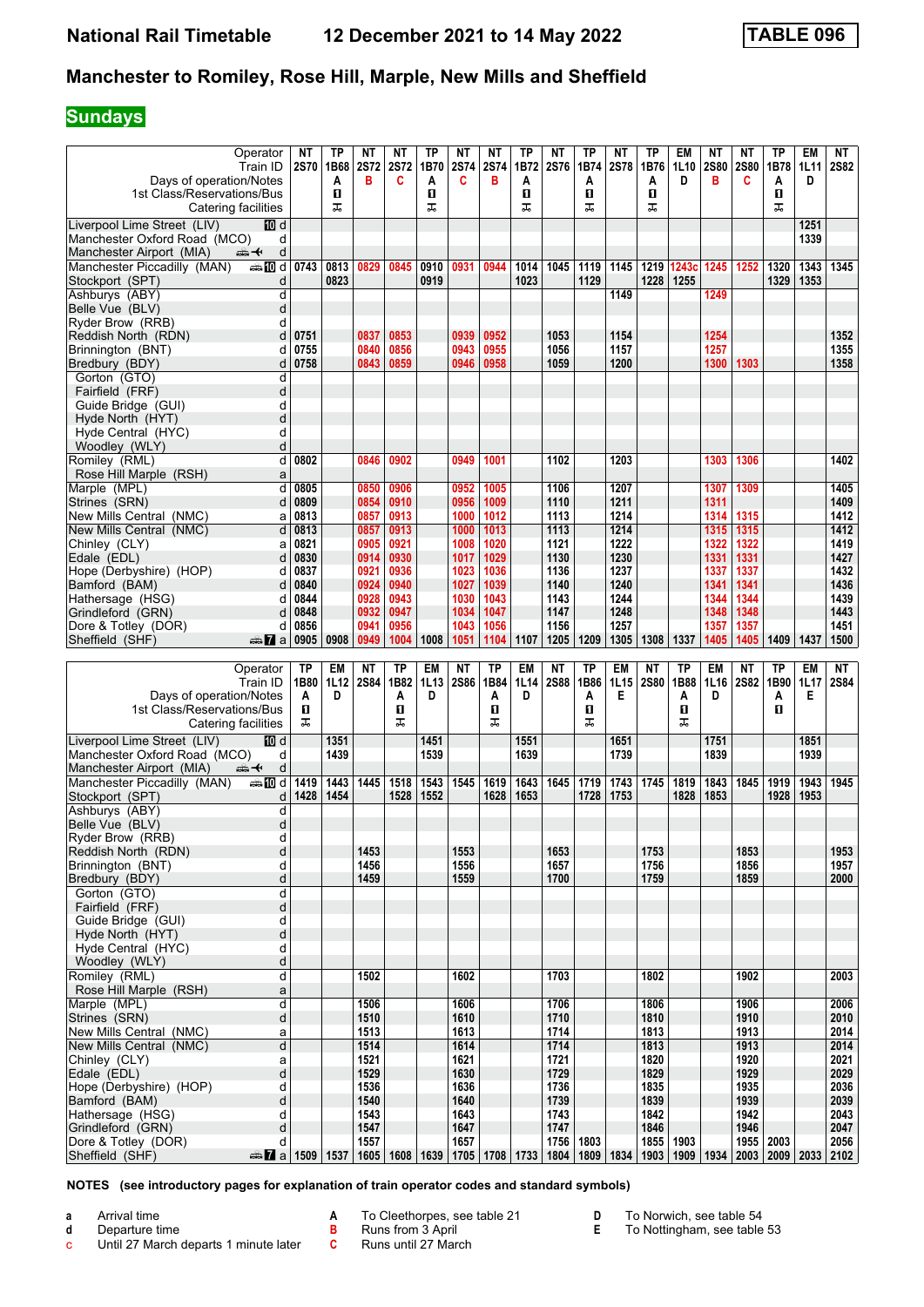# **Sundays**

|                              | Operator                | <b>TP</b> | EM   | <b>NT</b>   | <b>TP</b> | EM   | <b>TP</b> | EM   | <b>TP</b> |
|------------------------------|-------------------------|-----------|------|-------------|-----------|------|-----------|------|-----------|
|                              | Train ID                | 1B92      | 1L18 | <b>2S86</b> | 1B94      | 1L22 | 1B96      | 1L20 | 1B98      |
| Days of operation/Notes      |                         | A         | E    |             | A         | E    | F         | Е    |           |
| 1st Class/Reservations/Bus   |                         | п         |      |             | п         |      | п         |      | 0         |
| Liverpool Lime Street (LIV)  | <b>ID</b> d             |           | 1951 |             |           |      |           | 2116 |           |
| Manchester Oxford Road (MCO) | d                       |           | 2039 |             |           |      |           | 2208 |           |
| Manchester Airport (MIA)     | ⇜✦<br>d                 |           |      |             |           |      |           |      |           |
| Manchester Piccadilly (MAN)  | d≣name.                 | 2018      | 2043 | 2045        | 2119      | 2143 | 2219      | 2213 | 2319      |
| Stockport (SPT)              | d                       | 2028      | 2053 |             | 2128      | 2153 | 2227      | 2230 | 2328      |
| Ashburys (ABY)               | d                       |           |      |             |           |      |           |      |           |
| Belle Vue (BLV)              | d                       |           |      |             |           |      |           |      |           |
| Ryder Brow (RRB)             | d                       |           |      |             |           |      |           |      |           |
| Reddish North (RDN)          | d                       |           |      | 2052        |           |      |           |      |           |
| Brinnington (BNT)            | d                       |           |      | 2055        |           |      |           |      |           |
| Bredbury (BDY)               | d                       |           |      | 2058        |           |      |           |      |           |
| Gorton (GTO)                 | $\overline{\mathsf{d}}$ |           |      |             |           |      |           |      |           |
| Fairfield (FRF)              | d                       |           |      |             |           |      |           |      |           |
| Guide Bridge (GUI)           | d                       |           |      |             |           |      |           |      |           |
| Hyde North (HYT)             | d                       |           |      |             |           |      |           |      |           |
| Hyde Central (HYC)           | d                       |           |      |             |           |      |           |      |           |
| Woodley (WLY)                | d                       |           |      |             |           |      |           |      |           |
| Romiley (RML)                | $\overline{\mathsf{d}}$ |           |      | 2101        |           |      |           |      |           |
| Rose Hill Marple (RSH)       | a                       |           |      |             |           |      |           |      |           |
| Marple (MPL)                 | d                       |           |      | 2104        |           |      |           |      |           |
| Strines (SRN)                | d                       |           |      | 2108        |           |      |           |      |           |
| New Mills Central (NMC)      | a                       |           |      | 2111        |           |      |           |      |           |
| New Mills Central (NMC)      | d                       |           |      | 2111        |           |      |           |      |           |
| Chinley (CLY)                | a                       |           |      | 2118        |           |      |           | 2245 |           |
| Edale (EDL)                  | d                       |           |      | 2127        |           |      |           | 2254 |           |
| Hope (Derbyshire) (HOP)      | d                       |           |      | 2132        |           |      |           | 2300 |           |
| Bamford (BAM)                | d                       |           |      | 2136        |           |      |           | 2303 |           |
| Hathersage (HSG)             | d                       |           |      | 2139        |           |      |           | 2305 |           |
| Grindleford (GRN)            | d                       |           |      | 2143        |           |      |           | 2310 |           |
| Dore & Totley (DOR)          | d                       | 2103      |      | 2154        | 2205      |      |           | 2318 |           |
| Sheffield (SHF)              | anna Ma                 | 2109      | 2134 | 2202        | 2211      | 2238 | 2309      | 2326 | 0010      |

**NOTES (see introductory pages for explanation of train operator codes and standard symbols)**

**a** Arrival time<br>**d** Departure time

**d** Departure time<br>**A** To Cleethorpes

**A** To Cleethorpes, see table 21<br> **E** To Nottingham, see table 53<br> **F** To Doncaster, see table 21

**E** To Nottingham, see table 53

**F** To Doncaster, see table 21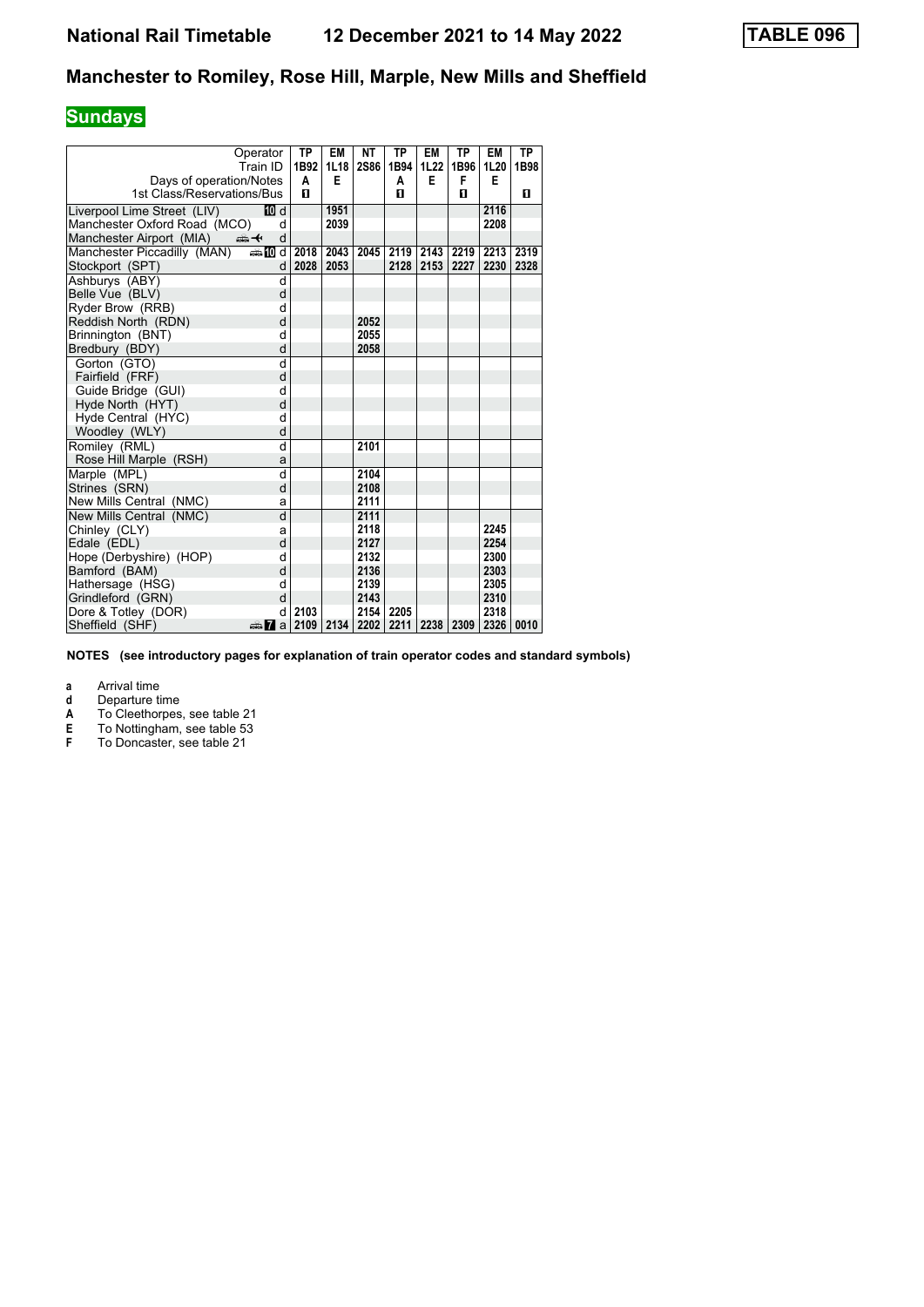## **Mondays to Fridays**

| Days of operation/Notes<br>1st Class/Reservations/Bus       | Operator<br>Train ID    | ΝT<br><b>2S01</b>            | ΝT<br>2H50    | NΤ<br><b>2S03</b> | TP<br>1B63<br>A<br>п | ΝT<br><b>2S31</b> | EM<br>1R50<br>в | ΝT<br>2H <sub>52</sub> | NΤ<br><b>2S05</b><br>C | ΤP<br>1B65<br>D<br>п | NΤ<br><b>2S07</b> | <b>NT</b><br><b>2S71</b> | EM<br>1R52<br>Е | ΝT<br>2H54   | NΤ<br>2S09 | ТP<br>1B67<br>D<br>п | ΝT<br>2H55                | NΤ<br><b>2S35</b> | NT<br><b>2S73</b>      |
|-------------------------------------------------------------|-------------------------|------------------------------|---------------|-------------------|----------------------|-------------------|-----------------|------------------------|------------------------|----------------------|-------------------|--------------------------|-----------------|--------------|------------|----------------------|---------------------------|-------------------|------------------------|
| Sheffield (SHF)                                             | $\oplus \blacksquare$ d |                              |               |                   | 0609                 |                   | 0618            |                        |                        | 0707                 |                   | 0710                     | 0728            |              |            | 0808                 |                           |                   | 0832                   |
| Dore & Totley (DOR)                                         | d                       |                              |               |                   | 0615                 |                   | 0625            |                        |                        | 0714                 |                   | 0720                     | 0735            |              |            | 0815                 |                           |                   | 0839                   |
| Grindleford (GRN)                                           | d                       |                              |               |                   |                      |                   | 0633            |                        |                        |                      |                   | 0728                     |                 |              |            |                      |                           |                   |                        |
| Hathersage (HSG)                                            | d                       |                              |               |                   |                      |                   | 0638            |                        |                        |                      |                   | 0732                     |                 |              |            |                      |                           |                   |                        |
| Bamford (BAM)                                               | d                       |                              |               |                   |                      |                   | 0642            |                        |                        |                      |                   | 0736                     |                 |              |            |                      |                           |                   |                        |
| Hope (Derbyshire) (HOP)                                     | d                       |                              |               |                   |                      |                   | 0646            |                        |                        |                      |                   | 0740                     |                 |              |            |                      |                           |                   |                        |
| Edale (EDL)                                                 | d                       |                              |               |                   |                      |                   | 0653            |                        |                        |                      |                   | 0747                     |                 |              |            |                      |                           |                   | 0857                   |
| Chinley (CLY)                                               | d                       |                              |               |                   |                      | 0648              | 0701            |                        |                        |                      |                   | 0756                     | 0803            |              |            |                      |                           |                   | 0905                   |
| New Mills Central (NMC)                                     | d                       | 0606                         |               | 0630              |                      | 0655              |                 |                        | 0726                   |                      |                   | 0804                     |                 |              | 0827       |                      |                           | 0847              | 0912                   |
| Strines (SRN)                                               | d                       | 0609                         |               | 0633              |                      | 0658              |                 |                        |                        |                      |                   |                          |                 |              | 0830       |                      |                           | 0850              |                        |
| Marple (MPL)                                                | d                       | 0612                         |               | 0637              |                      | 0702              |                 |                        | 0731                   |                      | 0751              | 0809                     |                 |              | 0833       |                      |                           | 0854              | 0918                   |
| Rose Hill Marple (RSH)                                      | d                       |                              | 0620          |                   |                      |                   |                 | 0713                   |                        |                      |                   |                          |                 | 0820         |            |                      | 0845                      |                   |                        |
|                                                             | d                       | 0616                         |               | 0641              |                      |                   |                 |                        |                        |                      |                   |                          |                 |              |            |                      |                           |                   |                        |
| Romiley (RML)                                               |                         |                              | 0626<br>0629  |                   |                      | 0709              |                 | 0719                   | 0735                   |                      | 0755              | 0813                     |                 | 0826<br>0829 | 0837       |                      | 0850                      | 0857              | 0921                   |
| Woodley (WLY)                                               | d                       |                              |               |                   |                      |                   |                 | 0722                   |                        |                      |                   |                          |                 |              |            |                      | 0853                      |                   |                        |
| Hyde Central (HYC)                                          | d                       |                              | 0632          |                   |                      |                   |                 | 0725                   |                        |                      |                   |                          |                 | 0832         |            |                      | 0857                      |                   |                        |
| Hyde North (HYT)                                            | d                       |                              | 0635          |                   |                      |                   |                 | 0728                   |                        |                      |                   |                          |                 | 0835         |            |                      | 0859                      |                   |                        |
| Guide Bridge (GUI)                                          | d                       |                              | 0640          |                   |                      |                   |                 | 0732                   |                        |                      |                   |                          |                 | 0839         |            |                      | 0904                      |                   |                        |
| Fairfield (FRF)                                             | d                       |                              | 0643          |                   |                      |                   |                 | 0735                   |                        |                      |                   |                          |                 | 0842         |            |                      |                           |                   |                        |
| Gorton (GTO)                                                | d                       |                              | 0646          |                   |                      |                   |                 | 0738                   |                        |                      |                   |                          |                 | 0845         |            |                      | 0908                      |                   |                        |
| Bredbury (BDY)                                              | d                       | 0620                         |               | 0644              |                      | 0712              |                 |                        | 0738                   |                      | 0758              |                          |                 |              | 0840       |                      |                           | 0901              | 0924                   |
| Brinnington (BNT)                                           | d                       | 0623                         |               | 0647              |                      | 0714              |                 |                        | 0741                   |                      | 0800              |                          |                 |              | 0843       |                      |                           | 0903              | 0927                   |
| Reddish North (RDN)                                         | d                       | 0627                         |               | 0651              |                      | 0718              |                 |                        | 0745                   |                      | 0804              |                          |                 |              | 0847       |                      |                           | 0907              | 0930                   |
| Ryder Brow (RRB)                                            | d                       | 0629                         |               | 0653              |                      |                   |                 |                        | 0747                   |                      | 0806              |                          |                 |              | 0849       |                      |                           | 0909              |                        |
| Belle Vue (BLV)                                             | d                       | 0630                         |               | 0655              |                      |                   |                 |                        |                        |                      | 0808              |                          |                 |              | 0850       |                      |                           |                   |                        |
| Ashburys (ABY)                                              | d                       | 0635                         | 0649          | 0658              |                      | 0725              |                 | 0741                   | 0752                   |                      |                   | 0824                     |                 | 0848         | 0855       |                      |                           | 0913              |                        |
| Stockport (SPT)                                             | a                       |                              |               |                   | 0653                 |                   | 0725            |                        |                        | 0751                 |                   |                          | 0824            |              |            | 0851                 |                           |                   |                        |
| Manchester Piccadilly (MAN)                                 | den 10 a                | 0640                         | 0657          | 0704              | 0705                 | 0734              | 0736            | 0746                   | 0758                   | 0804                 | 0815              | 0834                     | 0836            | 0854         | 0902       | 0904                 | 0917                      | 0919              | 0941                   |
| Manchester Airport (MIA)                                    | ക+<br>a                 |                              |               |                   |                      |                   |                 |                        |                        |                      |                   |                          |                 |              |            |                      |                           |                   |                        |
| Manchester Oxford Road (MCO)                                | a                       |                              |               |                   |                      |                   | 0740            |                        |                        |                      |                   |                          | 0840            |              |            |                      |                           |                   |                        |
| Liverpool Lime Street (LIV)                                 | 100 a                   |                              |               |                   |                      |                   | 0836            |                        |                        |                      |                   |                          | 0932            |              |            |                      |                           |                   |                        |
|                                                             |                         |                              |               |                   |                      |                   |                 |                        |                        |                      |                   |                          |                 |              |            |                      |                           |                   |                        |
|                                                             |                         |                              |               |                   |                      |                   |                 |                        |                        |                      |                   |                          |                 |              |            |                      |                           |                   |                        |
|                                                             | Operator                | EM                           | <b>TP</b>     | <b>NT</b>         | ΝT                   | ΝT                | EM              | ΝT                     | TP                     | ΝT                   | ΝT                | EM                       | ΝT              | ТP           | ΝT         | ΝT                   | ΝT                        | EM                | ТP                     |
|                                                             | Train ID                | 1R <sub>58</sub>             | 1B69          | <b>2S11</b>       | 2H57                 | 2S75              | 1R60            | 2H58                   | 1B71                   | <b>2S13</b>          | <b>2S77</b>       |                          | 1R62   2H60     | 1B73         |            |                      | 2S15 2H61 2S79            | 1R64              | 1B75                   |
| Days of operation/Notes                                     |                         | в                            | D             |                   |                      |                   | F               |                        | D                      |                      |                   | F                        |                 | D            |            |                      |                           | F                 | D                      |
| 1st Class/Reservations/Bus                                  |                         |                              | О             |                   |                      |                   |                 |                        | O                      |                      |                   |                          |                 | п            |            |                      |                           |                   | 0                      |
|                                                             |                         |                              |               |                   |                      |                   |                 |                        |                        |                      |                   |                          |                 |              |            |                      |                           |                   |                        |
| Sheffield (SHF)                                             | $\mathbb{Z}$ d          | 0845                         | 0911          |                   |                      | 0914              | 0943            |                        | 1011                   |                      | 1014              | 1043                     |                 | 1111         |            |                      | 1114                      | 1143              | 1211                   |
| Dore & Totley (DOR)                                         | d                       |                              |               |                   |                      | 0921              |                 |                        |                        |                      | 1021              |                          |                 |              |            |                      | 1121                      |                   |                        |
| Grindleford (GRN)                                           | d                       |                              |               |                   |                      | 0929              |                 |                        |                        |                      | 1029              |                          |                 |              |            |                      | 1129                      |                   |                        |
| Hathersage (HSG)                                            | d                       |                              |               |                   |                      | 0932              |                 |                        |                        |                      | 1032              |                          |                 |              |            |                      | 1132                      |                   |                        |
| Bamford (BAM)                                               | d                       |                              |               |                   |                      | 0936              |                 |                        |                        |                      | 1036              |                          |                 |              |            |                      | 1136                      |                   |                        |
| Hope (Derbyshire) (HOP)                                     | d                       |                              |               |                   |                      | 0940              |                 |                        |                        |                      | 1040              |                          |                 |              |            |                      | 1140                      |                   |                        |
| Edale (EDL)                                                 | d                       |                              |               |                   |                      | 0947              |                 |                        |                        |                      | 1047              |                          |                 |              |            |                      | 1147                      |                   |                        |
| Chinley (CLY)                                               | d                       |                              |               |                   |                      | 0955              |                 |                        |                        |                      | 1055              |                          |                 |              |            |                      | 1155                      |                   |                        |
| New Mills Central (NMC)                                     | d                       |                              |               | 0934              |                      | 1002              |                 |                        |                        | 1034                 | 1103              |                          |                 |              | 1134       |                      | 1203                      |                   |                        |
| Strines (SRN)                                               | d                       |                              |               | 0937              |                      |                   |                 |                        |                        | 1037                 |                   |                          |                 |              | 1137       |                      |                           |                   |                        |
| Marple (MPL)                                                | d                       |                              |               | 0941              |                      | 1008              |                 |                        |                        |                      | 1041 1108         |                          |                 |              | 1141       |                      | 1208                      |                   |                        |
| Rose Hill Marple (RSH)                                      | d                       |                              |               |                   | 0945                 |                   |                 | 1020                   |                        |                      |                   |                          | 1114            |              |            | 1145                 |                           |                   |                        |
| Romiley (RML)                                               | d                       |                              |               | 0945              | 0950                 | 1011              |                 | 1025                   |                        |                      | 1045 1112         |                          | 1119            |              |            | 1145 1150 1212       |                           |                   |                        |
| Woodley (WLY)                                               | d                       |                              |               |                   | 0953                 |                   |                 | 1028                   |                        |                      |                   |                          | 1122            |              |            | 1153                 |                           |                   |                        |
| Hyde Central (HYC)                                          | d                       |                              |               |                   | 0957                 |                   |                 | 1031                   |                        |                      |                   |                          | 1126            |              |            | 1157                 |                           |                   |                        |
| Hyde North (HYT)                                            | d                       |                              |               |                   | 0959                 |                   |                 |                        |                        |                      |                   |                          |                 |              |            | 1159                 |                           |                   |                        |
| Guide Bridge (GUI)                                          | d                       |                              |               |                   | 1004                 |                   |                 | 1037                   |                        |                      |                   |                          | 1132            |              |            | 1204                 |                           |                   |                        |
| Fairfield (FRF)                                             | d                       |                              |               |                   |                      |                   |                 | 1040                   |                        |                      |                   |                          | 1135            |              |            |                      |                           |                   |                        |
| Gorton (GTO)                                                | d                       |                              |               |                   | 1008                 |                   |                 | 1043                   |                        |                      |                   |                          | 1138            |              |            | 1208                 |                           |                   |                        |
| Bredbury (BDY)                                              | d                       |                              |               | 0948              |                      | 1015              |                 |                        |                        | 1048                 | 1115              |                          |                 |              | 1148       |                      | 1215                      |                   |                        |
| Brinnington (BNT)                                           | d                       |                              |               | 0951              |                      | 1017              |                 |                        |                        | 1051                 | 1117              |                          |                 |              | 1151       |                      | 1217                      |                   |                        |
| Reddish North (RDN)                                         | d                       |                              |               | 0955              |                      | 1021              |                 |                        |                        | 1055                 | 1121              |                          |                 |              | 1155       |                      | 1221                      |                   |                        |
| Ryder Brow (RRB)                                            | d                       |                              |               | 0957              |                      |                   |                 |                        |                        | 1057                 |                   |                          |                 |              | 1157       |                      |                           |                   |                        |
| Belle Vue (BLV)                                             | d                       |                              |               | 0958              |                      |                   |                 |                        |                        | 1058                 |                   |                          |                 |              | 1158       |                      |                           |                   |                        |
| Ashburys (ABY)                                              | d                       |                              |               | 1002              |                      |                   |                 |                        |                        | 1102                 |                   |                          | 1141            |              | 1202       |                      |                           |                   |                        |
| Stockport (SPT)                                             | a                       | 0925                         | 0952          |                   |                      |                   | 1025            |                        | 1052                   |                      |                   | 1125                     |                 | 1152         |            |                      |                           |                   | $\overline{1225}$ 1252 |
| Manchester Piccadilly (MAN)                                 | <del>⊯</del> ∎Da        |                              | $0936$   1004 | 1007              | 1015                 | 1034              | 1037            | 1053                   | 1104                   | 1107                 | 1132              | 1137                     | 1146            | 1204         |            |                      | 1207   1215   1232   1237 |                   | 1304                   |
| Manchester Airport (MIA)                                    | ⇜↞<br>a                 |                              |               |                   |                      |                   |                 |                        |                        |                      |                   |                          |                 |              |            |                      |                           |                   |                        |
| Manchester Oxford Road (MCO)<br>Liverpool Lime Street (LIV) |                         | $a$ 0940<br><b>10</b> a 1032 |               |                   |                      |                   | 1041<br>1132    |                        |                        |                      |                   | 1141<br>1232             |                 |              |            |                      |                           | 1241<br>1332      |                        |

**NOTES (see introductory pages for explanation of train operator codes and standard symbols)**

**a** Arrival time

**d** Departure time<br> **A** From Doncaste<br> **B** From Nottingha From Doncaster, see table 21

**B** From Nottingham, see table 53<br>**C** Also calls at Ardwick 0754

**C** Also calls at Ardwick 0754<br>**D** From Cleethorpes, see tab

**D** From Cleethorpes, see table 21<br>**E** From Nottingham, see table 53. From Nottingham, see table 53. Also calls at Hazel Grove 0817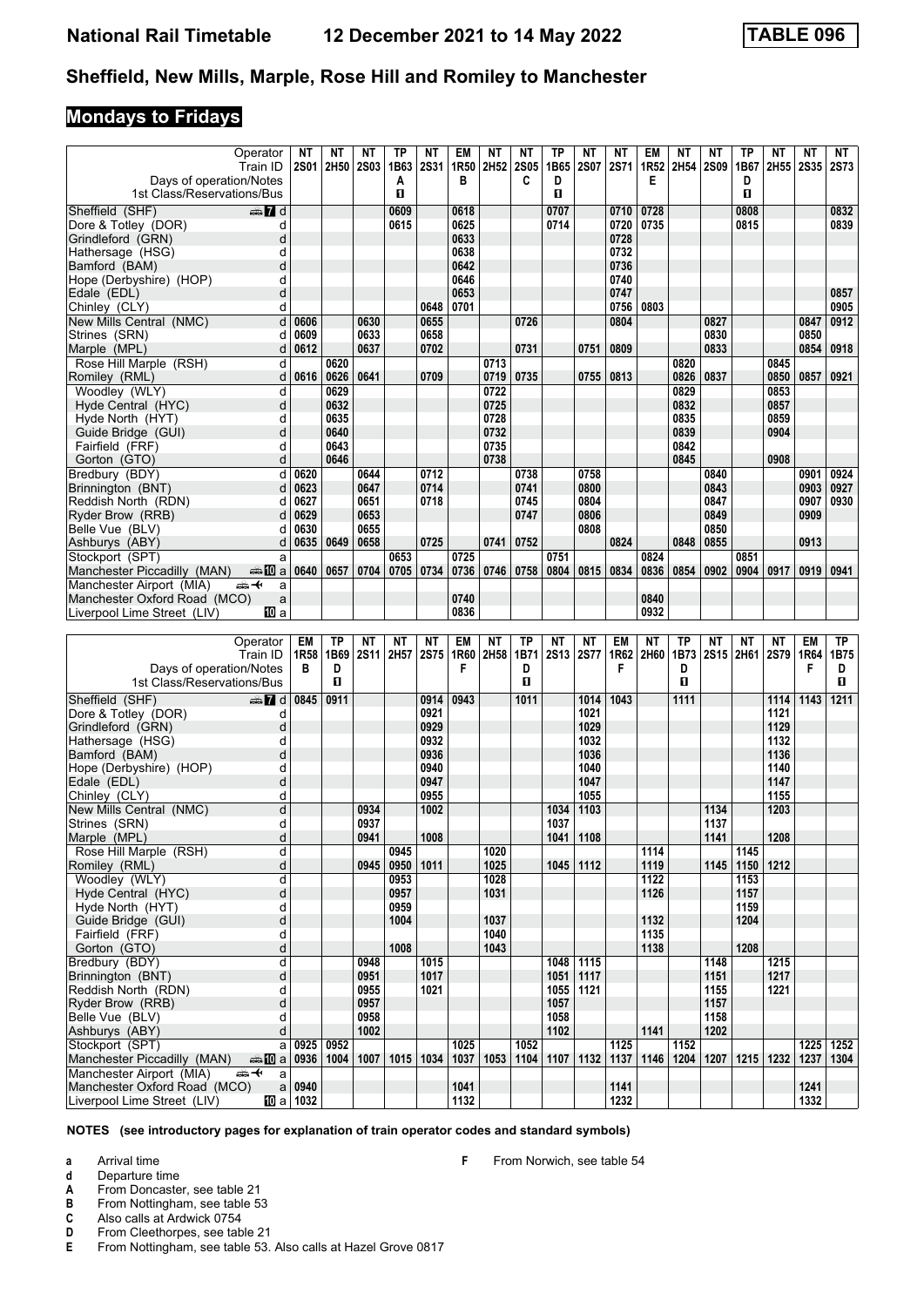# **Mondays to Fridays**

| Operator<br>Train ID<br>Days of operation/Notes<br>1st Class/Reservations/Bus | ΝT<br><b>2S17</b> | NΤ<br>2H63  | NΤ<br><b>2S81</b> | EM<br>1R66<br>F | ΝT<br>2H64  | TP<br>1B77<br>D<br>п | ΝT<br><b>2S19</b> | NΤ<br><b>2S83</b> | EM<br>1R68<br>F | NΤ<br>2H66 | ТP<br>1B79<br>D<br>п | NΤ<br><b>2S21</b> | ΝT<br><b>2S85</b> | EM<br>1R70<br>F | NΤ<br>2H68         | ΤP<br>1B81<br>D<br>П | ΝT<br><b>2S23</b> | EM<br>1R72<br>F |
|-------------------------------------------------------------------------------|-------------------|-------------|-------------------|-----------------|-------------|----------------------|-------------------|-------------------|-----------------|------------|----------------------|-------------------|-------------------|-----------------|--------------------|----------------------|-------------------|-----------------|
| Sheffield (SHF)<br>$\mathbf{Z}$ of $\mathbf{Z}$ d                             |                   |             | 1214              | 1243            |             | 1311                 |                   | 1314              | 1343            |            | 1411                 |                   | 1414              | 1440            |                    | 1511                 |                   | 1543            |
| Dore & Totley (DOR)<br>d                                                      |                   |             | 1221              |                 |             |                      |                   |                   |                 |            |                      |                   | 1421              |                 |                    |                      |                   |                 |
| Grindleford (GRN)<br>d                                                        |                   |             | 1229              |                 |             |                      |                   | 1326              |                 |            |                      |                   | 1429              |                 |                    |                      |                   |                 |
| Hathersage (HSG)<br>d                                                         |                   |             | 1232              |                 |             |                      |                   |                   |                 |            |                      |                   | 1432              |                 |                    |                      |                   |                 |
| Bamford (BAM)<br>d                                                            |                   |             | 1236              |                 |             |                      |                   | 1332              |                 |            |                      |                   | 1436              |                 |                    |                      |                   |                 |
| Hope (Derbyshire) (HOP)<br>d                                                  |                   |             | 1240              |                 |             |                      |                   | 1335              |                 |            |                      |                   | 1440              |                 |                    |                      |                   |                 |
| Edale (EDL)<br>d                                                              |                   |             | 1247              |                 |             |                      |                   |                   |                 |            |                      |                   | 1447              |                 |                    |                      |                   |                 |
| Chinley (CLY)<br>d                                                            |                   |             | 1255              |                 |             |                      |                   | 1348              |                 |            |                      |                   | 1457              |                 |                    |                      |                   |                 |
| d<br>New Mills Central (NMC)                                                  | 1234              |             | 1303              |                 |             |                      | 1334              | 1401              |                 |            |                      | 1432              | 1504              |                 |                    |                      | 1534              |                 |
| Strines (SRN)<br>d                                                            | 1237              |             |                   |                 |             |                      | 1337              |                   |                 |            |                      | 1435              |                   |                 |                    |                      | 1537              |                 |
| d<br>Marple (MPL)                                                             | 1241              |             | 1308              |                 |             |                      | 1341              | 1406              |                 |            |                      | 1439              | 1510              |                 |                    |                      | 1541              |                 |
| d<br>Rose Hill Marple (RSH)                                                   |                   | 1245        |                   |                 | 1314        |                      |                   |                   |                 | 1414       |                      |                   |                   |                 | 1514               |                      |                   |                 |
| Romiley (RML)<br>d                                                            | 1245              | 1250        | 1312              |                 | 1319        |                      | 1345              | 1411              |                 | 1419       |                      | 1443              | 1513              |                 | 1519               |                      | 1545              |                 |
| Woodley (WLY)<br>d                                                            |                   | 1253        |                   |                 | 1322        |                      |                   |                   |                 | 1422       |                      |                   |                   |                 | 1522               |                      |                   |                 |
| Hyde Central (HYC)<br>d                                                       |                   | 1257        |                   |                 | 1326        |                      |                   |                   |                 | 1426       |                      |                   |                   |                 | 1526               |                      |                   |                 |
| d<br>Hyde North (HYT)                                                         |                   | 1259        |                   |                 |             |                      |                   |                   |                 | 1428       |                      |                   |                   |                 |                    |                      |                   |                 |
| d<br>Guide Bridge (GUI)                                                       |                   | 1304        |                   |                 | 1332        |                      |                   |                   |                 | 1432       |                      |                   |                   |                 | 1532               |                      |                   |                 |
| Fairfield (FRF)<br>d                                                          |                   |             |                   |                 | 1335        |                      |                   |                   |                 | 1435       |                      |                   |                   |                 | 1535               |                      |                   |                 |
| d<br>Gorton (GTO)                                                             |                   | 1308        |                   |                 | 1338        |                      |                   |                   |                 | 1438       |                      |                   |                   |                 | 1538               |                      |                   |                 |
| d<br>Bredbury (BDY)                                                           | 1248              |             | 1315              |                 |             |                      | 1348              | 1414              |                 |            |                      | 1446              | 1516              |                 |                    |                      | 1548              |                 |
| Brinnington (BNT)<br>d                                                        | 1251              |             | 1317              |                 |             |                      | 1351              | 1416              |                 |            |                      | 1449              | 1519              |                 |                    |                      | 1551              |                 |
| Reddish North (RDN)<br>d                                                      | 1255              |             | 1321              |                 |             |                      | 1355              | 1420              |                 |            |                      | 1453              | 1523              |                 |                    |                      | 1555              |                 |
| Ryder Brow (RRB)<br>d                                                         | 1257              |             |                   |                 |             |                      | 1357              |                   |                 |            |                      | 1455              |                   |                 |                    |                      | 1557              |                 |
| Belle Vue (BLV)<br>d                                                          | 1258              |             |                   |                 |             |                      | 1358              |                   |                 |            |                      | 1456              |                   |                 |                    |                      | 1558              |                 |
| Ashburys (ABY)<br>d                                                           | 1302              |             |                   |                 | 1341        |                      | 1402              |                   |                 | 1441       |                      | 1501              |                   |                 | 1541               |                      | 1602              |                 |
| Stockport (SPT)                                                               |                   |             |                   | 1325            |             | 1352                 |                   |                   | 1425            |            | 1452                 |                   |                   | 1525            |                    | 1552                 |                   | 1625            |
| a                                                                             |                   |             | 1332              | 1337            | 1346        |                      |                   | 1431              | 1437            | 1446       |                      |                   |                   | 1537            | 1546               | 1604                 | 1607              |                 |
| Manchester Piccadilly (MAN)<br>dan <mark>in</mark> a                          | 1307              | 1315        |                   |                 |             | 1404                 | 1407              |                   |                 |            | 1504                 | 1507              | 1534              |                 |                    |                      |                   | 1637            |
| Manchester Airport (MIA)<br>ക+<br>a                                           |                   |             |                   |                 |             |                      |                   |                   |                 |            |                      |                   |                   |                 |                    |                      |                   |                 |
| Manchester Oxford Road (MCO)<br>a                                             |                   |             |                   | 1341            |             |                      |                   |                   | 1441            |            |                      |                   |                   | 1541            |                    |                      |                   | 1640            |
| Liverpool Lime Street (LIV)<br>100 a                                          |                   |             |                   | 1432            |             |                      |                   |                   | 1532            |            |                      |                   |                   | 1632            |                    |                      |                   | 1732            |
|                                                                               |                   |             |                   |                 |             |                      |                   |                   |                 |            |                      |                   |                   |                 |                    |                      |                   |                 |
|                                                                               |                   |             |                   |                 |             |                      |                   |                   |                 |            |                      |                   |                   |                 |                    |                      |                   |                 |
| Operator                                                                      | <b>NT</b>         | <b>NT</b>   | <b>NT</b>         | <b>TP</b>       | NΤ          | <b>EM</b>            | ΝT                | <b>TP</b>         | <b>NT</b>       | <b>NT</b>  | ΝT                   | EM                | ТP                | <b>NT</b>       | NΤ                 | NΤ                   | EM                | NT              |
| Train ID                                                                      |                   | 2S25 2H70   | <b>2S87</b>       | 1B83            | <b>2S89</b> | 1R74                 | 2H72              | 1B85              | <b>2S27</b>     | 2H73       | <b>2S71</b>          | 1R76              | 1B87              | 2S29            |                    | 2H75 2S73            | 1R78              | 2H76            |
| Days of operation/Notes                                                       |                   |             |                   | D               |             | F                    |                   | D                 |                 |            |                      | F                 | D                 |                 |                    |                      | F                 |                 |
| 1st Class/Reservations/Bus                                                    |                   |             |                   | $\mathbf{u}$    |             |                      |                   | O                 |                 |            |                      |                   | п                 |                 |                    |                      |                   |                 |
| Sheffield (SHF)<br>$\mathbb{Z}$ d                                             |                   |             | 1546              | 1611            | 1614        | 1643                 |                   | 1711              |                 |            | 1714                 | 1740              | 1811              |                 |                    | 1814                 | 1841              |                 |
| Dore & Totley (DOR)<br>d                                                      |                   |             | 1553              |                 | 1621        |                      |                   |                   |                 |            | 1721                 |                   |                   |                 |                    | 1821                 |                   |                 |
| Grindleford (GRN)<br>d                                                        |                   |             | 1559              |                 | 1629        |                      |                   |                   |                 |            | 1729                 |                   |                   |                 |                    | 1829                 |                   |                 |
| Hathersage (HSG)<br>d                                                         |                   |             | 1603              |                 | 1632        |                      |                   |                   |                 |            | 1732                 |                   |                   |                 |                    | 1832                 |                   |                 |
| Bamford (BAM)<br>d                                                            |                   |             | 1606              |                 | 1636        |                      |                   |                   |                 |            | 1736                 |                   |                   |                 |                    | 1836                 |                   |                 |
| Hope (Derbyshire) (HOP)<br>d                                                  |                   |             | 1609              |                 | 1640        |                      |                   |                   |                 |            | 1740                 |                   |                   |                 |                    | 1840                 |                   |                 |
| Edale (EDL)<br>d                                                              |                   |             |                   |                 | 1647        |                      |                   |                   |                 |            | 1747                 |                   |                   |                 |                    | 1847                 |                   |                 |
| Chinley (CLY)<br>d                                                            |                   |             | 1621              |                 | 1655        |                      |                   |                   |                 |            | 1755                 |                   |                   |                 |                    | 1855                 |                   |                 |
| d<br>New Mills Central (NMC)                                                  | 1605              |             | 1628              |                 | 1703        |                      |                   |                   | 1737            |            | 1803                 |                   |                   | 1836            |                    | 1903                 |                   |                 |
| Strines (SRN)<br>d                                                            | 1608              |             |                   |                 |             |                      |                   |                   | 1740            |            |                      |                   |                   | 1839            |                    |                      |                   |                 |
| Marple (MPL)<br>d                                                             | 1612              |             | 1633              |                 | 1708        |                      |                   |                   | 1743            |            | 1808                 |                   |                   | 1842            |                    | 1908                 |                   |                 |
| Rose Hill Marple (RSH)<br>d                                                   |                   | 1614        |                   |                 |             |                      | 1720              |                   |                 | 1745       |                      |                   |                   |                 | 1845               |                      |                   | 1914            |
| Romiley (RML)<br>d                                                            | 1616              | 1619   1637 |                   |                 | 1711        |                      | 1725              |                   | 1747            |            | 1750 1811            |                   |                   |                 | 1846   1850   1911 |                      |                   | 1919            |
| Woodley (WLY)<br>d                                                            |                   | 1622        |                   |                 |             |                      | 1728              |                   |                 | 1755       |                      |                   |                   |                 | 1853               |                      |                   | 1922            |
| d<br>Hyde Central (HYC)                                                       |                   | 1626        |                   |                 |             |                      | 1732              |                   |                 | 1758       |                      |                   |                   |                 | 1857               |                      |                   | 1926            |
| Hyde North (HYT)<br>d                                                         |                   | 1628        |                   |                 |             |                      |                   |                   |                 | 1801       |                      |                   |                   |                 | 1859               |                      |                   |                 |
| d<br>Guide Bridge (GUI)                                                       |                   | 1632        |                   |                 |             |                      | 1738              |                   |                 | 1805       |                      |                   |                   |                 | 1904               |                      |                   | 1932            |
| Fairfield (FRF)<br>d                                                          |                   | 1635        |                   |                 |             |                      | 1741              |                   |                 |            |                      |                   |                   |                 |                    |                      |                   | 1935            |
| Gorton (GTO)<br>d                                                             |                   | 1638        |                   |                 |             |                      | 1743              |                   |                 | 1809       |                      |                   |                   |                 | 1908               |                      |                   | 1938            |
| Bredbury (BDY)<br>d                                                           | 1619              |             | 1641              |                 | 1714        |                      |                   |                   | 1750            |            | 1815                 |                   |                   | 1850            |                    | 1914                 |                   |                 |
| Brinnington (BNT)<br>d                                                        | 1622              |             | 1643              |                 | 1717        |                      |                   |                   | 1753            |            | 1817                 |                   |                   | 1853            |                    | 1917                 |                   |                 |
| Reddish North (RDN)<br>d                                                      | 1626              |             | 1647              |                 | 1721        |                      |                   |                   | 1757            |            | 1821                 |                   |                   | 1857            |                    | 1920                 |                   |                 |
| Ryder Brow (RRB)<br>d                                                         | 1628              |             | 1649              |                 |             |                      |                   |                   | 1800            |            |                      |                   |                   |                 |                    |                      |                   |                 |
| Belle Vue (BLV)<br>d                                                          | 1629              |             |                   |                 |             |                      |                   |                   | 1803            |            |                      |                   |                   |                 |                    |                      |                   |                 |
| Ashburys (ABY)<br>d                                                           |                   | 1642        | 1655              |                 |             |                      | 1746              |                   | 1807            |            |                      |                   |                   |                 |                    |                      |                   | 1941            |
| Stockport (SPT)<br>a                                                          |                   |             |                   | 1652            |             | 1725                 |                   | 1752              |                 |            |                      | 1825              | 1852              |                 |                    |                      | 1924              |                 |
| Manchester Piccadilly (MAN)<br><b>en 10</b> a                                 | 1639              | 1648        | 1702              | 1704            | 1734        | 1737                 | 1753              | 1804              | 1812            | 1816       | 1836                 | 1837              | 1905              | 1909            |                    | 1916   1934          | 1937              | 1946            |
| Manchester Airport (MIA)<br>⇜↞<br>a                                           |                   |             |                   |                 |             |                      |                   |                   |                 |            |                      |                   |                   |                 |                    |                      |                   |                 |
| Manchester Oxford Road (MCO)<br>$\mathsf{a}$                                  |                   |             |                   |                 |             | 1741<br>1838         |                   |                   |                 |            |                      | 1841              |                   |                 |                    |                      | 1941<br>2035      |                 |

**NOTES (see introductory pages for explanation of train operator codes and standard symbols)**

**a** Arrival time

**d** Departure time<br> **D** From Cleethorp<br> **F** From Norwich, **D** From Cleethorpes, see table 21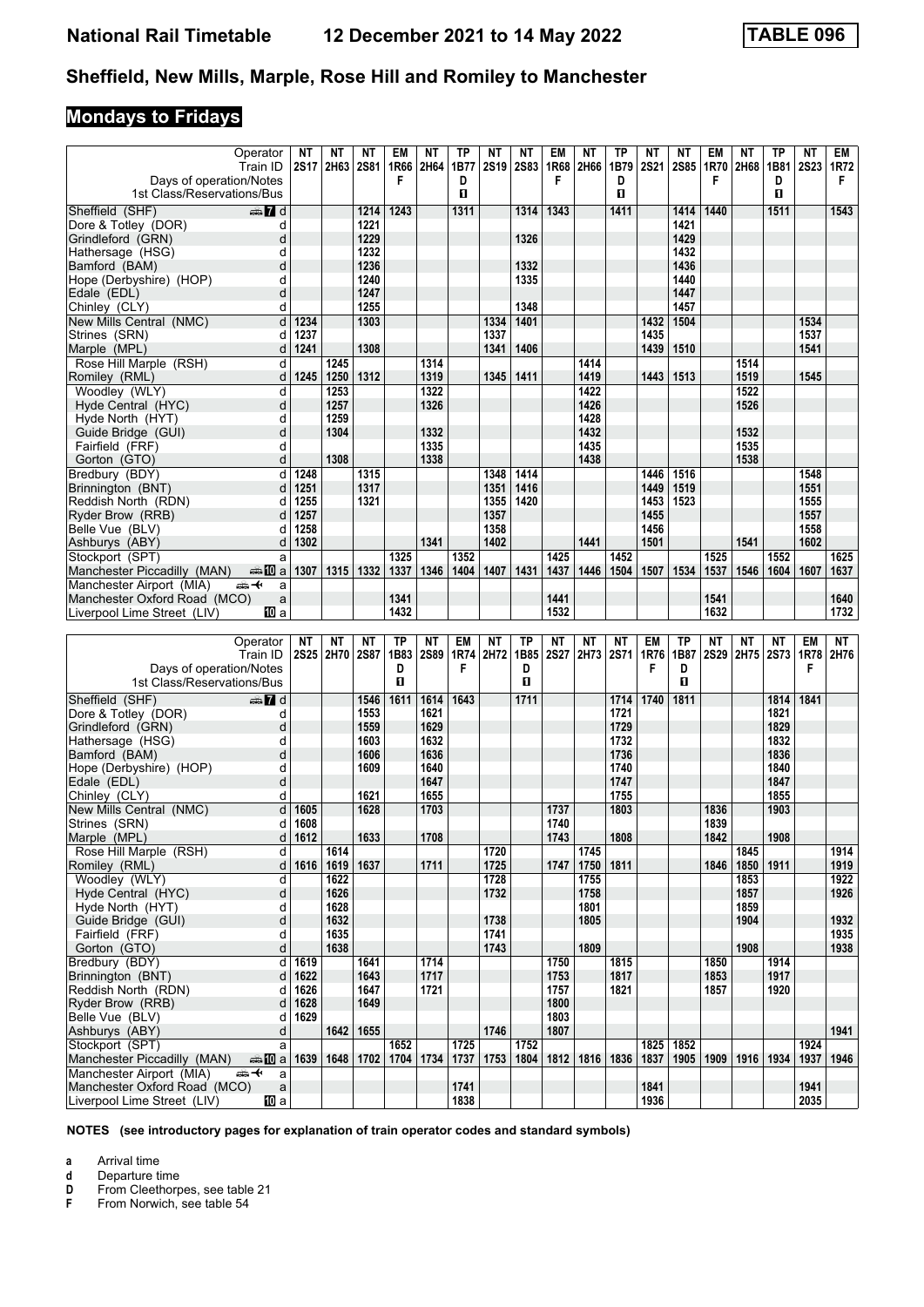# **Mondays to Fridays**

|                              | Operator<br>Train ID | <b>TP</b><br>1B89 | <b>NT</b><br><b>2S31</b> | ΝT<br>2S75   | EM<br>1R80 | <b>NT</b><br>2H78 | ТP<br>1B91 | <b>NT</b><br>2S33 | <b>NT</b><br><b>2S77</b> | <b>EM</b><br>1M82 | <b>NT</b><br><b>2S35</b> | <b>TP</b><br>1B93 | <b>NT</b><br><b>2S79</b> | <b>NT</b><br><b>2S37</b> | <b>TP</b><br>1B95 | NΤ<br><b>2S39</b> | <b>NT</b><br><b>2S81</b> | NT<br><b>2S91</b> |
|------------------------------|----------------------|-------------------|--------------------------|--------------|------------|-------------------|------------|-------------------|--------------------------|-------------------|--------------------------|-------------------|--------------------------|--------------------------|-------------------|-------------------|--------------------------|-------------------|
| Days of operation/Notes      |                      | D                 |                          |              | F          |                   | D          |                   |                          | F                 |                          | D                 |                          |                          | D                 |                   |                          |                   |
| 1st Class/Reservations/Bus   |                      | п                 |                          |              |            |                   | п          |                   |                          |                   |                          | 0                 |                          |                          | п                 |                   |                          |                   |
|                              |                      |                   |                          |              |            |                   |            |                   |                          |                   |                          |                   |                          |                          |                   |                   |                          |                   |
| Sheffield (SHF)              | $\oplus$ 7 d         | 1911              |                          | 1914         | 1943       |                   | 2011       |                   | 2014                     | 2031              |                          | 2111              | 2114                     |                          | 2211              |                   | 2247                     | 2327              |
| Dore & Totley (DOR)          | d                    |                   |                          | 1921<br>1929 |            |                   |            |                   | 2021<br>2028             |                   |                          |                   |                          |                          |                   |                   | 2254                     | 2334              |
| Grindleford (GRN)            | d                    |                   |                          |              |            |                   |            |                   |                          |                   |                          |                   | 2128<br>2131             |                          |                   |                   | 2302                     | 2342              |
| Hathersage (HSG)             | d<br>d               |                   |                          | 1932<br>1936 |            |                   |            |                   | 2031<br>2035             |                   |                          |                   | 2135                     |                          |                   |                   | 2306                     | 2345              |
| Bamford (BAM)                |                      |                   |                          |              |            |                   |            |                   |                          |                   |                          |                   |                          |                          |                   |                   | 2310                     | 2349              |
| Hope (Derbyshire) (HOP)      | d<br>d               |                   |                          | 1940<br>1947 |            |                   |            |                   | 2038<br>2045             |                   |                          |                   | 2139<br>2146             |                          |                   |                   | 2313<br>2321             | 2353<br>2359      |
| Edale (EDL)                  |                      |                   |                          | 1955         |            |                   |            |                   | 2052                     |                   |                          |                   | 2154                     |                          |                   |                   | 2329                     | 0008              |
| Chinley (CLY)                | d                    |                   |                          |              |            |                   |            |                   |                          |                   |                          |                   |                          |                          |                   |                   |                          |                   |
| New Mills Central (NMC)      | d                    |                   | 1934                     | 2003         |            |                   |            | 2034              | 2100                     |                   | 2131<br>2134             |                   | 2201                     | 2226                     |                   | 2322              | 2339                     |                   |
| Strines (SRN)                | d                    |                   | 1937                     |              |            |                   |            | 2037              |                          |                   |                          |                   |                          | 2229                     |                   | 2325<br>2328      | 2344<br>2348             |                   |
| Marple (MPL)                 | d                    |                   | 1941                     | 2008         |            |                   |            | 2041              | 2105                     |                   | 2138                     |                   | 2206                     | 2232                     |                   |                   |                          |                   |
| Rose Hill Marple (RSH)       | d                    |                   |                          |              |            | 2013              |            |                   |                          |                   |                          |                   |                          |                          |                   |                   |                          |                   |
| Romiley (RML)                | d                    |                   | 1945                     | 2011         |            | 2019              |            | 2045              | 2109                     |                   | 2141                     |                   | 2210                     | 2236                     |                   | 2332              | 2352                     |                   |
| Woodley (WLY)                | d                    |                   |                          |              |            | 2022              |            |                   |                          |                   |                          |                   |                          |                          |                   |                   |                          |                   |
| Hyde Central (HYC)           | d                    |                   |                          |              |            | 2025              |            |                   |                          |                   |                          |                   |                          |                          |                   |                   |                          |                   |
| Hyde North (HYT)             | d                    |                   |                          |              |            | 2028              |            |                   |                          |                   |                          |                   |                          |                          |                   |                   |                          |                   |
| Guide Bridge (GUI)           | d                    |                   |                          |              |            | 2032              |            |                   |                          |                   |                          |                   |                          |                          |                   |                   |                          |                   |
| Fairfield (FRF)              | d                    |                   |                          |              |            | 2035              |            |                   |                          |                   |                          |                   |                          |                          |                   |                   |                          |                   |
| Gorton (GTO)                 | d                    |                   |                          |              |            | 2038              |            |                   |                          |                   |                          |                   |                          |                          |                   |                   |                          |                   |
| Bredbury (BDY)               | d                    |                   | 1948                     | 2014         |            |                   |            | 2048              | 2112                     |                   | 2144                     |                   | 2213                     | 2239                     |                   | 2335              | 2355                     |                   |
| Brinnington (BNT)            | d                    |                   | 1951                     | 2017         |            |                   |            | 2051              | 2114                     |                   | 2147                     |                   | 2215                     | 2242                     |                   | 2337              | 2357                     |                   |
| Reddish North (RDN)          | d                    |                   | 1955                     | 2020         |            |                   |            | 2055              | 2117                     |                   | 2150                     |                   | 2219                     | 2246                     |                   | 2341              | 0002                     |                   |
| Ryder Brow (RRB)             | d                    |                   | 1957                     |              |            |                   |            | 2057              |                          |                   | 2152                     |                   |                          | 2248                     |                   | 2343              | 0003                     |                   |
| Belle Vue (BLV)              | d                    |                   | 1958                     |              |            |                   |            | 2058              |                          |                   | 2154                     |                   |                          | 2249                     |                   | 2344              | 0005                     |                   |
| Ashburys (ABY)               | d                    |                   | 2002                     |              |            | 2041              |            | 2102              |                          |                   | 2157                     |                   |                          | 2253                     |                   | 2348              | 0008                     |                   |
| Stockport (SPT)              | a                    | 1952              |                          |              | 2025       |                   | 2052       |                   |                          | 2123              |                          | 2152              |                          |                          | 2255              |                   |                          | 0025              |
| Manchester Piccadilly (MAN)  | anna main            | 2004              | 2007                     | 2031         | 2037       | 2046              | 2103       | 2107              | 2128                     | 2140              | 2204                     | 2208              | 2230                     | 2258                     | 2305              | 2353              | 0020                     | 0036              |
| Manchester Airport (MIA)     | <del>مگ</del> د<br>a |                   |                          |              |            |                   |            |                   |                          |                   |                          |                   |                          |                          | 2325              |                   |                          |                   |
| Manchester Oxford Road (MCO) | a                    |                   |                          |              | 2041       |                   |            |                   |                          |                   |                          |                   |                          |                          |                   |                   |                          |                   |
| Liverpool Lime Street (LIV)  | <b>iD</b> a          |                   |                          |              | 2135       |                   |            |                   |                          |                   |                          |                   |                          |                          |                   |                   |                          |                   |

**NOTES (see introductory pages for explanation of train operator codes and standard symbols)**

**a** Arrival time<br>**d** Departure ti

**d** Departure time<br>**D** From Cleethorp

**D** From Cleethorpes, see table 21<br>**F** From Norwich, see table 54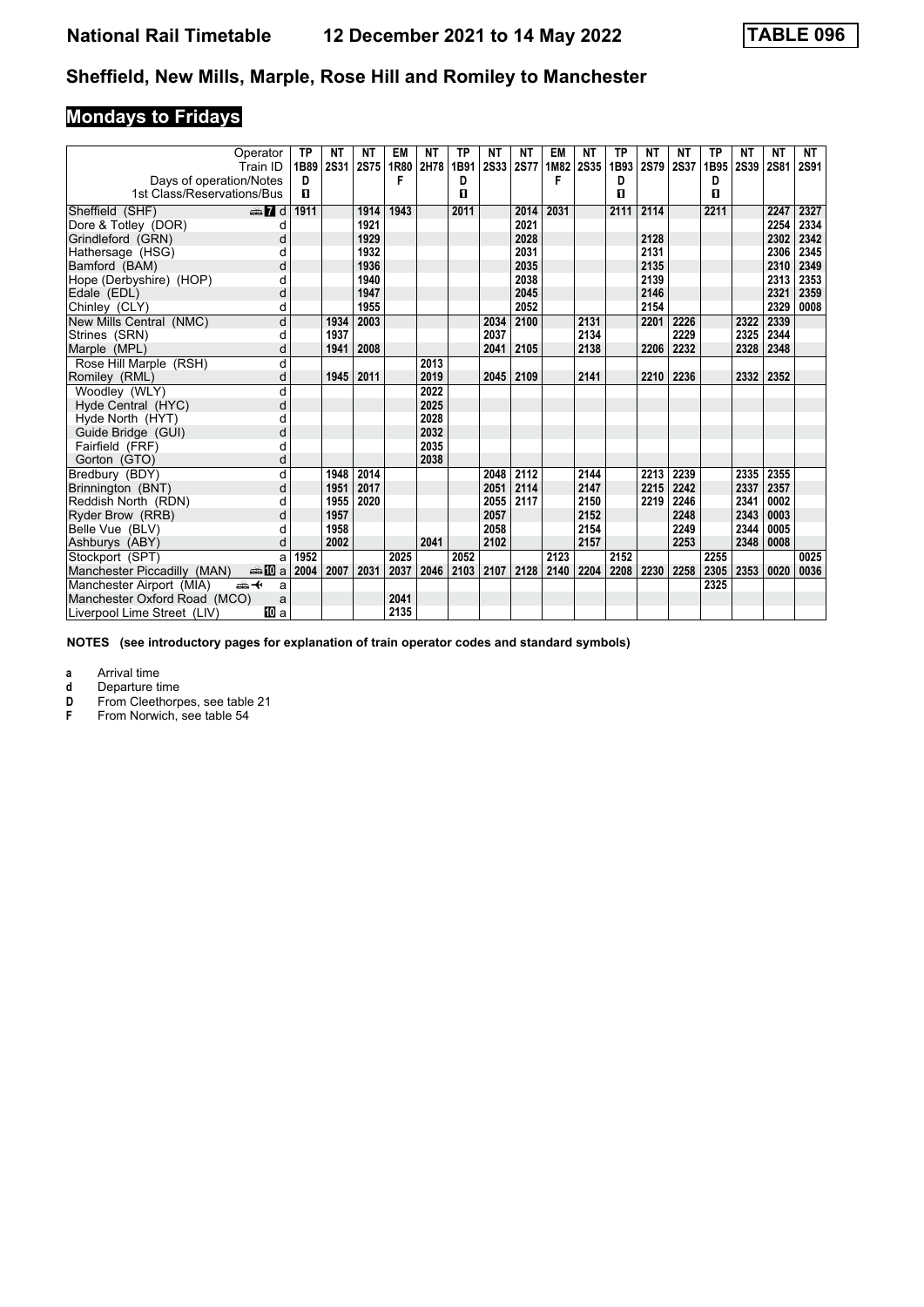## **Saturdays**

| Days of operation/Notes                                                   | Operator<br>Train ID  | NΤ<br>2S01             | NΤ<br>2S03               | ТP<br>1B63<br>A | ΝT<br><b>2S31</b> | EM<br>1R <sub>50</sub><br>В | <b>NT</b><br>2H52 | ТP<br>1B65<br>C          | NΤ<br><b>2S05</b><br>D | <b>NT</b><br><b>2S71</b> | EM<br>Е      | <b>NT</b><br>1R52 2H54 | ТP<br>1B67<br>C | ΝT<br><b>2S09</b> | NΤ<br>2H55   | <b>NT</b><br><b>2S73</b> | EM<br>1R <sub>58</sub><br>в | <b>TP</b><br>1B69<br>C | NT<br><b>2S11</b> |
|---------------------------------------------------------------------------|-----------------------|------------------------|--------------------------|-----------------|-------------------|-----------------------------|-------------------|--------------------------|------------------------|--------------------------|--------------|------------------------|-----------------|-------------------|--------------|--------------------------|-----------------------------|------------------------|-------------------|
| 1st Class/Reservations/Bus                                                |                       |                        |                          | O               |                   |                             |                   | O                        |                        |                          |              |                        | O               |                   |              |                          |                             | O.                     |                   |
| Sheffield (SHF)                                                           | $\frac{1}{2}$ d       |                        |                          | 0609            |                   | 0620                        |                   | 0707                     |                        | 0712                     | 0734         |                        | 0808            |                   |              | 0812                     | 0845                        | 0911                   |                   |
| Dore & Totley (DOR)                                                       | d                     |                        |                          | 0615            |                   | 0627                        |                   | 0714                     |                        | 0721                     | 0742         |                        | 0814            |                   |              | 0820                     |                             |                        |                   |
| Grindleford (GRN)                                                         | d                     |                        |                          |                 |                   | 0635                        |                   |                          |                        | 0728                     |              |                        |                 |                   |              | 0827                     |                             |                        |                   |
| Hathersage (HSG)                                                          | d                     |                        |                          |                 |                   | 0639                        |                   |                          |                        | 0732                     |              |                        |                 |                   |              | 0831                     |                             |                        |                   |
| Bamford (BAM)                                                             | d                     |                        |                          |                 |                   | 0643                        |                   |                          |                        | 0736                     |              |                        |                 |                   |              | 0835                     |                             |                        |                   |
| Hope (Derbyshire) (HOP)<br>Edale (EDL)                                    | d<br>d                |                        |                          |                 |                   | 0647<br>0654                |                   |                          |                        | 0739<br>0747             |              |                        |                 |                   |              | 0838<br>0846             |                             |                        |                   |
| Chinley (CLY)                                                             | d                     |                        |                          |                 | 0648              | 0702                        |                   |                          |                        | 0755                     | 0803         |                        |                 |                   |              | 0854                     |                             |                        |                   |
| New Mills Central (NMC)                                                   | d                     | 0600                   | 0630                     |                 | 0655              |                             |                   |                          | 0735                   | 0803                     |              |                        |                 | 0834              |              | 0902                     |                             |                        | 0934              |
| Strines (SRN)                                                             | d                     | 0603                   | 0633                     |                 | 0658              |                             |                   |                          |                        |                          |              |                        |                 | 0837              |              |                          |                             |                        | 0937              |
| Marple (MPL)                                                              | d                     | 0606                   | 0636                     |                 | 0702              |                             |                   |                          | 0740                   | 0808                     |              |                        |                 | 0841              |              | 0907                     |                             |                        | 0941              |
| Rose Hill Marple (RSH)                                                    | d                     |                        |                          |                 |                   |                             | 0713              |                          |                        |                          |              | 0814                   |                 |                   | 0845         |                          |                             |                        |                   |
| Romiley (RML)                                                             | d                     | 0610                   | 0640                     |                 | 0709              |                             | 0719              |                          | 0744                   | 0812                     |              | 0820                   |                 | 0845              | 0850         | 0911                     |                             |                        | 0945              |
| Woodley (WLY)                                                             | d                     |                        |                          |                 |                   |                             | 0722              |                          |                        |                          |              | 0823                   |                 |                   | 0853         |                          |                             |                        |                   |
| Hyde Central (HYC)                                                        | d                     |                        |                          |                 |                   |                             | 0725              |                          |                        |                          |              | 0827                   |                 |                   | 0857         |                          |                             |                        |                   |
| Hyde North (HYT)                                                          | d                     |                        |                          |                 |                   |                             | 0728              |                          |                        |                          |              |                        |                 |                   | 0859         |                          |                             |                        |                   |
| Guide Bridge (GUI)                                                        | d                     |                        |                          |                 |                   |                             | 0732              |                          |                        |                          |              | 0833                   |                 |                   | 0904         |                          |                             |                        |                   |
| Fairfield (FRF)                                                           | d<br>d                |                        |                          |                 |                   |                             | 0735              |                          |                        |                          |              | 0836                   |                 |                   | 0908         |                          |                             |                        |                   |
| Gorton (GTO)<br>Bredbury (BDY)                                            | d                     | 0614                   | 0643                     |                 | 0712              |                             | 0738              |                          | 0747                   | 0815                     |              | 0839                   |                 | 0848              |              | 0914                     |                             |                        | 0948              |
| Brinnington (BNT)                                                         | d                     | 0616                   | 0646                     |                 | 0714              |                             |                   |                          | 0750                   | 0817                     |              |                        |                 | 0851              |              | 0916                     |                             |                        | 0951              |
| Reddish North (RDN)                                                       | d                     | 0620                   | 0650                     |                 | 0718              |                             |                   |                          | 0754                   | 0821                     |              |                        |                 | 0855              |              | 0920                     |                             |                        | 0955              |
| Ryder Brow (RRB)                                                          | d                     | 0622                   | 0652                     |                 |                   |                             |                   |                          | 0756                   |                          |              |                        |                 | 0857              |              |                          |                             |                        | 0957              |
| Belle Vue (BLV)                                                           | d                     | 0624                   | 0653                     |                 |                   |                             |                   |                          |                        |                          |              |                        |                 | 0858              |              |                          |                             |                        | 0958              |
| Ashburys (ABY)                                                            | d                     | 0627                   | 0657                     |                 | 0724              |                             | 0741              |                          | 0800                   |                          |              | 0842                   |                 | 0902              |              |                          |                             |                        | 1002              |
| Stockport (SPT)                                                           | a                     |                        |                          | 0652            |                   | 0725                        |                   | 0752                     |                        |                          | 0824         |                        | 0852            |                   |              |                          | 0925                        | 0952                   |                   |
| Manchester Piccadilly (MAN)                                               | dan 10 a              | 0633                   | 0702                     | 0705            | 0732              | 0736                        | 0746              | 0804                     | 0807                   | 0834                     | 0836         | 0847                   | 0904            | 0907              | 0915         | 0934                     | 0937                        | 1004                   | 1007              |
| Manchester Airport (MIA)<br>安                                             | a                     |                        |                          |                 |                   | 0740                        |                   |                          |                        |                          |              |                        |                 |                   |              |                          | 0941                        |                        |                   |
| Manchester Oxford Road (MCO)<br>Liverpool Lime Street (LIV)               | a<br>100 a            |                        |                          |                 |                   | 0837                        |                   |                          |                        |                          | 0839<br>0932 |                        |                 |                   |              |                          | 1033                        |                        |                   |
|                                                                           |                       |                        |                          |                 |                   |                             |                   |                          |                        |                          |              |                        |                 |                   |              |                          |                             |                        |                   |
|                                                                           |                       |                        |                          |                 |                   |                             |                   |                          |                        |                          |              |                        |                 |                   |              |                          |                             |                        |                   |
|                                                                           |                       | NT                     |                          |                 | ΝT                | <b>TP</b>                   | <b>NT</b>         |                          |                        | <b>NT</b>                | <b>TP</b>    | ΝT                     | NΤ              | NΤ                |              | <b>TP</b>                |                             | NΤ                     | NT                |
|                                                                           | Operator<br>Train ID  | 2H57                   | <b>NT</b><br><b>2S75</b> | EM<br>1R60      | 2H58              | 1B71                        | 2S13              | <b>NT</b><br><b>2S77</b> | EM<br>1R62             | 2H60                     | 1B73         |                        | 2S15 2H61       | 2S79              | EM<br>1R64   | 1B75                     | ΝT<br>2S17 2H63             |                        | <b>2S81</b>       |
| Days of operation/Notes                                                   |                       |                        |                          | F               |                   | C                           |                   |                          | F                      |                          | C            |                        |                 |                   | F            | C                        |                             |                        |                   |
| 1st Class/Reservations/Bus                                                |                       |                        |                          |                 |                   | п                           |                   |                          |                        |                          | п            |                        |                 |                   |              | О                        |                             |                        |                   |
| Sheffield (SHF)                                                           | dan 7d                |                        | 0914                     | 0943            |                   | 1011                        |                   | 1014                     | 1043                   |                          | 1111         |                        |                 | 1114              | 1143         | 1211                     |                             |                        | 1214              |
| Dore & Totley (DOR)                                                       | d                     |                        | 0921                     |                 |                   |                             |                   | 1021                     |                        |                          |              |                        |                 | 1121              |              |                          |                             |                        | 1221              |
| Grindleford (GRN)                                                         | d                     |                        | 0929                     |                 |                   |                             |                   | 1029                     |                        |                          |              |                        |                 | 1128              |              |                          |                             |                        | 1228              |
| Hathersage (HSG)                                                          | d                     |                        | 0932                     |                 |                   |                             |                   | 1032                     |                        |                          |              |                        |                 | 1132              |              |                          |                             |                        | 1232              |
| Bamford (BAM)                                                             | d                     |                        | 0936                     |                 |                   |                             |                   | 1036                     |                        |                          |              |                        |                 | 1136              |              |                          |                             |                        | 1236              |
| Hope (Derbyshire) (HOP)                                                   | d                     |                        | 0940                     |                 |                   |                             |                   | 1040                     |                        |                          |              |                        |                 | 1139              |              |                          |                             |                        | 1239              |
| Edale (EDL)<br>Chinley (CLY)                                              | d<br>d                |                        | 0947<br>0955             |                 |                   |                             |                   | 1047<br>1055             |                        |                          |              |                        |                 | 1147<br>1155      |              |                          |                             |                        | 1247<br>1255      |
| New Mills Central (NMC)                                                   | d                     |                        | 1003                     |                 |                   |                             | 1034              | 1103                     |                        |                          |              | 1134                   |                 | 1203              |              |                          | 1234                        |                        | 1303              |
| Strines (SRN)                                                             | d                     |                        |                          |                 |                   |                             | 1037              |                          |                        |                          |              | 1137                   |                 |                   |              |                          | 1237                        |                        |                   |
| Marple (MPL)                                                              | d                     |                        | 1008                     |                 |                   |                             |                   | 1041 1108                |                        |                          |              | 1141                   |                 | 1208              |              |                          | 1241                        |                        | 1308              |
| Rose Hill Marple (RSH)                                                    |                       | d 0945                 |                          |                 | 1014              |                             |                   |                          |                        | 1114                     |              |                        | 1145            |                   |              |                          |                             | 1245                   |                   |
| Romiley (RML)                                                             |                       | $d$ 0950 1012          |                          |                 | 1019              |                             |                   | 1045 1112                |                        | 1119                     |              | 1145                   | 1150            | 1212              |              |                          |                             | $1245$   1250          | 1312              |
| Woodley (WLY)                                                             | d                     | 0953                   |                          |                 | 1022              |                             |                   |                          |                        | 1122                     |              |                        | 1153            |                   |              |                          |                             | 1253                   |                   |
| Hyde Central (HYC)                                                        | d                     | 0957                   |                          |                 | 1026              |                             |                   |                          |                        | 1126                     |              |                        | 1157            |                   |              |                          |                             | 1257                   |                   |
| Hyde North (HYT)                                                          | d                     | 0959                   |                          |                 |                   |                             |                   |                          |                        |                          |              |                        | 1159            |                   |              |                          |                             | 1259                   |                   |
| Guide Bridge (GUI)<br>Fairfield (FRF)                                     | d<br>d                | 1004                   |                          |                 | 1032<br>1035      |                             |                   |                          |                        | 1132<br>1135             |              |                        | 1204            |                   |              |                          |                             | 1304                   |                   |
| Gorton (GTO)                                                              | d                     | 1008                   |                          |                 | 1038              |                             |                   |                          |                        | 1138                     |              |                        | 1208            |                   |              |                          |                             | 1308                   |                   |
| Bredbury (BDY)                                                            | d                     |                        | 1015                     |                 |                   |                             | 1048              | 1115                     |                        |                          |              | 1148                   |                 | 1215              |              |                          | 1248                        |                        | 1315              |
| Brinnington (BNT)                                                         | d                     |                        | 1017                     |                 |                   |                             |                   | 1051 1117                |                        |                          |              | 1151                   |                 | 1218              |              |                          | 1251                        |                        | 1317              |
| Reddish North (RDN)                                                       | d                     |                        | 1021                     |                 |                   |                             | 1055              | 1121                     |                        |                          |              | 1155                   |                 | 1221              |              |                          | 1255                        |                        | 1321              |
| Ryder Brow (RRB)                                                          | d                     |                        |                          |                 |                   |                             | 1057              |                          |                        |                          |              | 1157                   |                 |                   |              |                          | 1257                        |                        |                   |
| Belle Vue (BLV)                                                           | d                     |                        |                          |                 |                   |                             | 1058              |                          |                        |                          |              | 1158                   |                 |                   |              |                          | 1258                        |                        |                   |
| Ashburys (ABY)                                                            | d                     |                        |                          |                 | 1041              |                             | 1102              |                          |                        | 1141                     |              | 1202                   |                 |                   |              |                          | 1302                        |                        |                   |
| Stockport (SPT)                                                           | a                     |                        |                          | 1025            |                   | 1052                        |                   |                          | 1125                   |                          | 1152         |                        |                 |                   | 1225         | 1252                     |                             |                        |                   |
| Manchester Piccadilly (MAN)<br>Manchester Airport (MIA)<br><del>∰∽⊀</del> | a                     | <b>● 图 a 1015 1032</b> |                          | 1037            | 1046              | 1104                        | 1107              | 1132                     | 1137                   | 1146                     | 1204         | 1207                   | 1215            | 1232              | 1237         |                          | 1304   1307   1315   1332   |                        |                   |
| Manchester Oxford Road (MCO)<br>Liverpool Lime Street (LIV)               | $\mathsf a$<br>[10] a |                        |                          | 1041<br>1132    |                   |                             |                   |                          | 1141<br>1232           |                          |              |                        |                 |                   | 1241<br>1332 |                          |                             |                        |                   |

**NOTES (see introductory pages for explanation of train operator codes and standard symbols)**

**a** Arrival time

**d** Departure time<br> **A** From Doncaste<br> **B** From Nottingha From Doncaster, see table 21

**B** From Nottingham, see table 53<br>**C** From Cleethorpes, see table 21

**C** From Cleethorpes, see table 21<br>**D** Also calls at Ardwick 0803

**D** Also calls at Ardwick 0803<br>**E** From Nottingham, see table

From Nottingham, see table 53. Also calls at Hazel Grove 0817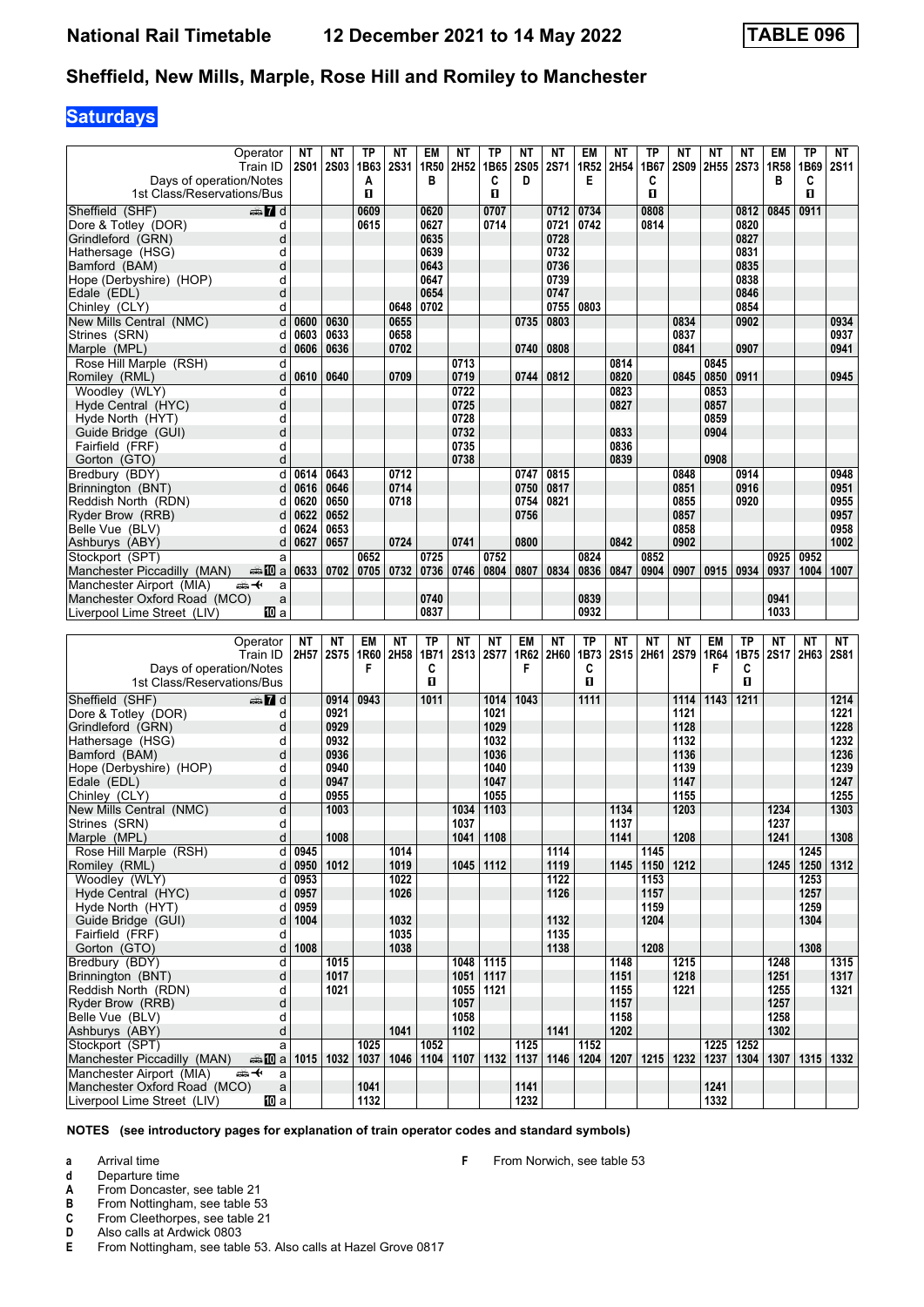# **Saturdays**

|                                                              | Operator<br>Train ID   | EM<br>1R66   | NΤ<br>2H64   | TP<br>1B77   | NΤ<br><b>2S19</b> | ΝT<br><b>2S83</b> | EM<br>1R68  | NΤ<br>2H66   | ΤP<br>1B79   | NΤ<br><b>2S21</b> | NΤ<br><b>2S85</b> | EM<br>1R70  | NΤ<br>2H68   | ΤP<br>1B81   | ΝT<br><b>2S23</b> | NΤ<br>2S87   | EM<br>1R72   | NΤ<br>2H70   | NT<br><b>2S25</b> |
|--------------------------------------------------------------|------------------------|--------------|--------------|--------------|-------------------|-------------------|-------------|--------------|--------------|-------------------|-------------------|-------------|--------------|--------------|-------------------|--------------|--------------|--------------|-------------------|
| Days of operation/Notes<br>1st Class/Reservations/Bus        |                        | F            |              | C<br>П       |                   |                   | F           |              | C<br>0       |                   |                   | F           |              | С<br>п       |                   |              | F            |              |                   |
| Sheffield (SHF)                                              | $\oplus$ 7 d           | 1244         |              | 1311         |                   | 1314              | 1344        |              | 1411         |                   | 1414              | 1444        |              | 1511         |                   | 1514         | 1543         |              |                   |
| Dore & Totley (DOR)                                          | d                      |              |              |              |                   | 1321              |             |              |              |                   | 1421              |             |              |              |                   | 1521         |              |              |                   |
| Grindleford (GRN)                                            | d                      |              |              |              |                   | 1328              |             |              |              |                   | 1429              |             |              |              |                   | 1528         |              |              |                   |
| Hathersage (HSG)                                             | d                      |              |              |              |                   | 1332              |             |              |              |                   | 1432              |             |              |              |                   | 1532         |              |              |                   |
| Bamford (BAM)                                                | d                      |              |              |              |                   | 1336              |             |              |              |                   | 1436              |             |              |              |                   | 1536         |              |              |                   |
| Hope (Derbyshire) (HOP)                                      | d                      |              |              |              |                   | 1339              |             |              |              |                   | 1440              |             |              |              |                   | 1539         |              |              |                   |
| Edale (EDL)                                                  | d                      |              |              |              |                   | 1347<br>1355      |             |              |              |                   | 1447<br>1457      |             |              |              |                   | 1547<br>1555 |              |              |                   |
| Chinley (CLY)<br>New Mills Central (NMC)                     | d<br>d                 |              |              |              | 1334              | 1403              |             |              |              | 1434              | 1504              |             |              |              | 1534              | 1602         |              |              | 1627              |
| Strines (SRN)                                                | d                      |              |              |              | 1337              |                   |             |              |              | 1437              |                   |             |              |              | 1537              |              |              |              | 1630              |
| Marple (MPL)                                                 | d                      |              |              |              | 1341              | 1408              |             |              |              | 1441              | 1510              |             |              |              | 1541              | 1608         |              |              | 1633              |
| Rose Hill Marple (RSH)                                       | d                      |              | 1314         |              |                   |                   |             | 1414         |              |                   |                   |             | 1514         |              |                   |              |              | 1614         |                   |
| Romiley (RML)                                                | d                      |              | 1319         |              | 1345              | 1412              |             | 1419         |              | 1445              | 1513              |             | 1519         |              | 1545              | 1611         |              | 1619         | 1637              |
| Woodley (WLY)                                                | d                      |              | 1322         |              |                   |                   |             | 1422         |              |                   |                   |             | 1522         |              |                   |              |              | 1622         |                   |
| Hyde Central (HYC)                                           | d                      |              | 1326         |              |                   |                   |             | 1426         |              |                   |                   |             | 1526         |              |                   |              |              | 1626         |                   |
| Hyde North (HYT)                                             | d                      |              |              |              |                   |                   |             | 1428         |              |                   |                   |             |              |              |                   |              |              | 1628         |                   |
| Guide Bridge (GUI)<br>Fairfield (FRF)                        | d<br>d                 |              | 1332<br>1335 |              |                   |                   |             | 1432<br>1435 |              |                   |                   |             | 1532<br>1535 |              |                   |              |              | 1632<br>1635 |                   |
| Gorton (GTO)                                                 | d                      |              | 1338         |              |                   |                   |             | 1438         |              |                   |                   |             | 1538         |              |                   |              |              | 1638         |                   |
| Bredbury (BDY)                                               | d                      |              |              |              | 1348              | 1415              |             |              |              | 1448              | 1516              |             |              |              | 1548              | 1614         |              |              | 1640              |
| Brinnington (BNT)                                            | d                      |              |              |              | 1351              | 1417              |             |              |              | 1451              | 1519              |             |              |              | 1551              | 1617         |              |              | 1643              |
| Reddish North (RDN)                                          | d                      |              |              |              | 1355              | 1421              |             |              |              | 1455              | 1523              |             |              |              | 1555              | 1620         |              |              | 1647              |
| Ryder Brow (RRB)                                             | d                      |              |              |              | 1357              |                   |             |              |              | 1457              |                   |             |              |              | 1557              |              |              |              | 1649              |
| Belle Vue (BLV)                                              | d                      |              |              |              | 1358              |                   |             |              |              | 1458              |                   |             |              |              | 1558              |              |              |              |                   |
| Ashburys (ABY)                                               | d                      | 1325         | 1341         |              | 1402              |                   | 1425        | 1441         | 1452         | 1502              |                   | 1525        | 1541         | 1552         | 1602              |              | 1625         | 1642         | 1655              |
| Stockport (SPT)<br>Manchester Piccadilly (MAN)               | a<br>den <b>il</b> Dia | 1337         | 1346         | 1352<br>1404 | 1407              | 1432              | 1437        | 1446         | 1504         | 1507              | 1534              | 1537        | 1546         | 1604         | 1607              | 1631         | 1637         | 1648         | 1702              |
| Manchester Airport (MIA)<br>安                                | a                      |              |              |              |                   |                   |             |              |              |                   |                   |             |              |              |                   |              |              |              |                   |
| Manchester Oxford Road (MCO)                                 | a                      | 1341         |              |              |                   |                   | 1441        |              |              |                   |                   | 1541        |              |              |                   |              | 1640         |              |                   |
| Liverpool Lime Street (LIV)                                  | 100 a                  | 1432         |              |              |                   |                   | 1532        |              |              |                   |                   | 1632        |              |              |                   |              | 1732         |              |                   |
|                                                              |                        |              |              |              |                   |                   |             |              |              |                   |                   |             |              |              |                   |              |              |              |                   |
|                                                              |                        |              |              |              |                   |                   |             |              |              |                   |                   |             |              |              |                   |              |              |              |                   |
|                                                              | Operator               | <b>TP</b>    | NΤ           | EM           | ΝT                | ΤP                | NΤ          | ΝT           | ΝT           | EM                | ТP                | NΤ          | ΝT           | ΝT           | EM                | NΤ           | ТP           | NΤ           | NT                |
|                                                              | Train ID               | 1B83         | <b>2S89</b>  | 1R74         | 2H72              | 1B85              | <b>2S27</b> | 2H73         | <b>2S71</b>  | 1R76              | 1B87              | <b>2S29</b> | 2H75 2S73    |              |                   | 1R78 2H76    | 1B89         | <b>2S31</b>  | 2S75              |
| Days of operation/Notes                                      |                        | C            |              | F            |                   | C                 |             |              |              | F                 | C                 |             |              |              | F                 |              | C            |              |                   |
| 1st Class/Reservations/Bus                                   |                        | п            |              |              |                   | п                 |             |              |              |                   | п                 |             |              |              |                   |              | O            |              |                   |
| Sheffield (SHF)                                              | $\oplus$ 7 d           | 1611         | 1614         | 1644         |                   | 1711              |             |              | 1714         | 1745              | 1811              |             |              | 1814         | 1844              |              | 1911         |              | 1914              |
| Dore & Totley (DOR)<br>Grindleford (GRN)                     | d<br>d                 |              | 1621<br>1629 |              |                   |                   |             |              | 1721<br>1729 |                   |                   |             |              | 1821<br>1829 |                   |              |              |              | 1921<br>1929      |
| Hathersage (HSG)                                             | d                      |              | 1632         |              |                   |                   |             |              | 1732         |                   |                   |             |              | 1832         |                   |              |              |              | 1932              |
| Bamford (BAM)                                                | d                      |              | 1636         |              |                   |                   |             |              | 1736         |                   |                   |             |              | 1836         |                   |              |              |              | 1936              |
| Hope (Derbyshire) (HOP)                                      | d                      |              | 1640         |              |                   |                   |             |              | 1740         |                   |                   |             |              | 1840         |                   |              |              |              | 1940              |
| Edale (EDL)                                                  | d                      |              | 1647         |              |                   |                   |             |              | 1747         |                   |                   |             |              | 1847         |                   |              |              |              | 1947              |
| Chinley (CLY)                                                | d                      |              | 1655         |              |                   |                   |             |              | 1755         |                   |                   |             |              | 1855         |                   |              |              |              | 1955              |
| New Mills Central (NMC)                                      | d                      |              | 1703         |              |                   |                   | 1737        |              | 1803         |                   |                   | 1836        |              | 1903         |                   |              |              | 1934         | 2003              |
| Strines (SRN)                                                | d                      |              |              |              |                   |                   | 1740        |              |              |                   |                   | 1839        |              |              |                   |              |              | 1937         |                   |
| Marple (MPL)<br>Rose Hill Marple (RSH)                       | $\sf d$<br>d           |              | 1708         |              | 1714              |                   | 1743        | 1745         | 1808         |                   |                   | 1842        | 1845         | 1908         |                   | 1914         |              | 1941 2008    |                   |
| Romiley (RML)                                                | d                      |              | 1711         |              | 1719              |                   | 1747        | 1750 1811    |              |                   |                   | 1846        |              | 1850 1911    |                   | 1919         |              | 1945   2011  |                   |
| Woodley (WLY)                                                | d                      |              |              |              | 1722              |                   |             | 1755         |              |                   |                   |             | 1853         |              |                   | 1922         |              |              |                   |
| Hyde Central (HYC)                                           | d                      |              |              |              | 1726              |                   |             | 1758         |              |                   |                   |             | 1857         |              |                   | 1926         |              |              |                   |
| Hyde North (HYT)                                             | d                      |              |              |              |                   |                   |             | 1801         |              |                   |                   |             | 1859         |              |                   |              |              |              |                   |
| Guide Bridge (GUI)                                           | d                      |              |              |              | 1732              |                   |             | 1805         |              |                   |                   |             | 1904         |              |                   | 1932         |              |              |                   |
| Fairfield (FRF)                                              | d                      |              |              |              | 1735<br>1738      |                   |             | 1809         |              |                   |                   |             | 1908         |              |                   | 1935         |              |              |                   |
| Gorton (GTO)<br>Bredbury (BDY)                               | d<br>d                 |              | 1714         |              |                   |                   | 1750        |              | 1814         |                   |                   | 1850        |              | 1914         |                   | 1938         |              | 1948         | 2014              |
| Brinnington (BNT)                                            | d                      |              | 1717         |              |                   |                   | 1753        |              | 1817         |                   |                   | 1853        |              | 1917         |                   |              |              | 1951   2017  |                   |
| Reddish North (RDN)                                          | d                      |              | 1720         |              |                   |                   | 1757        |              | 1820         |                   |                   | 1857        |              | 1920         |                   |              |              | 1955   2020  |                   |
| Ryder Brow (RRB)                                             | d                      |              |              |              |                   |                   | 1800        |              |              |                   |                   | 1859        |              |              |                   |              |              | 1957         |                   |
| Belle Vue (BLV)                                              | d                      |              |              |              |                   |                   | 1803        |              |              |                   |                   | 1901        |              |              |                   |              |              | 1958         |                   |
| Ashburys (ABY)                                               | d                      |              |              |              | 1741              |                   | 1808        |              |              |                   |                   | 1907        |              |              |                   | 1941         |              | 2002         |                   |
| Stockport (SPT)                                              | a                      | 1652<br>1704 | 1731         | 1725         | 1746              | 1752<br>1804      |             | 1816         | 1831         | 1837              | 1826 1852<br>1905 |             |              | 1916   1931  | 1926<br>1937      | 1946         | 1952<br>2004 | 2007   2036  |                   |
| Manchester Piccadilly (MAN)<br>Manchester Airport (MIA)<br>安 | ⇔≞MDa<br>a             |              |              | 1737         |                   |                   | 1813        |              |              |                   |                   | 1912        |              |              |                   |              |              |              |                   |
| Manchester Oxford Road (MCO)<br>Liverpool Lime Street (LIV)  | $\mathsf a$<br>[10] a  |              |              | 1741<br>1838 |                   |                   |             |              |              | 1841<br>1936      |                   |             |              |              | 1941<br>2035      |              |              |              |                   |

**NOTES (see introductory pages for explanation of train operator codes and standard symbols)**

**a** Arrival time

**d** Departure time<br>**C** From Cleethorp<br>**F** From Norwich, **C** From Cleethorpes, see table 21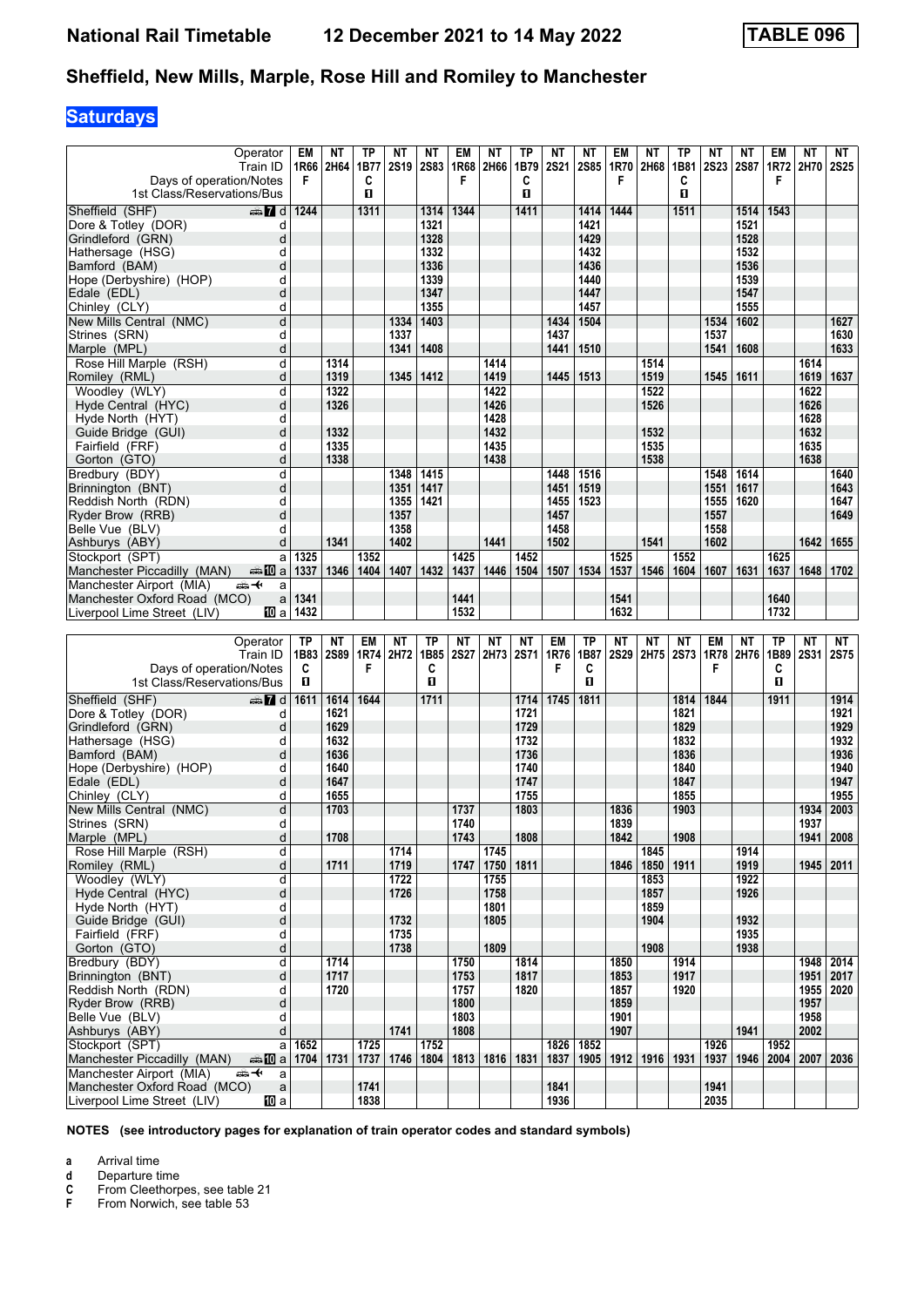# **Saturdays**

| Operator<br>Train ID                 |       | EM<br>1R80 | <b>NT</b><br>2H78 | ТP<br>1B91 | <b>NT</b><br><b>2S33</b> | ΝT<br><b>2S77</b> | EM<br>1M82 | ТP<br>1B93   | NΤ<br><b>2S35</b> | ΝT<br>2S79 | NΤ<br><b>2S37</b> | ТP<br>1B95 | NΤ<br><b>2S81</b> | NT<br><b>2S39</b> |
|--------------------------------------|-------|------------|-------------------|------------|--------------------------|-------------------|------------|--------------|-------------------|------------|-------------------|------------|-------------------|-------------------|
| Days of operation/Notes              |       | F          |                   | C          |                          |                   | F          | C            |                   |            |                   | C          |                   |                   |
| 1st Class/Reservations/Bus           |       |            |                   | п          |                          |                   |            | $\mathbf{u}$ |                   |            |                   | п          |                   |                   |
| Sheffield (SHF)<br>$\oplus$ 7 d      |       | 1943       |                   | 2011       |                          | 2014              | 2034       | 2111         |                   | 2114       |                   | 2210       | 2224              |                   |
| Dore & Totley (DOR)                  | d     |            |                   |            |                          | 2021              |            |              |                   |            |                   |            | 2231              |                   |
| Grindleford (GRN)                    | d     |            |                   |            |                          |                   |            |              |                   | 2128       |                   |            | 2238              |                   |
| Hathersage (HSG)                     | d     |            |                   |            |                          | 2031              |            |              |                   | 2131       |                   |            | 2242              |                   |
| Bamford (BAM)                        | d     |            |                   |            |                          |                   |            |              |                   | 2135       |                   |            | 2246              |                   |
| Hope (Derbyshire) (HOP)              | d     |            |                   |            |                          | 2037              |            |              |                   | 2138       |                   |            | 2249              |                   |
| Edale (EDL)                          | d     |            |                   |            |                          | 2044              |            |              |                   | 2145       |                   |            | 2256              |                   |
| Chinley (CLY)                        | d     |            |                   |            |                          | 2052              |            |              |                   | 2152       |                   |            | 2304              |                   |
| New Mills Central (NMC)              | d     |            |                   |            | 2034                     | 2100              |            |              | 2131              | 2158       | 2226              |            | 2312              | 2336              |
| Strines (SRN)                        | d     |            |                   |            | 2037                     |                   |            |              | 2134              |            | 2229              |            |                   | 2339              |
| Marple (MPL)                         | d     |            |                   |            | 2041                     | 2105              |            |              | 2138              | 2203       | 2232              |            | 2317              | 2342              |
| Rose Hill Marple (RSH)               | d     |            | 2013              |            |                          |                   |            |              |                   |            |                   |            |                   |                   |
| Romiley (RML)                        | d     |            | 2019              |            | 2045                     | 2108              |            |              | 2141              | 2207       | 2236              |            | 2321              | 2346              |
| Woodley (WLY)                        | d     |            | 2022              |            |                          |                   |            |              |                   |            |                   |            |                   |                   |
| Hyde Central (HYC)                   | d     |            | 2025              |            |                          |                   |            |              |                   |            |                   |            |                   |                   |
| Hyde North (HYT)                     | d     |            | 2028              |            |                          |                   |            |              |                   |            |                   |            |                   |                   |
| Guide Bridge (GUI)                   | d     |            | 2032              |            |                          |                   |            |              |                   |            |                   |            |                   |                   |
| Fairfield (FRF)                      | d     |            | 2035              |            |                          |                   |            |              |                   |            |                   |            |                   |                   |
| Gorton (GTO)                         | d     |            | 2038              |            |                          |                   |            |              |                   |            |                   |            |                   |                   |
| Bredbury (BDY)                       | d     |            |                   |            | 2048                     | 2111              |            |              | 2144              | 2210       | 2239              |            | 2324              | 2349              |
| Brinnington (BNT)                    | d     |            |                   |            | 2051                     | 2114              |            |              | 2147              | 2213       | 2242              |            | 2326              | 2352              |
| Reddish North (RDN)                  | d     |            |                   |            | 2055                     | 2117              |            |              | 2150              | 2216       | 2246              |            | 2330              | 2356              |
| Ryder Brow (RRB)                     | d     |            |                   |            | 2057                     |                   |            |              | 2152              |            | 2248              |            |                   | 2358              |
| Belle Vue (BLV)                      | d     |            |                   |            | 2058                     |                   |            |              | 2154              |            | 2249              |            |                   | 2359              |
| Ashburys (ABY)                       | d     |            | 2041              |            | 2102                     |                   |            |              | 2157              |            | 2253              |            |                   | 0004              |
| Stockport (SPT)                      | a     | 2025       |                   | 2052       |                          |                   | 2119       | 2152         |                   |            |                   | 2255       |                   |                   |
| Manchester Piccadilly (MAN)<br>an⊪Ma |       | 2037       | 2046              | 2106       | 2109                     | 2129              | 2134       | 2204         | 2204              | 2227       | 2259              | 2307       | 2341              | 0009              |
| Manchester Airport (MIA)<br>ക—⊬      | a     |            |                   |            |                          |                   |            |              |                   |            |                   |            |                   |                   |
| Manchester Oxford Road (MCO)         | a     | 2041       |                   |            |                          |                   |            |              |                   |            |                   |            |                   |                   |
| Liverpool Lime Street (LIV)          | 100 a | 2135       |                   |            |                          |                   |            |              |                   |            |                   |            |                   |                   |

**NOTES (see introductory pages for explanation of train operator codes and standard symbols)**

**a** Arrival time<br>**d** Departure ti

**d** Departure time<br>**C** From Cleethorp **C** From Cleethorpes, see table 21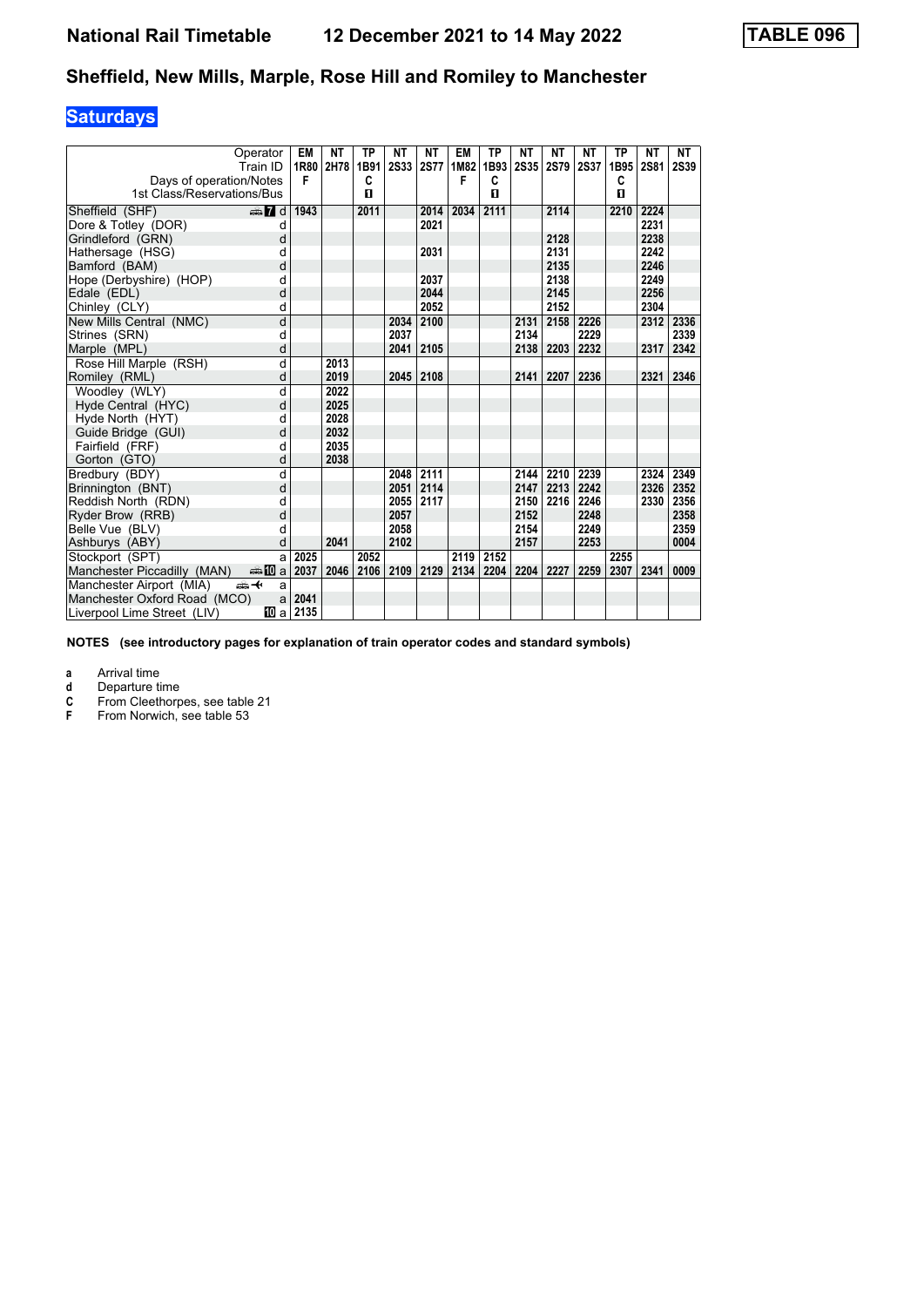### **Sundays**

| Operator                                                    | ТP                     | ТP        | NΤ          | ΤP           | ΝT           | EM               | TP           | NΤ                 | ΝT          | EM           | ΤP             | NΤ          | EM           | TP        | NΤ        | EM                                                           | <b>TP</b>    | NT          |
|-------------------------------------------------------------|------------------------|-----------|-------------|--------------|--------------|------------------|--------------|--------------------|-------------|--------------|----------------|-------------|--------------|-----------|-----------|--------------------------------------------------------------|--------------|-------------|
| Train ID                                                    | 1B67                   | 1B69      | <b>2S73</b> | 1B71         | <b>2S75</b>  | 1R <sub>50</sub> | 1B73         | <b>2S77</b>        | <b>2S77</b> | 1R52         | 1B75           | 2S79        | 1R54         | 1B77      | 2S81      | 1R <sub>56</sub>                                             | 1B79         | <b>2S83</b> |
| Days of operation/Notes                                     |                        |           |             | C            |              | D                |              | А                  | в           | D            | G              |             | D            | G         |           | н                                                            | G            |             |
| 1st Class/Reservations/Bus                                  | D.                     | П         |             | $\mathbf{u}$ |              |                  | 0            |                    |             |              | п              |             |              | 0         |           |                                                              | O            |             |
| Catering facilities                                         | ᠼ                      | ᠼ         |             |              |              |                  |              |                    |             |              |                |             |              |           |           |                                                              |              |             |
|                                                             |                        |           |             |              |              |                  |              |                    |             |              |                |             |              |           |           |                                                              |              |             |
| Sheffield (SHF)<br>dan 7d                                   | 0751                   | 0911      | 0914        | 1014         | 1017         | 1041             | 1111         | 1115               | 1115        | 1139         | 1211           | 1214        | 1240         | 1311      | 1314      | 1338                                                         | 1411         | 1414        |
| Dore & Totley (DOR)<br>d                                    |                        |           | 0921        |              | 1024         | 1049             |              | 1122               | 1122        |              |                | 1223        |              |           | 1321      |                                                              |              | 1421        |
| d<br>Grindleford (GRN)                                      |                        |           | 0928        |              | 1031         |                  |              | 1129               | 1129        |              |                | 1230        |              |           | 1329      |                                                              |              | 1428        |
| Hathersage (HSG)<br>d                                       |                        |           | 0932        |              | 1034         |                  |              | 1133               | 1133        |              |                | 1233        |              |           | 1332      |                                                              |              | 1432        |
| Bamford (BAM)<br>d                                          |                        |           | 0936        |              | 1038         |                  |              | 1137               | 1137        |              |                | 1237        |              |           | 1336      |                                                              |              | 1436        |
| Hope (Derbyshire) (HOP)<br>d                                |                        |           | 0939        |              | 1041         |                  |              | 1140               | 1140        |              |                | 1241        |              |           | 1340      |                                                              |              | 1439        |
|                                                             |                        |           | 0947        |              | 1048         |                  |              | 1147               | 1147        |              |                | 1248        |              |           | 1347      |                                                              |              | 1446        |
| Edale (EDL)<br>d                                            |                        |           |             |              |              |                  |              |                    |             |              |                |             |              |           |           |                                                              |              |             |
| d<br>Chinley (CLY)                                          |                        |           | 0955        |              | 1055         |                  |              | 1156               | 1156        |              |                | 1256        |              |           | 1356      |                                                              |              | 1455        |
| d<br>New Mills Central (NMC)                                |                        |           | 1002        |              | 1101         |                  |              | 1202               | 1206        |              |                | 1303        |              |           | 1403      |                                                              |              | 1502        |
| Strines (SRN)<br>d                                          |                        |           | 1005        |              | 1105         |                  |              | 1205               | 1209        |              |                | 1306        |              |           | 1406      |                                                              |              | 1505        |
| d<br>Marple (MPL)                                           |                        |           | 1008        |              | 1108         |                  |              | 1209               | 1213        |              |                | 1310        |              |           | 1409      |                                                              |              | 1508        |
| Rose Hill Marple (RSH)<br>d                                 |                        |           |             |              |              |                  |              |                    |             |              |                |             |              |           |           |                                                              |              |             |
| d                                                           |                        |           | 1012        |              | 1112         |                  |              | 1212               | 1217        |              |                | 1313        |              |           | 1413      |                                                              |              | 1512        |
| Romiley (RML)                                               |                        |           |             |              |              |                  |              |                    |             |              |                |             |              |           |           |                                                              |              |             |
| Woodley (WLY)<br>d                                          |                        |           |             |              |              |                  |              |                    |             |              |                |             |              |           |           |                                                              |              |             |
| d<br>Hyde Central (HYC)                                     |                        |           |             |              |              |                  |              |                    |             |              |                |             |              |           |           |                                                              |              |             |
| Hyde North (HYT)<br>d                                       |                        |           |             |              |              |                  |              |                    |             |              |                |             |              |           |           |                                                              |              |             |
| d<br>Guide Bridge (GUI)                                     |                        |           |             |              |              |                  |              |                    |             |              |                |             |              |           |           |                                                              |              |             |
| d<br>Fairfield (FRF)                                        |                        |           |             |              |              |                  |              |                    |             |              |                |             |              |           |           |                                                              |              |             |
| d<br>Gorton (GTO)                                           |                        |           |             |              |              |                  |              |                    |             |              |                |             |              |           |           |                                                              |              |             |
| d                                                           |                        |           |             |              |              |                  |              |                    |             |              |                |             |              |           |           |                                                              |              |             |
| Bredbury (BDY)                                              |                        |           | 1015        |              | 1115         |                  |              | 1215               | 1221        |              |                | 1316        |              |           | 1416      |                                                              |              | 1516        |
| d<br>Brinnington (BNT)                                      |                        |           | 1018        |              | 1118         |                  |              | 1218               | 1224        |              |                | 1319        |              |           | 1419      |                                                              |              | 1519        |
| d<br>Reddish North (RDN)                                    |                        |           | 1021        |              | 1121         |                  |              | 1221               | 1228        |              |                | 1322        |              |           | 1422      |                                                              |              | 1523        |
| d<br>Ryder Brow (RRB)                                       |                        |           |             |              |              |                  |              |                    |             |              |                |             |              |           |           |                                                              |              |             |
| Belle Vue (BLV)<br>d                                        |                        |           |             |              |              |                  |              |                    |             |              |                |             |              |           |           |                                                              |              |             |
| Ashburys (ABY)<br>d                                         |                        |           |             |              |              |                  |              |                    |             |              |                |             |              |           |           |                                                              |              |             |
| Stockport (SPT)<br>a                                        | 0834                   | 0953      |             | 1055         |              | 1125             | 1155         |                    |             | 1225         | 1252           |             | 1325         | 1353      |           | 1424                                                         | 1452         |             |
| Manchester Piccadilly (MAN)<br><del>美</del> 四a              | 0845                   | 1004      | 1034        | 1107         | 1134         | 1136             | 1212         | 1232               | 1240        | 1237         | 1307           | 1334        | 1336         | 1404      | 1434      | 1438                                                         | 1504         | 1534        |
|                                                             |                        |           |             |              |              |                  |              |                    |             |              |                |             |              |           |           |                                                              |              |             |
| Manchester Airport (MIA)<br>安<br>a                          |                        |           |             |              |              |                  |              |                    |             |              |                |             |              |           |           |                                                              |              |             |
| Manchester Oxford Road (MCO)<br>a                           |                        |           |             |              |              | 1140             |              |                    |             | 1241         |                |             | 1340         |           |           | 1441                                                         |              |             |
| 100 a<br>Liverpool Lime Street (LIV)                        |                        |           |             |              |              | 1234             |              |                    |             |              |                |             |              |           |           |                                                              |              |             |
|                                                             |                        |           |             |              |              |                  |              |                    |             | 1334         |                |             | 1434         |           |           | 1535                                                         |              |             |
|                                                             |                        |           |             |              |              |                  |              |                    |             |              |                |             |              |           |           |                                                              |              |             |
|                                                             |                        |           |             |              |              |                  |              |                    |             |              |                |             |              |           |           |                                                              |              |             |
| Operator                                                    | <b>EM</b>              | <b>TP</b> | <b>NT</b>   | <b>EM</b>    | <b>TP</b>    | <b>NT</b>        | <b>EM</b>    | TP                 | <b>NT</b>   | <b>EM</b>    | TP             | ΝT          | <b>EM</b>    | <b>TP</b> | <b>NT</b> | <b>EM</b>                                                    | <b>TP</b>    | NT          |
| Train ID                                                    | 1R58                   | 1B81      | <b>2S85</b> | 1R60         | 1B83         | <b>2S87</b>      | 1R62         | 1B85               | <b>2S89</b> | 1R64         | 1B87           | <b>2S71</b> | 1R68         | 1B89      |           | 2S73   1M80                                                  | 1B91         | <b>2S75</b> |
| Days of operation/Notes                                     | н                      | G         |             | D            | G            |                  | J            | G                  |             | н            | G              |             | н            | G         |           | н                                                            | G            |             |
| 1st Class/Reservations/Bus                                  |                        | О         |             |              | $\mathbf{u}$ |                  |              | П                  |             |              | $\blacksquare$ |             |              | 0         |           |                                                              | $\mathbf{u}$ |             |
| Sheffield (SHF)<br>dan 7d                                   | 1437                   | 1511      | 1514        | 1538         | 1611         | 1614             | 1639         | 1711               | 1714        | 1744         | 1811           | 1814        | 1840         | 1911      | 1914      | 1942                                                         | 2011         | 2014        |
| Dore & Totley (DOR)<br>d                                    |                        |           | 1521        |              |              | 1621             |              |                    | 1721        |              |                | 1821        |              |           | 1921      |                                                              |              | 2021        |
|                                                             |                        |           |             |              |              |                  |              |                    |             |              |                |             |              |           |           |                                                              |              |             |
| d<br>Grindleford (GRN)                                      |                        |           | 1528        |              |              | 1628             |              |                    | 1728        |              |                | 1828        |              |           | 1928      |                                                              |              | 2028        |
| Hathersage (HSG)<br>d                                       |                        |           | 1532        |              |              | 1632             |              |                    | 1732        |              |                | 1832        |              |           | 1932      |                                                              |              | 2032        |
| d<br>Bamford (BAM)                                          |                        |           | 1536        |              |              | 1636             |              |                    | 1736        |              |                | 1836        |              |           | 1936      |                                                              |              | 2036        |
| Hope (Derbyshire) (HOP)<br>d                                |                        |           | 1539        |              |              | 1639             |              |                    | 1739        |              |                | 1839        |              |           | 1939      |                                                              |              | 2039        |
| d<br>Edale (EDL)                                            |                        |           | 1546        |              |              | 1646             |              |                    | 1746        |              |                | 1846        |              |           | 1946      |                                                              |              | 2046        |
| d<br>Chinley (CLY)                                          |                        |           | 1555        |              |              | 1655             |              |                    | 1755        |              |                | 1855        |              |           | 1955      |                                                              |              | 2055        |
| d<br>New Mills Central (NMC)                                |                        |           | 1602        |              |              | 1702             |              |                    | 1802        |              |                | 1902        |              |           | 2002      |                                                              |              | 2103        |
| d                                                           |                        |           | 1605        |              |              | 1705             |              |                    | 1805        |              |                | 1905        |              |           | 2005      |                                                              |              | 2106        |
| Strines (SRN)                                               |                        |           |             |              |              |                  |              |                    |             |              |                |             |              |           |           |                                                              |              |             |
| $\sf d$<br>Marple (MPL)                                     |                        |           | 1608        |              |              | 1708             |              |                    | 1808        |              |                | 1908        |              |           | 2008      |                                                              |              | 2110        |
| Rose Hill Marple (RSH)<br>d                                 |                        |           |             |              |              |                  |              |                    |             |              |                |             |              |           |           |                                                              |              |             |
| d<br>Romiley (RML)                                          |                        |           | 1612        |              |              | 1712             |              |                    | 1812        |              |                | 1912        |              |           | 2012      |                                                              |              | 2114        |
| Woodley (WLY)<br>þ                                          |                        |           |             |              |              |                  |              |                    |             |              |                |             |              |           |           |                                                              |              |             |
| Hyde Central (HYC)<br>d                                     |                        |           |             |              |              |                  |              |                    |             |              |                |             |              |           |           |                                                              |              |             |
| d<br>Hyde North (HYT)                                       |                        |           |             |              |              |                  |              |                    |             |              |                |             |              |           |           |                                                              |              |             |
|                                                             |                        |           |             |              |              |                  |              |                    |             |              |                |             |              |           |           |                                                              |              |             |
| d<br>Guide Bridge (GUI)                                     |                        |           |             |              |              |                  |              |                    |             |              |                |             |              |           |           |                                                              |              |             |
| Fairfield (FRF)<br>d                                        |                        |           |             |              |              |                  |              |                    |             |              |                |             |              |           |           |                                                              |              |             |
| d<br>Gorton (GTO)                                           |                        |           |             |              |              |                  |              |                    |             |              |                |             |              |           |           |                                                              |              |             |
| Bredbury (BDY)<br>q                                         |                        |           | 1615        |              |              | 1715             |              |                    | 1815        |              |                | 1915        |              |           | 2015      |                                                              |              | 2117        |
| d<br>Brinnington (BNT)                                      |                        |           | 1618        |              |              | 1718             |              |                    | 1818        |              |                | 1918        |              |           | 2018      |                                                              |              | 2119        |
| Reddish North (RDN)<br>d                                    |                        |           | 1621        |              |              | 1722             |              |                    | 1822        |              |                | 1921        |              |           | 2022      |                                                              |              | 2123        |
| d<br>Ryder Brow (RRB)                                       |                        |           |             |              |              |                  |              |                    |             |              |                |             |              |           |           |                                                              |              |             |
| Belle Vue (BLV)<br>d                                        |                        |           |             |              |              |                  |              |                    |             |              |                |             |              |           |           |                                                              |              |             |
| d                                                           |                        |           |             |              |              |                  |              |                    |             |              |                |             |              |           |           |                                                              |              |             |
| Ashburys (ABY)                                              |                        |           |             |              |              |                  |              |                    |             |              |                |             |              |           |           |                                                              |              |             |
| Stockport (SPT)                                             | a 1525                 | 1553      |             | 1624         | 1653         |                  | 1725         | 1752               |             |              | 1826 1852      |             | 1925 1952    |           |           | 2026 2052                                                    |              |             |
| Manchester Piccadilly (MAN)<br><b>□□□</b> a 1536            |                        |           | 1604 1634   | 1636         |              | 1704 1734        |              | 1737   1804   1834 |             |              |                |             |              |           |           | 1837   1904   1934   1937   2004   2034   2043   2104   2134 |              |             |
| Manchester Airport (MIA)<br><del>∰ ≮</del><br>a             |                        |           |             |              |              |                  |              |                    |             |              |                |             |              |           |           |                                                              |              |             |
| Manchester Oxford Road (MCO)<br>Liverpool Lime Street (LIV) | a 1539<br>100 a   1634 |           |             | 1639<br>1734 |              |                  | 1741<br>1834 |                    |             | 1841<br>1934 |                |             | 1942<br>2035 |           |           |                                                              |              |             |

**NOTES (see introductory pages for explanation of train operator codes and standard symbols)**

**a** Arrival time<br>**d** Departure t

**d** Departure time<br>**A** Runs from 3 Ap

**A** Runs from 3 April<br>**B** Runs until 27 Mar

**B** Runs until 27 March<br>**C** From Doncaster, see

**C** From Doncaster, see table 21<br>**D** From Nottingham, see table 5 From Nottingham, see table 53 **G** From Cleethorpes, see table 21<br>**H** From Norwich, see table 54

- **H** From Norwich, see table 54<br>**J** From Peterborough, see table
- From Peterborough, see table 54